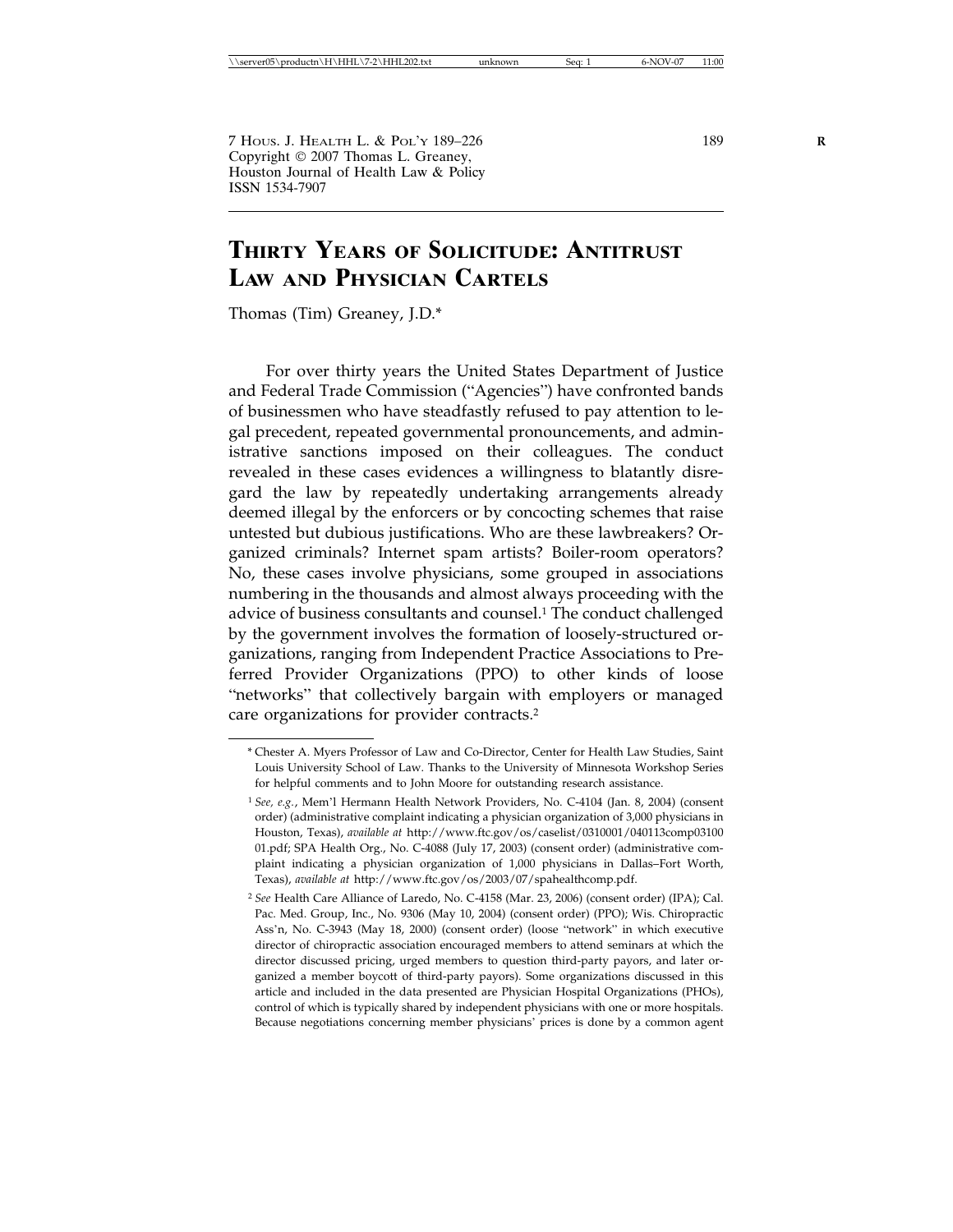190 Hous. J. HEALTH L. & POL'Y

What the federal antitrust Agencies regard as an epidemic of price-fixing schemes has transpired despite their extensive efforts to delineate a boundary between permissible physician collaboration and illegal cartelization. As early as 1976, the FTC was challenging physician attempts to thwart competition by denying reimbursement to physicians providing services to HMOs,<sup>3</sup> penalizing physicians who accepted salaries or payment on other than a fee-forservice basis<sup>4</sup> or limiting price competition by other means.<sup>5</sup> Since 1996, the FTC has initiated and settled by consent decrees approximately forty-one enforcement actions against hospital-contracting and physician-contracting networks for jointly negotiating on behalf of their members with payors in a manner that constituted unlawful horizontal price-fixing agreements.<sup>6</sup> Remarkably, this vigorous record of prosecution has not deterred the challenged conduct: since the beginning of this decade, the FTC has brought thirty-four such cases.7 For its part, the Antitrust Division of the DOJ has challenged at least five similar arrangements as illegal horizontal restraints but has shied away from using its criminal enforcement powers.<sup>8</sup> In ad-

<sup>(</sup>the PHO), these organizations are treated as physician networks for the purposes of the antitrust issues discussed in this article.

<sup>3</sup> Med. Serv. Corp. of Spokane County, 88 F.T.C. 906 (1976) (consent order).

<sup>4</sup> *In re* Am. Med. Ass'n, 94 F.T.C. 701 (1979), *aff*'*d as modified*, 638 F.2d 443 (2d Cir. 1980), *aff*'*d by an equally divided Court*, 455 U.S. 676 (1982) (order modified 99 F.T.C. 440 (1982), 100 F.T.C. 572 (1982), and 114 F.T.C. 575 (1991)); Am. Soc'y of Anesthesiologists, 93 F.T.C. 101 (1979) (consent decree).

<sup>5</sup> Am. Coll. of Obstetricians & Gynecologists, 88 F.T.C. 955 (1976) (consent decree) (publication and adherence to relative value scales with the effect of limiting price competition); Am. Coll. of Radiology, 89 F.T.C. 144 (1977) (consent order) (same).

<sup>6</sup> S*ee* MARKUS H. MEIER & BRADLEY S. ALPERT, BUREAU OF COMPETITION, FED. TRADE COMM'N, OVERVIEW OF FTC ANTITRUST ACTIONS IN HEALTH CARE SERVICES AND PRODUCTS (2007), *available at* http://www.ftc.gov/bc/0608hcupdate.pdf. Since this report's issuance, the FTC has also brought two enforcement actions: New Century Health Quality Alliance, Inc., No. C-4169 (Sept. 29, 2006) (consent order), *available at* http://www.ftc.gov/os/case list/0510137/0510137nchqaprimedecisionorder.pdf; Advocate Health Partners, FTC File No. 0310021, (complaint filed Dec. 29, 2006), *available at* http://www.ftc.gov/os/caselist/ 0310021/061229cmp0310021.pdf.

<sup>7</sup> *See* MEIER & ALPERT, *supra* note 6 (thirty-two cases since 1990); New Century Health Qual- **R** ity Alliance, No. C-4169 (Sept. 29, 2006); Advocate Health Partners, FTC File No. 0310021, (complaint filed Dec. 29, 2006).

<sup>8</sup> United States v. Fed'n of Physicians & Dentists, No. 1:05-CV-431 (S.D. Ohio, complaint filed June 24, 2005); United States v. Mountain Health Care, P.A., No. 1:02-CV-288-T (W.D. N.C., complaint filed Dec. 13, 2002); United States v. Fed'n of Certified Surgeons & Specialists, No. 99-167-CIV-T-17F (M.D. Fla., complaint filed Jan. 26, 1999); United States v. Fed'n of Physicians & Dentists, Inc., No. 98-475 (D. Del., complaint filed Aug. 12, 1998); United States v. Woman's Hosp. Found., No. 96-389-BM2 (M.D. La., complaint filed Apr. 23, 1996). All cases are accessible through the Antitrust Division website, http://www. usdoj.gov/atr/cases.html. The Department of Justice has used its criminal enforcement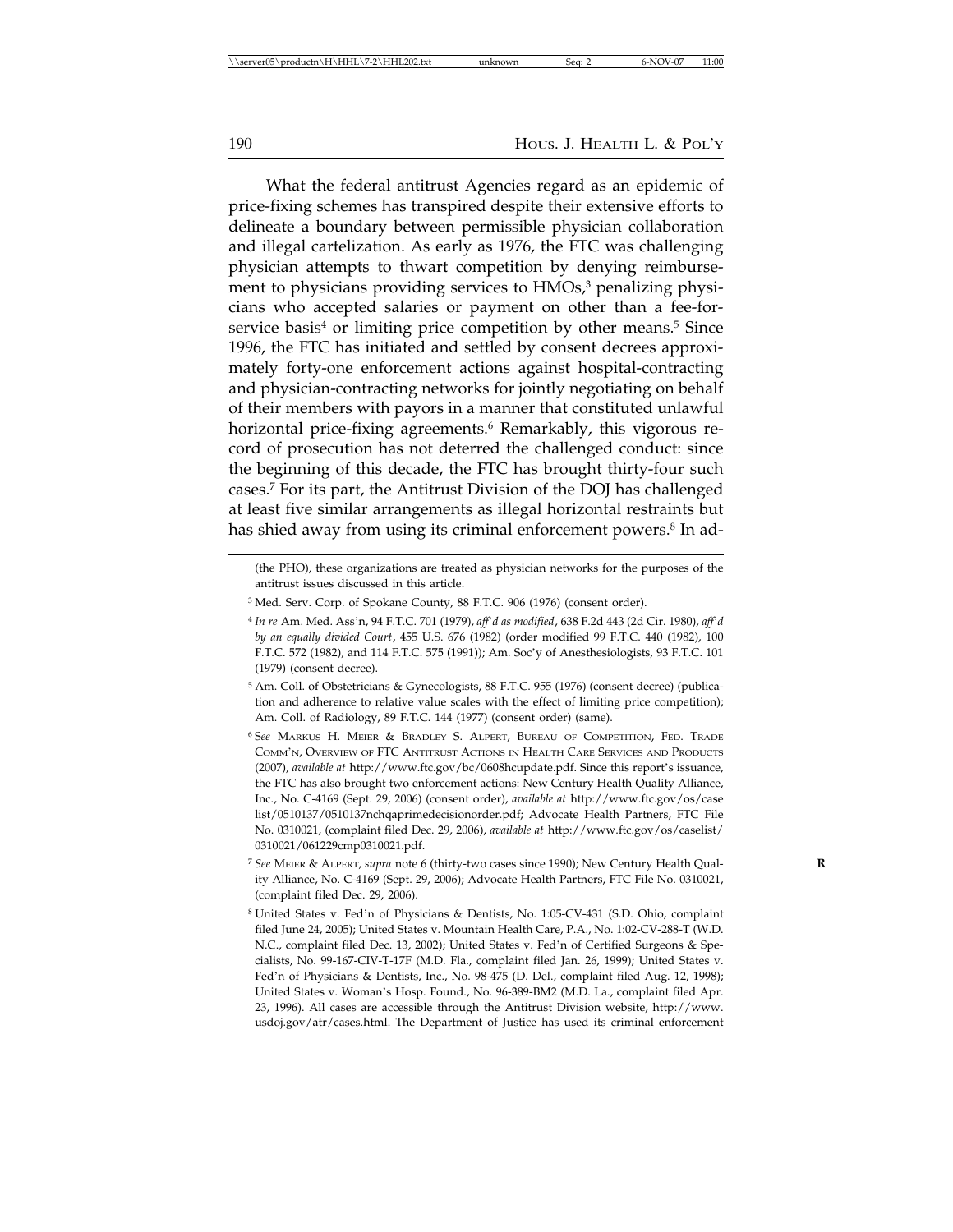dition, the Agencies have issued ten advisory opinions since 2000 and have promulgated and revised detailed Statements of Enforcement on these matters.<sup>9</sup>

The puzzle explored in this essay is why the government's deployment of extensive resources has not curtailed physician attempts to engage in collective bargaining and other attempts to restrain price competition. It first analyzes the hypothesis that overly cautious government enforcement policies created a mismatch between penalties and rewards that invited abuse. While finding merit in this explanation, the essay offers a more nuanced account. It suggests that a convergence of factors including doctrinal shortcomings, political pressures, and institutional constraints may have deterred the Agencies from seeking stronger remedies and em-

powers only twice over the last thirty years in cases involving physician collective bargaining. United States v. Alston, 374 F.2d 1206 (1992) (discussed *infra*, note 24); United States v. Lake Country Optometric Soc'y, Cr. No. W59CR114 (W.D. Tex., filed July 9, 1996) (guilty plea; \$30,000 fine). In one other case, staff working on the investigation recommended criminal prosecution, but the Department of Justice proceeded with a civil lawsuit, settled by a consent decree. United States v. Mass. Allergy Soc'y, Inc., 1992-1 Trade Cas. (CCH) ¶ 69846, 1992 WL 178713 (D. Mass. 1992) (consent decree). The DOJ's reluctance to seek criminal penalties has not gone unnoticed by commentators. *See* David Marx, Jr., *Messenger Models: What Can the Agencies Do To Prevent Provider Networks From Violating the Antitrust Laws?*, AHLA HEALTH LAWYERS NEWS, Apr. 2004, at 24 (stating that the DOJ should consider a return to the use of criminal penalties in rare cases where justified); *but cf.* RICHARD A. POSNER, ANTITRUST LAW 270 (2d ed. 2001) ("[T]he distinctive criminal sanction of imprisonment . . . should be regarded as a sanction of last resort . . . .").

<sup>9</sup> The FTC has issued five advisory opinions regarding physician networks. *See* Letter from David R. Pender, Acting Ass't Dir., Bureau of Competition, FTC, to Clifton E. Johnson & William H. Thompson (Mar. 28, 2006) (FTC Staff Advisory Opinion Concerning Suburban Health Org., Inc.) [hereinafter SHO Advisory Opinion]; Letter from Jeffrey W. Brennan, Ass't Dir., Bureau of Competition, FTC, to Gerald Niederman (Nov. 3, 2003) (Staff Advisory Opinion to Medical Group Mgmt. Ass'n); Letter from Jeffrey W. Brennan, Ass't Dir., Bureau of Competition, FTC, to Martin J. Thompson (Sept. 23, 2003) (Staff Advisory Opinion to Bay Area Preferred Physicians) [hereinafter BAPP Advisory Opinion]; Letter from Jeffrey W. Brennan, Ass't Dir., Bureau of Competition, FTC, to Gregory G. Binford (Feb. 6, 2003) (Staff Advisory Opinion to PriMed Physicians); Letter from Jeffrey W. Brennan, Ass't Dir., Bureau of Competition, FTC, to John J. Miles (Feb. 19, 2002) (Staff Advisory Opinion to MedSouth, Inc.) [hereinafter MedSouth Advisory Opinion].

Likewise, the DOJ has issued five business review letters. *See* Letter from R. Hewitt Pate, Ass't Att'y Gen., Antitrust Division, DOJ, to Diana West (May 25, 2004) (Business Review Letter to Internationally Board-Certified Lactation Consultants); Letter from Charles A. James, Ass't Att'y Gen., Antitrust Division, DOJ, to Jerry B. Edmonds (Sept. 23, 2002) (Business Review Letter to Wash. State Medical Ass'n); Letter from Charles A. James, Ass't Att'y Gen., Antitrust Division, DOJ, to Clifton E. Johnson (Apr. 3, 2002) (Business Review Letter to Mich. Hospital Group, Inc.); Letter from Charles A. James, Ass't Att'y Gen., Antitrust Division, DOJ, to Patrick R. Gordon (Aug. 29, 2001) (Business Review Letter to Rio Grande Eye Associates, P.A.); Letter from Joel I. Klein, Ass't Att'y Gen., Antitrust Division, DOJ, to Jaye L. Martin (Feb. 4, 2000) (Business Review Letter to Midwest Behavioral Healthcare, L.L.C.).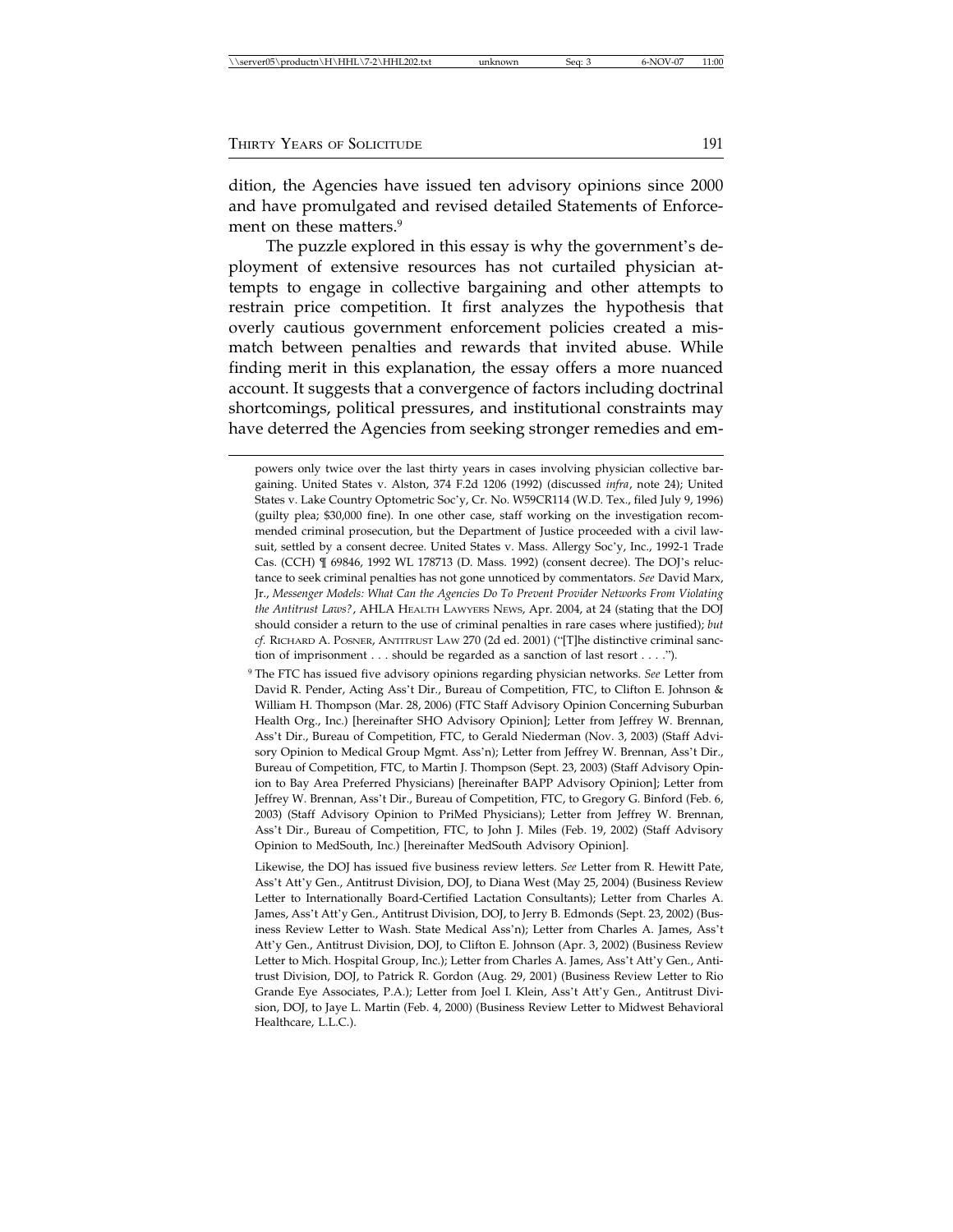boldened parties who questioned the role of competition in health markets generally. A related claim of this essay is that the Agencies may have inadvertently precipitated some of this conduct by the regulatory efforts they have undertaken. Finally, the essay offers some lessons learned from the FTC's recent North Texas Specialty Physicians case.

## **I. PHYSICIAN RESISTANCE TO COMPETITIVE PAYMENT SYSTEMS AND THE GOVERNMENT**'**S RESPONSE**

The history of physicians resisting payment plans that threatened their incomes or professional autonomy is a long one. As early as 1943, Thurman Arnold, Franklin Roosevelt's Attorney General, brought criminal indictments against organized physician groups that had engineered a boycott of a health maintenance organization in the District of Columbia.10 Explicit threats of boycott against the proposed Medicare law in 1964 led President Johnson to accede to a "customary and reasonable" payment methodology that, while making the program palatable to doctors, ever since has been the driving force for inflationary cost increases in the program.<sup>11</sup> Some of the most important obstacles to competition were institutionalized in organized medicine's infrastructure, such as AMA ethics code restrictions on contract practice of medicine and advertising which were challenged by the FTC in a path-breaking case in the mid-1970s.12 As discussed above, from the inception of competition in health care in the mid-1970s, antitrust enforcers have encountered numerous instances of physician cartels engaged in actual or threatened boycotts of third-party payors seeking discounts, refusals to deal with other physicians or hospitals supporting health maintenance organizations, and entities formed to negotiate collectively with third-party payors.<sup>13</sup>

Over this extended period, physicians have advanced a variety of justifications for collective actions resisting competition. For ex-

<sup>10</sup> Am. Med. Ass'n v. United States, 317 U.S. 519 (1943). General Arnold once remarked that American Medical Association president Morris Fishbein and labor leader John L. Lewis were "brothers under the skin." Clark C. Havighurst, *A Comment: The Antitrust Challenge to Professionalism*, 41 MD. L. REV. 30, 31–32 n.10 (1981).

<sup>11</sup> *See* THEODORE R. MARMOR, THE POLITICS OF MEDICARE 80 (1973).

<sup>12</sup> *In re* Am. Med. Ass'n, 94 F.T.C. 701, 1011–12 (1979), *aff*'*d as modified*, 638 F.2d 443 (2d Cir. 1980) (overturning AMA's "corporate practice" ethical standards which opposed physicians working on a salary basis, accepting "inadequate" compensation, or "underbidding" other physicians).

<sup>13</sup> *See supra* notes 3–9; *see also infra* note 17 and accompanying text. **R**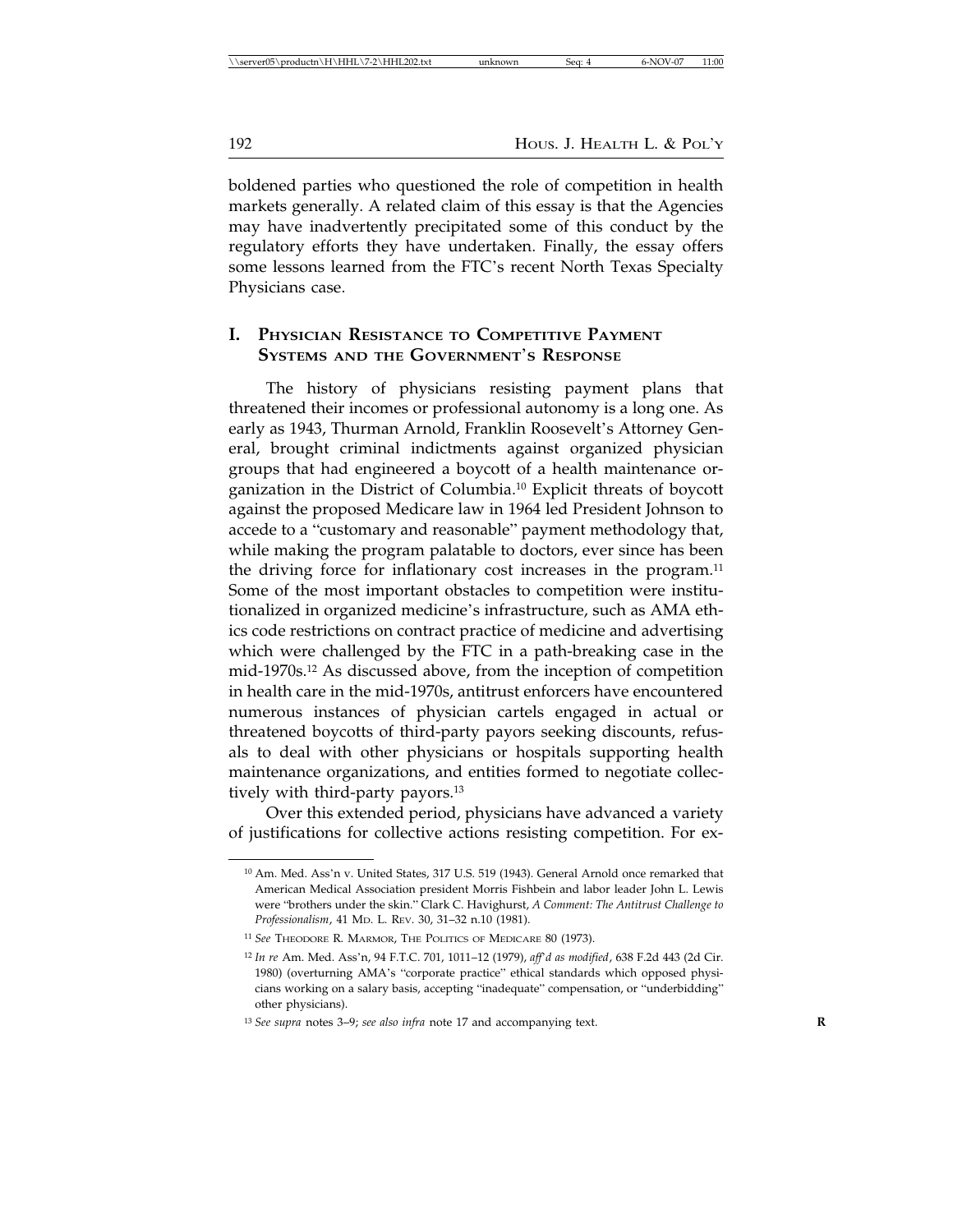ample, physician groups initially claimed that antitrust law did not apply to "learned professions" or that it hampered the provision of high quality health care services.<sup>14</sup> As managed care began to grow, the AMA argued that antitrust doctrine inhibited physicians' efforts to adopt cost-saving practices by discouraging development of efficiency-enhancing joint ventures.15 Later, with competitive contracting in full bloom, the claim was that strict application of the law was inappropriate because of the power of managed care entities on the buying side; collective action by physicians was needed to "level the playing field" with powerful managed care organizations.16 While none of these rationalizations have found acceptance from the FTC and Department of Justice or the courts, they reflect organized medicine's consistently held belief that physicians should enjoy latitude under the antitrust laws to permit them to engage in collective bargaining.

An examination of the cases brought by the Agencies over the last thirty years reveals that despite repeated prosecution of clearcut violations of settled antitrust norms, overt cartelization schemes have not disappeared. In the period from 1976 through 1996, approximately fifty-nine cases involving physician collective actions were initiated by the FTC and six were brought by the DOJ.17 Reflecting the fact that these cases were doctrinally uncontroversial, virtually all were settled without administrative or judicial hearings. In a large percentage of these cases, physicians formed vehicles for negotiating with third-party payors that were either thinly veiled attempts to collectively bargain without integrating their operations in any way (which the Agencies call "sham" PPOs) or purported "messenger model" arrangements that transparently allowed an

<sup>14</sup> *See, e.g.*, Arizona v. Maricopa County Med. Soc'y, 457 U.S. 332, 348–49 (1982) (rejecting argument that doctors' status as professionals foreclosed per se condemnation of pricefixing agreement). Goldfarb v. Va. State Bar, 421 U.S. 773, 780 (1975) is the seminal case rejecting a categorical "learned professions" exception to the antitrust laws.

<sup>15</sup> *See* James S. Todd, *Physicians As Professionals, Not Pawns*, HEALTH AFF., Fall 1993, at 145, 145–47.

<sup>16</sup> *See* Robert Pitofsky, Chairman, Fed. Trade Comm'n, Thoughts on "Leveling the Playing Field" in Health Care Markets, Remarks Before the Nat'l Health Lawyers Ass'n Twentieth Annual Program on Antitrust in the Health Care Field (Feb. 13, 1997); *see also* William S. Brubaker III, *Will Physician Unions Improve Health System Performance?*, 27 J. HEALTH POL. POL'Y & L. 575, 577–85 (2002).

<sup>17</sup> MEIER & ALPERT, *supra* note 6. The data in the text includes only cases involving physi- **R** cians and physician-hospital organizations such as PHOs; cases involving pharmacies are not included.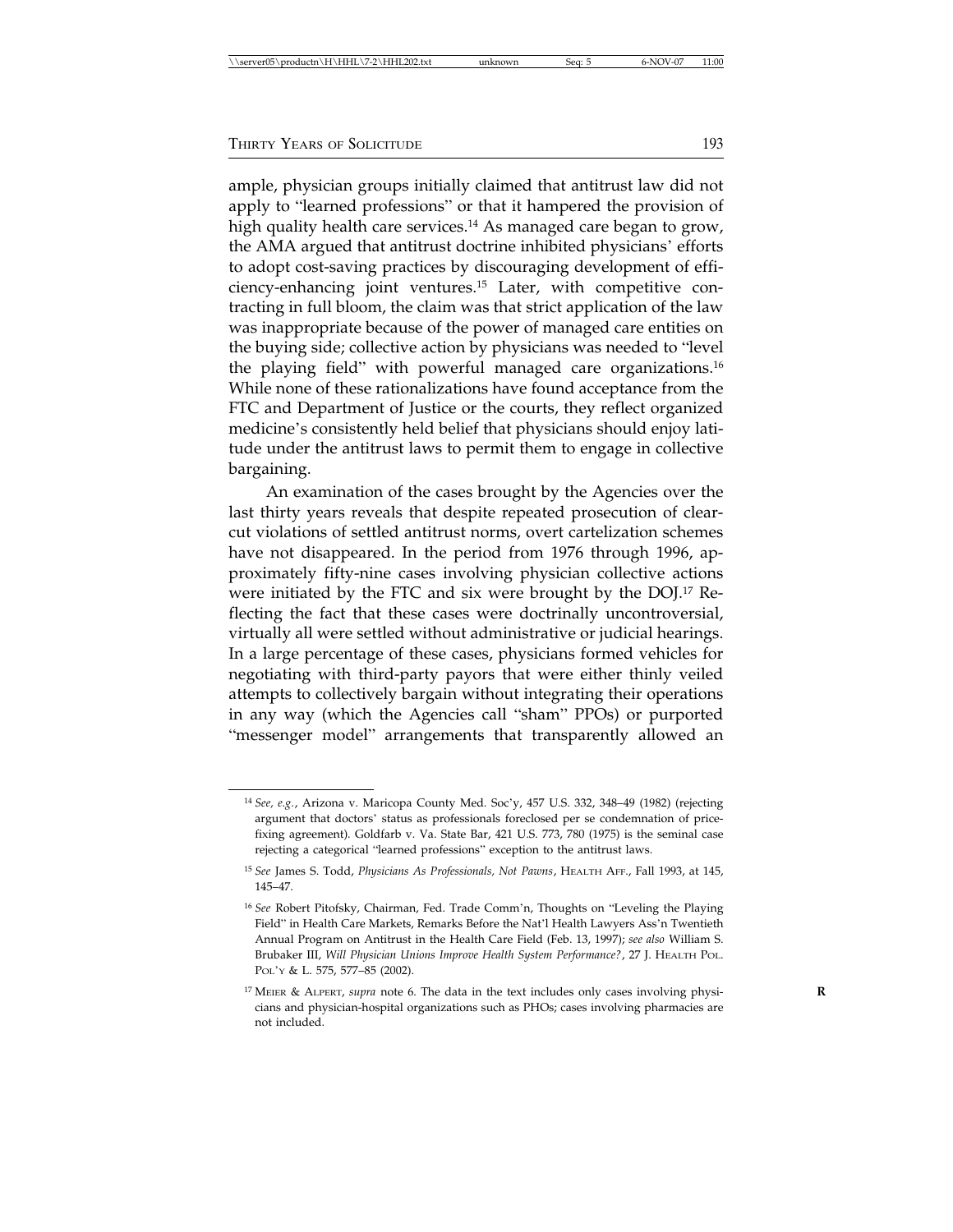agent to do the price-fixing on behalf of the physicians who controlled the entity.18

Recent history indicates that there has been no let up in the quantity or gravity of physician cartelization schemes. Between 1996 and 2006, forty-six cases were brought by federal enforcement Agencies, a total exceeding the amount brought in the preceding decade.19 Moreover, the nature of the conduct involved in these cases reveals an increased propensity to undertake the kind of conduct most clearly prohibited under antitrust horizontal restraint analysis. Table 1 categorizes the complaints filed between 1996 and 2000 by the FTC and between 2001 and 2006 based on whether the government's allegations included indicia of blatant cartelization (e.g., price agreements accompanied by threats of boycott, statements of intent to disregard the law, coercion, etc.) or in which agents expressly coordinate the response of member physicians (e.g., by pre-polling or employing a fee schedule) before ultimately transmitting the payors' offers for "individual" acceptance or rejection.

**BETWEEN 1996 AND 2006** 1996–2000 2001–2006

Blatant Cartelization 1 7 22

**TABLE 1: CATEGORIES OF COMPLAINTS FILED BY THE FTC**

| <b>Express Coordination</b>                                                                                                                                                                                                                                                                                                     |  |    |  |  |  |
|---------------------------------------------------------------------------------------------------------------------------------------------------------------------------------------------------------------------------------------------------------------------------------------------------------------------------------|--|----|--|--|--|
| Total                                                                                                                                                                                                                                                                                                                           |  | 30 |  |  |  |
| The data indicate that the percentage of cases brought involv-<br>ing cartelization conduct actually increased during 2001-2006 (73%)                                                                                                                                                                                           |  |    |  |  |  |
| compared to the previous period (64%). Moreover, it appears that                                                                                                                                                                                                                                                                |  |    |  |  |  |
| $\mathcal{L}$ , $\mathcal{L}$ , $\mathcal{L}$ , $\mathcal{L}$ , $\mathcal{L}$ , $\mathcal{L}$ , $\mathcal{L}$ , $\mathcal{L}$ , $\mathcal{L}$ , $\mathcal{L}$ , $\mathcal{L}$ , $\mathcal{L}$ , $\mathcal{L}$ , $\mathcal{L}$ , $\mathcal{L}$ , $\mathcal{L}$ , $\mathcal{L}$ , $\mathcal{L}$ , $\mathcal{L}$ , $\mathcal{L}$ , |  |    |  |  |  |

few of the cases involved in either period involved colorable claims of integration. A large number of the challenged cases involved

<sup>18</sup> *See Health Care Reform Issues: Antitrust, Medical Malpractice Liability, and Volunteer Liability: Hearing on H.R. 2925, H.R. 911 and H.R. 2938 Before the H. Comm. on the Judiciary*, 104th Cong. (1996) (statement of Robert Pitofsky, Chairman, FTC) ("These groups have often portrayed themselves as 'networks,' 'independent practice assocation,' or other such potentially procompetitive ventures (even including utilization review or quality assurance programs)—but in fact often have turned out to be nothing but sham efforts to forestall or undermine new forms of health care."), *available at* http://judiciary.house.gov/Legacy/ 148.htm [hereinafter Pitofsky Testimony]. For an explanation of the messenger model, see *infra* notes 82–97 and accompanying text. **R**

<sup>19</sup> MEIER & ALPERT, *supra* note 6. **R**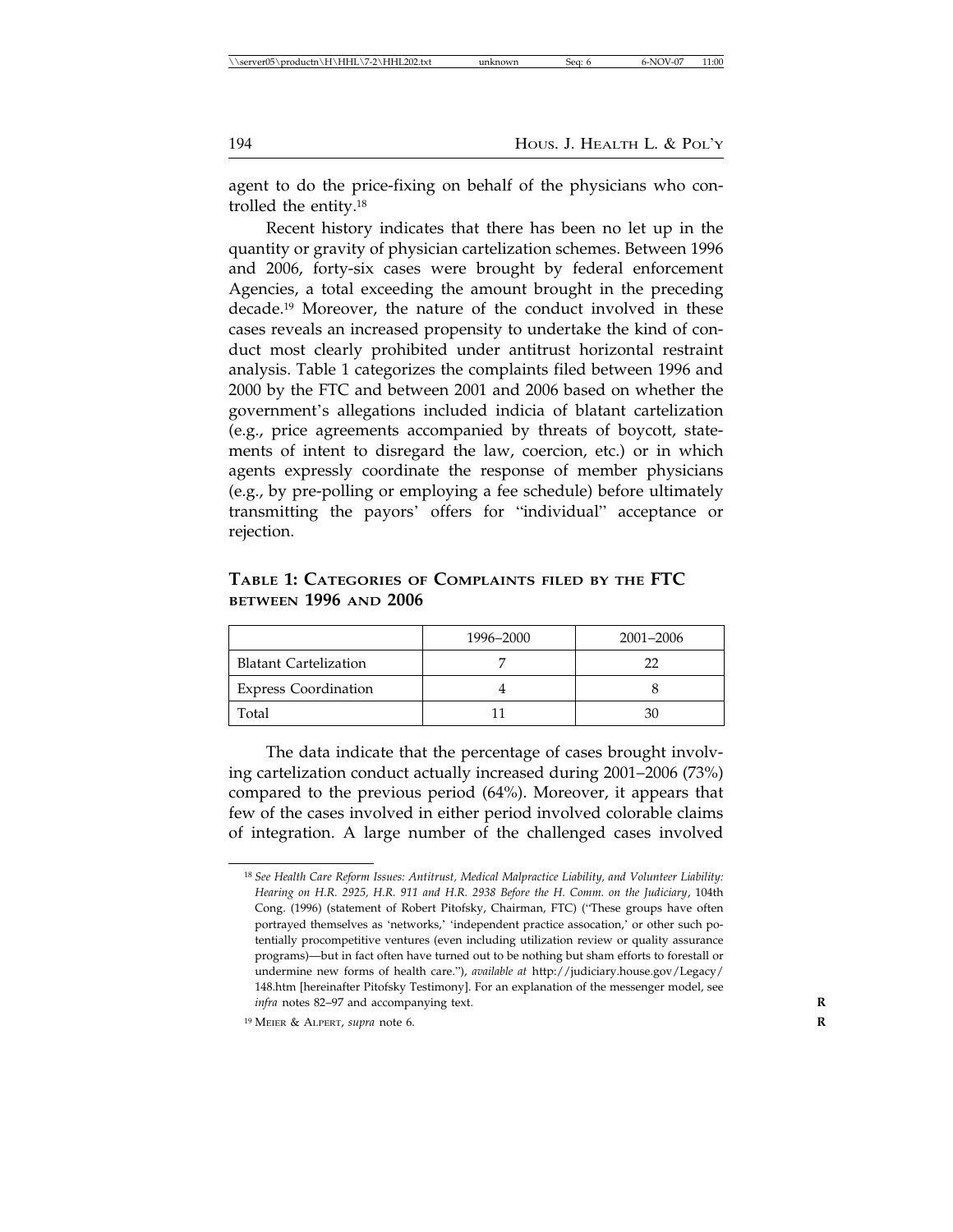| \\server05\productn\H\HHL\7-2\HHL202.txt<br>11:00<br>6-NOV-07<br>Sea:<br>unknown |
|----------------------------------------------------------------------------------|
|----------------------------------------------------------------------------------|

agents purportedly acting as "messengers"20 and not relying on claims of financial or clinical integration.<sup>21</sup>

# **II. EXPLAINING NONCOMPLIANCE: UNDER-ENFORCEMENT OR UNCERTAINTY?**

This section explores two broad hypotheses explaining the government's long running—and perhaps unprecedented—failure to gain compliance with antitrust norms. The first posits that flaws in federal antitrust enforcement policy and inadequacies in sanctions imposed invited physician groups and their advisers to disregard the commands of antitrust law. A second explanation faults uncertainty in antitrust doctrine and ambiguity in the law and the pronouncements and policies of the Agencies. Although the latter hypothesis may underlie the susceptibility of some to participate in the illegal conduct, the former provides a preliminary, albeit incomplete, account for physician cartelization.

The case for the under-enforcement hypothesis is straightforward. There is a mismatch between the rewards to physicians for successful cartelization (enhanced reimbursement for their services from managed care organizations) and the penalties imposed by the government for violating the antitrust laws.22 Despite the persistence and magnitude of cartelization schemes, the remedies applied by the FTC and DOJ have been mild, lending credence to the claim that providers' continuing willingness to skirt the edges of the law

<sup>20</sup> *See* North Tex. Specialty Physicians, No. 9312 slip op. n. 38 (FTC Nov. 29, 2005) (opinion of the commission), *available at* http://www.ftc.gov/os/adjpro/d9312/051201opinion.pdf (listing ten previous commission consent orders involving conduct that deviated from the messenger model); *see also* discussion of the messenger model *infra* notes 82-97 and accompanying text.

<sup>21</sup> Based on the FTC's "Analysis of Proposed Consent Order to Aid Public Comment" filed with virtually all settlements in these cases, the parties did not undertake significant efforts to integrate. *See e.g., In re* Mont. Associated Physicians, Inc., No. 911-0008 (consent order) ("Neither the physician members of MAPI, nor the physician members of BPHA, have integrated their practices in any economically significant way, nor have they created efficiencies sufficient to justify their acts or practices described above."), *available at* http:// www.ftc.gov/os/1996/10/9110008a.htm.

<sup>&</sup>lt;sup>22</sup> The large academic literature on efficient remedies broadly agrees that penalties should equal harm caused subject to adjustment reflecting the likelihood of escaping liability. *See generally* A. Mitchell Polinsky & Steven Shavell, *Punitive Damages: An Economic Analysis,* 111 HARV. L. REV. 869, 873 (1998) (stating "the basic principle" that "to achieve appropriate deterrence, injurers should be made to pay for the harm their conduct generates, not less, not more. If injurers pay less than for the harm they cause, under–deterrence may result . . . .").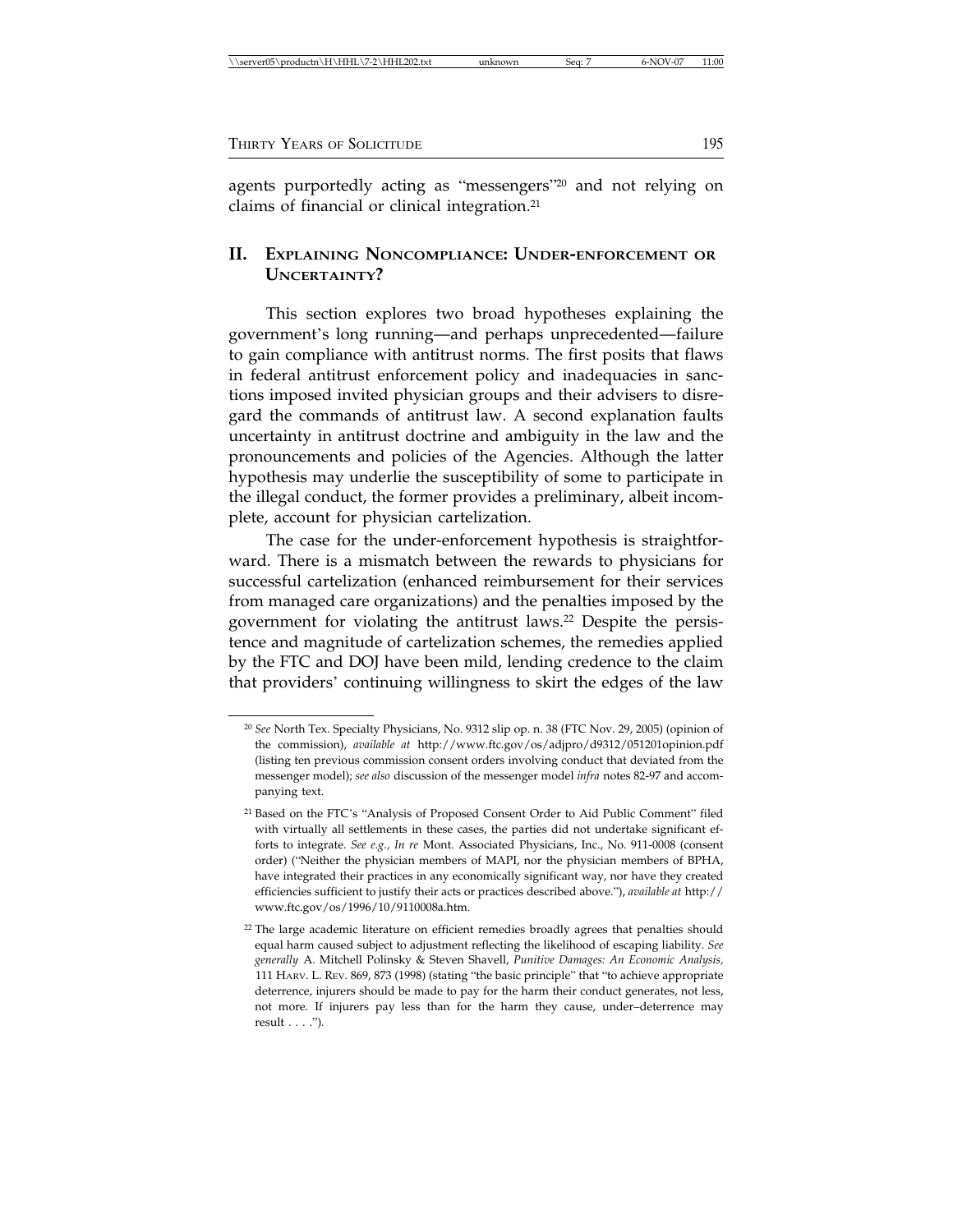is in part the result of under-enforcement of antitrust law.<sup>23</sup> For example, there have been no criminal prosecutions of networks, even for blatant cartelizing schemes such as "sham" PPOs and transparent efforts to use provider-sponsored networks as a cover for refusals to negotiate with independent HMOs and other third-party payors seeking concessions on price and utilization.<sup>24</sup> In addition, the Agencies have been reluctant to impose structural remedies, such as disbanding offending organizations, or to impose injunctive sanctions on individuals for knowing participation in naked restraints.<sup>25</sup> Typically, the government's consent orders have been wrist slaps, doing little more than enjoining future misconduct even in cases involving obvious cartel activities.<sup>26</sup> Of the forty-six cases brought by the government since 1996 examined for this arti-

<sup>23</sup> *See* Thomas L. Greaney, *Chicago*'*s Procrustean Bed: Applying Antitrust Law in Health Care*, 71 ANTITRUST L.J. 857, 893–94 (2004); Marx, *supra* note 8; Jeff Miles, *Ticking Antitrust Time* **R** *Bombs: A Message to Messed-Up Messenger Models*, AHLA HEALTH LAWYERS NEWS, Nov. 2002, at 5.

 $24$  An opinion that may have chilled the willingness of the Justice Department to seek criminal sanctions against physician cartels is *United States v. Alston*, 974 F.2d 1206 (9th Cir. 1992), in which the government met with mixed results in criminal charges brought against dentists who agreed to collectively refuse to accept the price list proposed by a third-party payor. The case did not involve a network as such, but, rather, informal meetings among disgruntled dentists. While the Court upheld the government's contention that an agreement fixing co-payment amounts constituted illegal price-fixing, it expressed sympathy for physicians who must deal with large third-party payors and seemed to suggest that greater leeway should be afforded in such circumstances. *Id.* at 1214. In a remarkably naive passage, Judge Kozinski seemed to endorse competitors engaging in the kinds of communications that almost any experienced antitrust counselor would find troublesome. Noting that "'price-fixing' is a term of art that is hardly self-defining," it suggested that some arrangements among health professionals that might appear to be price-fixing could be perfectly legal: "Dentists commiserating over the low fee schedules; or impugning the motivations or integrity of the Plans; or even sabre-rattling about economic retribution at some indefinite time in the future if their grievances remain unaddressed." *Id.* at 1213–14.

<sup>25</sup> For example, the DOJ has ordered the dissolution of an offending organization in only one case over the past decade. United States v. Mountain Health Care, P.A., No. 1:02-CV-288-T (W.D. N.C., judgment entered Sept. 15, 2003), *available at* http://www.usdoj.gov/atr/ cases/f201200/201291.htm. For its part, the FTC has ordered a dissolution in only three cases: New Millenium Orthopedics L.L.C., No. C-4140 (June 13, 2005) (consent order), *available at* http://www . ftc . gov / os / caselist / 0310087 / 050617do0310087 . pdf; Carlsbad Physicians Ass'n, No. C-4081 (June 13, 2003) (consent order), *available at* http://www.ftc. gov/os/2003/06/carlsbaddo.htm; Obstetrics and Gynecology Med. Corp. of Napa Valley, No. C-4048 (May 14, 2002) (consent order), *available at* http://www.ftc.gov/os/2002/05/ obgyndo.pdf. In *Surgical Specialists of Yakima*, the FTC ordered a structural alternative to dissolution, instead requiring SSY to revoke the membership of one of its two surgical groups. Surgical Specialists of Yakima, P.L.L.C., No. C-4101 (Nov. 13, 2003) (consent order), *available at* http://www.ftc.gov/os/2003/11/031118do0210242.pdf.

<sup>26</sup> *See* Marx, *supra* note 8, at 25 (characterizing FTC remedies as amounting to a charge to "go **R** forth and sin no more").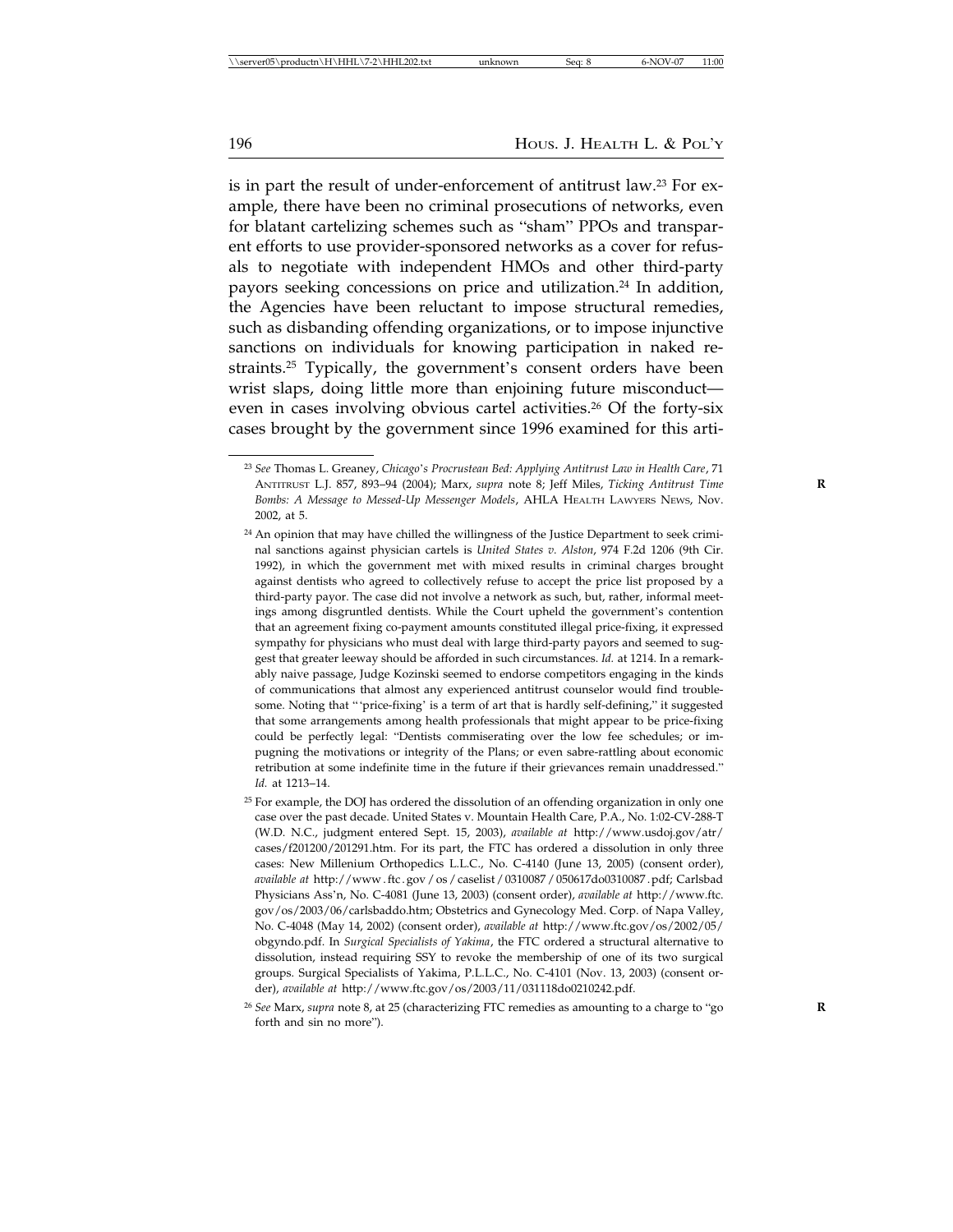cle, only four resulted in dissolution of the entity accused of cartelizing the market through attempted price-fixing or market allocation.27 Moreover, in the nine cases in which individuals—all consultants—were sanctioned, decrees typically imposed only limited prohibitions on their participation in the formation of future networks.28 Indeed, in one notable Justice Department case, a physician union, which had entered into such a decree settling a case involving flagrant misuse of a messenger model arrangement, subsequently engaged in similar misconduct which became the subject of a second lawsuit.<sup>29</sup>

Incentives to collude became especially strong as managed care contracting began to take hold. Not only did successful collusion among physicians have the potential to produce significant financial rewards by limiting the impact of discounting and utilization review, to some degree it could restore to physicians their lost sense of autonomy as they achieved more equal bargain-

<sup>27</sup> *See supra* note 25. **R**

<sup>&</sup>lt;sup>28</sup> FTC Consent Orders involving consultants have stopped short of an outright ban on network consulting and have been limited to prohibiting future participation in the networks involved in the subject proceeding. *See, e.g.*, New Century Health Quality Alliance, Inc., No. C-4169 (Sept. 29, 2006) (consent order); White Sands Health Care System, L.L.C., No. C-4130 (Jan. 11, 2005) (consent order); Southeastern N.M. Physicians IPA, Inc., No. C-4113 (Aug. 5, 2004) (consent order); Physician Network Consulting, L.L.C., No. C-4094 (Aug. 27, 2003) (consent order); Carlsbad Physicians Ass'n, No. C-4081 (June 13, 2003) (consent order); Prof'ls in Women's Care, No. C-4063 (Oct. 8, 2002) (consent order); Physician Integrated Services of Denver, Inc., No. C-4054 (July 16, 2002) (consent order); Aurora Associated Primary Care Physicians, L.L.C., No. C-4055 (July 16, 2002) (consent order); Wis. Chiropractic Ass'n, No. C-3943 (May 18, 2000) (consent order).

<sup>29</sup> In *United States v. Federation of Physicians and Dentists, Inc.*, No. 98-495 (D. Del., filed Aug. 12, 1998), the Department claimed that physicians negotiated exclusively through the Federation to oppose Blue Cross and Blue Shield of Delaware's proposed reduction in fees and to inhibit other insurers from reducing the fees. Notably, the consent decree entered into by the government forbade future actions to orchestrate collective bargaining, but permitted defendant to continue to serve as a messenger provided it notified payors that it cannot negotiate on behalf of physicians. In its Competitive Impact Statement, the DOJ acknowledged that it had "considered a final judgment that would have flatly prohibited the Federation from acting as a third-party messenger nationwide [and] limitations on the areas and specialties for which the Federation would be allowed to function as a thirdparty messenger." Competitive Impact Statement, United States v. Fed'n of Physicians and Dentists, Inc., No. 98-495 (D. Del., filed October 22, 2001), *available at* http://www.usdoj. gov/atr/cases/f9300/9378.htm. A few years later, the Department filed suit against the same union, claiming it had again misused the messenger model and engaged in other acts, such as threats of contract termination, to coordinate and implement the demands of member OB-GYNs in Ohio for higher fees and other favorable terms in their contracts with managed care organizations. United States v. Fed'n of Physicians and Dentists, Lynda Odenkirk, Warren Metherd, Michael Karram, and James Wendel Civil Action No. 1:05-CV-431 (filed June 24, 2005), *available at* http://www.usdoj.gov/atr/cases/f209700/ 209759.htm.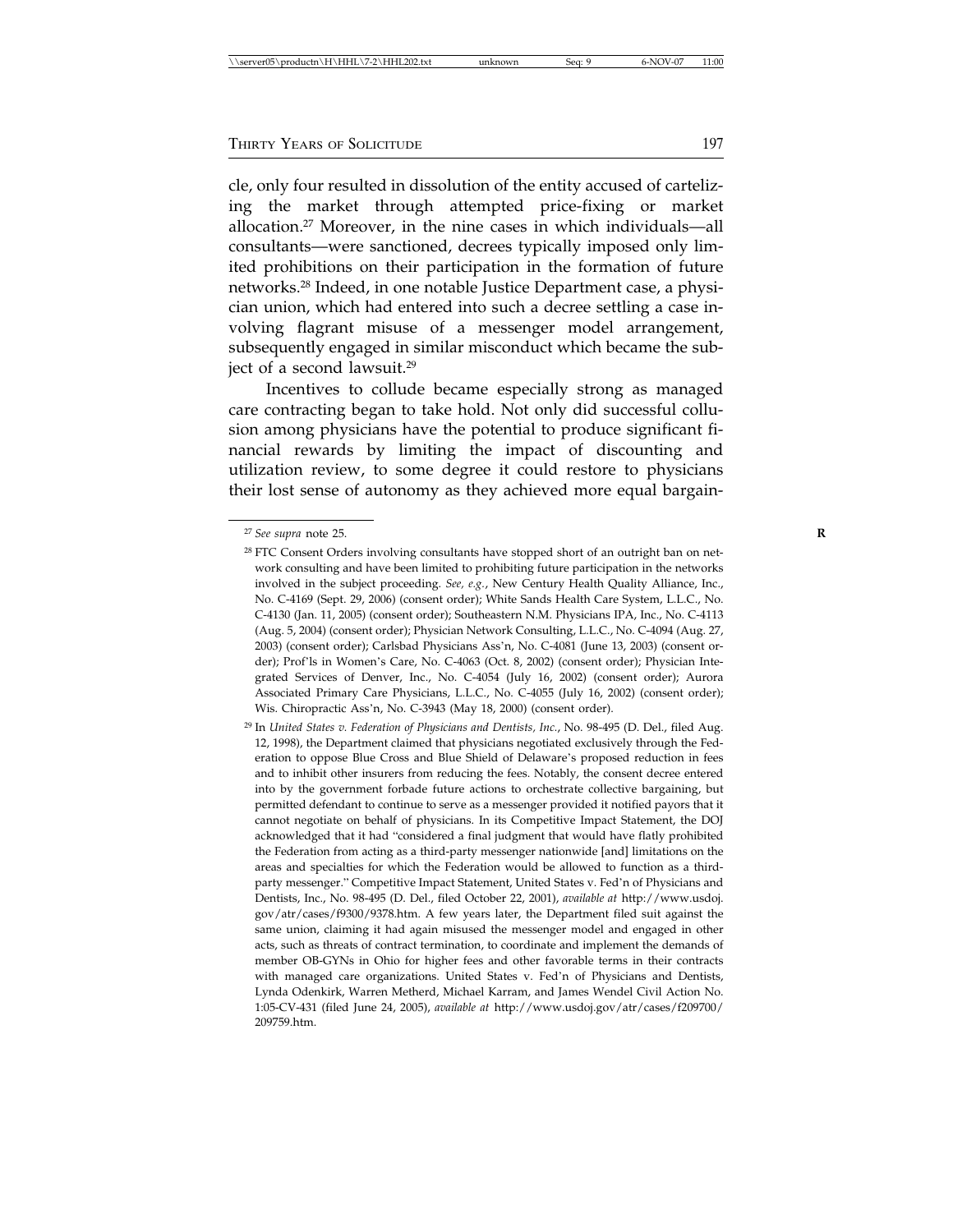ing power vis-à-vis managed care over clinical and administrative matters. The impact of managed care contracting on physician income throughout the 1990s is well documented: steep discounting and utilization review forced significant concessions from physicians.30 While overt collusion or network agreements might seem to run the risk of provoking treble damages actions, for several reasons private litigation has not served as an effective deterrent in these cases. Perhaps owing to their need to maintain good will and confidence of the providers in local communities, third-party payors have only brought litigation challenging a handful of cases, none of which have produced significant legal precedents.<sup>31</sup> In a rare private case, an arbitration panel found no antitrust violation by a large physician network engaged in contracting in Chicago.32 The FTC subsequently brought an administrative proceeding against the network based in part on the same facts; the network promptly agreed to the entry of a consent order which contained the standard, modest injunctive remedies.<sup>33</sup> Insureds and employers who are also victims of price-elevating physician practices face collective action problems and may be barred from litigating under antitrust indirect purchaser rules.34 In sum, while not entirely risk-free, in the absence of meaningful monetary or criminal sanctions, physicians engaging in collective bargaining forbidden by antitrust laws may enjoy some degree of insulation from discounting while facing little risk of significant financial or reputational loss.

<sup>30</sup> *First Hearing in a Series on Tax Exemption: Pricing Practices of Hospitals Before the Subcomm. on Oversight of the H. Comm. on Ways and Means*, 108th Cong. (2004) (statement of Paul Ginsburg, President, Center for Studying Health System Change), *available at* http://waysand means.house.gov/hearings.asp?formmode=view&id=1687.

<sup>31</sup> *See, e.g.*, Levine v. Cent. Fla. Med. Affiliates, Inc., 72 F.3d 1538, 1549 (11th Cir. 1996) (discussed *infra* note 86). Another dubious precedent is *Int*'*l Healthcare Mgmt. v. Haw. Coal. for Health*, 332 F.3d 600, 608 (9th Cir. 2003); *see* Greaney, *Antitrust*'*s Procrustean Bed, supra* note 23.

<sup>32</sup> The arbitration decision involved a price-fixing claim by United Healthcare against the practices of a large Chicago area health system (Advocate Health Care Network) contracting on behalf of over 2,500 physicians. Applying the rule of reason, the panel found competitive benefits in promised clinical integration sufficient to offset harms to consumers and concluded that Advocate's market share, approximately fifteen percent, was not enough to constitute market power. United Healthcare of Ill. Inc. v. Advocate Health Care Network, American Arbitration No. 51-193-Y-01990-03 (2005), *available at* http://www. hmltd.com/article\_advocate\_decision.pdf.

<sup>33</sup> *In re* Advocate Health Partners, No. 031-0021 (Dec. 29, 2006) (consent order), *available at* http://www.ftc.gov/os/caselist/0310021/0310021.htm.

<sup>34</sup> *See generally*, PHILLIP E. AREEDA & HERBERT HOVENKAMP, ANTITRUST LAW: AN ANALYSIS OF ANTITRUST PRINCIPLES AND THEIR APPLICATION (2d. ed. 2000).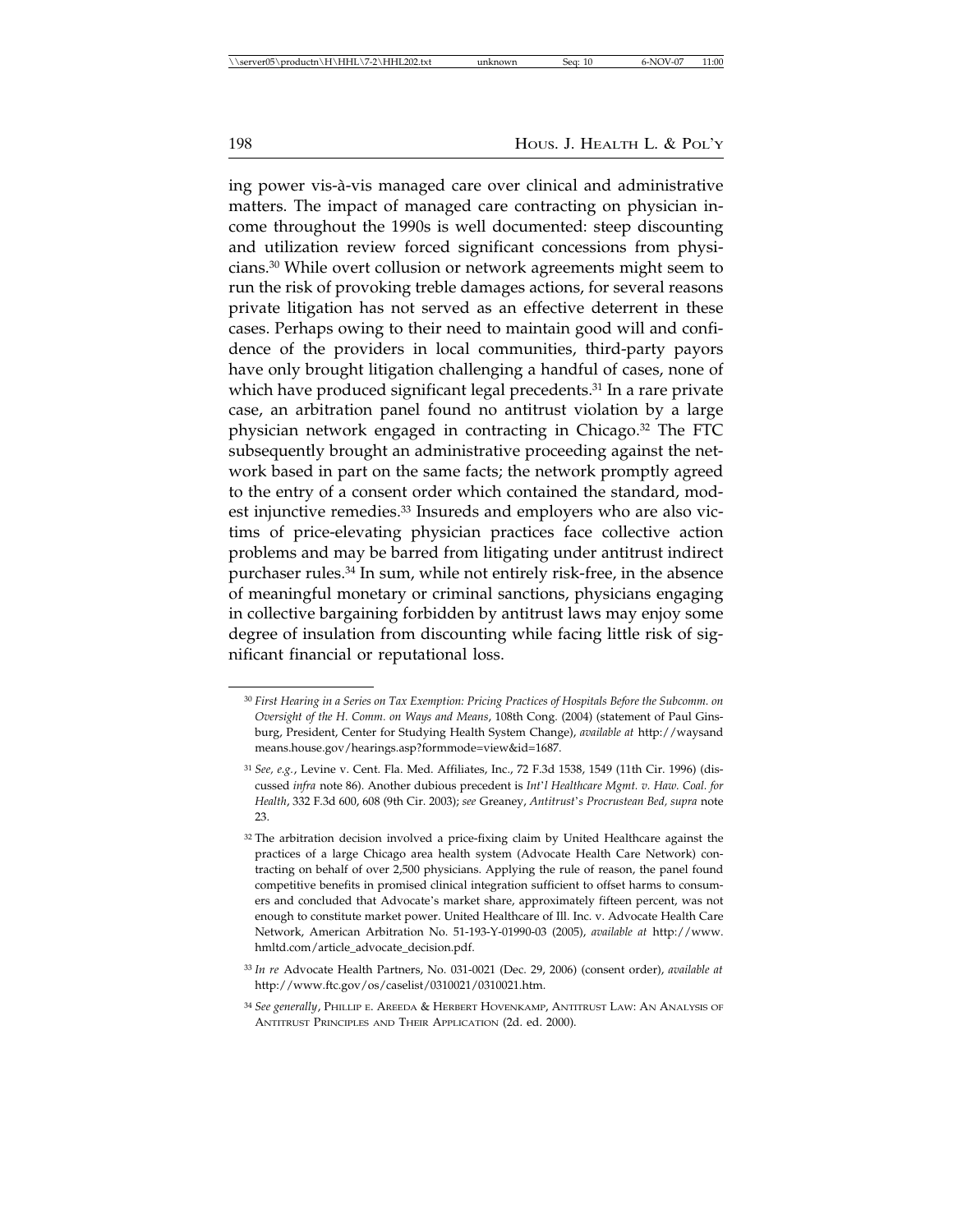|--|

The uncertainty hypothesis holds that the line between pricefixing and legal, procompetitive cooperation among physicians has remained unsettled and that the enforcement policies and pronouncements over the years have contributed to uncertainty. Lawyers seeking to structure arrangements for physicians in small practices that would permit them to participate in managed care contracting through networks with transaction-cost reducing networks encountered mixed signals because case law and governmental pronouncements led them to believe there was leeway to permit nonexclusive physician controlled networks to operate.35 Price agreements among network physicians thus seemed a natural and inevitable part of network operations and posed little risk of harm where the physician network lacked market power.

Uncertainty about legal doctrine governing physician collaboration undoubtedly exists; however, uncertainty did not surround the specific kind of conduct challenged in the government's cases. A brief exposition of the doctrinal and regulatory history of physician network issues illustrates the point. As far back as 1982 the Supreme Court applied a conclusive presumption of illegality—the "per se rule"—in *Arizona v. Maricopa County Medical Society*, a case involving two physician-controlled foundations for medical care which closely resembled today's loosely-integrated, physician-controlled PPOs and other networks.<sup>36</sup> Concluding the arrangement constituted a horizontal price-fixing agreement, the plurality explained its reasoning by emphasizing that, even if there were efficiencies associated with the arrangement, it was not necessary that the doctors do the price-setting.37 The Court went on to distinguish the foundations from HMOs and other true joint ventures in which financial risk was shared:

If a clinic offered complete medical coverage for a flat fee, the cooperating doctors would have the type of partnership arrangement in which a price-fixing agreement among the doctors would be perfectly proper. But the fee arrangements disclosed by the record in this case are among independent competing entrepreneurs. They fit squarely into the horizontal price-fixing mold.<sup>38</sup>

The plurality's decision in Maricopa elicited a sharp dissent from Justice Powell, who argued that plausible efficiencies attributa-

<sup>35</sup> *See* Amy Lynn Sorrel, *The Cost of Confusion: Trying to Decipher the FTC*'*s Rules on Negotiation*, AM. MED. NEWS, Nov. 6, 2006, at 5.

<sup>36</sup> 457 U.S. 332 (1982).

<sup>37</sup> *Id.* at 352–54, 357.

<sup>38</sup> *Id.* at 357.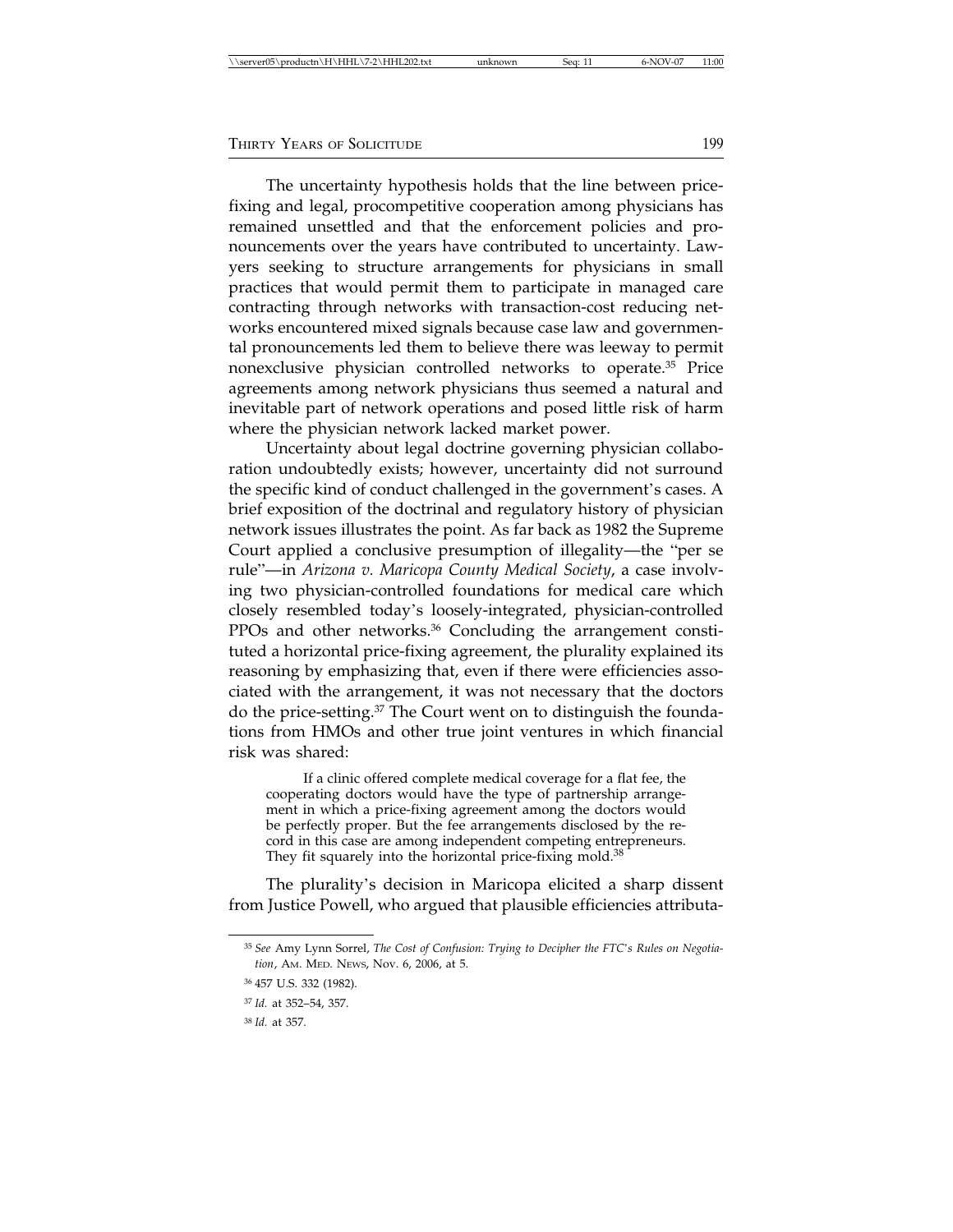ble to joint contracting merited application of the "rule-of-reason."<sup>39</sup> The decision also drew strong criticism in the academic literature $40$ and repeated calls for legislative action.<sup>41</sup> Indeed, the FTC and Department of Justice were never entirely comfortable with applying a strict dichotomy between risk-sharing ventures and all other kinds of integration for purposes of applying "per se" analysis. After some early pronouncements suggesting that some shared commitment to utilization review or other integrative activity might be sufficient to avoid "per se" scrutiny, $42$  in 1994 the Agencies issued Health Care Policy Statements identifying a number of specific examples of cognizable financial risk sharing; however, this guideline did not specify what other kinds of integration might suffice to avoid "per se" treatment, stating only that physician networks must demonstrate that "the combining of the physicians into a joint venture enables them to offer a new product producing substantial efficiencies."43 Two years later, responding in part to political pressures and seeking to offer more concrete guidance and demonstrate regulatory flexibility,<sup>44</sup> the Agencies revised the Policy Statements and specifically endorsed certain kinds of non-financial integration options

<sup>39</sup> *Id.* at 362–64 (Powell, J., dissenting).

<sup>40</sup> *See* Greaney, *Procrustean Bed*, *supra* note 23, at 889–91; *see also* Peter M. Gerhart, *The Su-* **R** *preme Court and the (Near) Triumph of the Chicago School*, 1982 SUP. CT. REV. 319, 344–48 (1984) (criticizing the Court's wooden application of the per se rule).

<sup>41</sup> *See, e.g.*, Clark C. Havighurst, *Are the Antitrust Agencies Overregulating Physician Networks?*, 8 LOY. CONSUMER L. REP. 78, 93 (1996); *see infra* notes 61–73 and accompanying text. Even some leading advocates of antitrust policy in health care viewed these networks as first steps toward an efficiency-enhancing integration of physician practices, a necessary condition for the promise of managed care competition to be realized.

<sup>42</sup> *See, e.g.,* J. Paul McGrath, Ass't Att'y Gen., Antitrust Division, U.S. Dep't of Justice, Remarks Before the 33rd Annual ABA Section of Antitrust Law Spring Meeting (March 22, 1985) (efficiency-enhancing integration sufficient to avoid *Maricopa*'*s* per se rule could flow from the following aspects of a provider-sponsored PPO's operations, among others: an agreement among the physicians to accept discount fees with no balance-billing of patients; utilization review by the PPO; joint marketing or PPO administration of claims; and an agreement by a panel of limited size to bid for contracts against other such groups) (cited in Letter from M. Elizabeth Gee, Fed. Trade Comm'n to Michael Duncheon (March 17, 1986) (staff advisory opinion)).

<sup>43</sup> *See* U.S. Dep't of Justice & Fed. Trade Comm'n, *Statements of Antitrust Enforcement Policy and Analytical Principles Relating to Health Care and Antitrust*, reprinted in 4 Trade Reg. Rep. (CCH) ¶ 13,152, at 20,788 (Sept. 30, 1994) (Eighth Statement) [hereinafter 1994 Policy Statements].

<sup>44</sup> *See* notes 61–75 and accompanying text describing the influence of proposed legislation on the issuance of revised policy statements.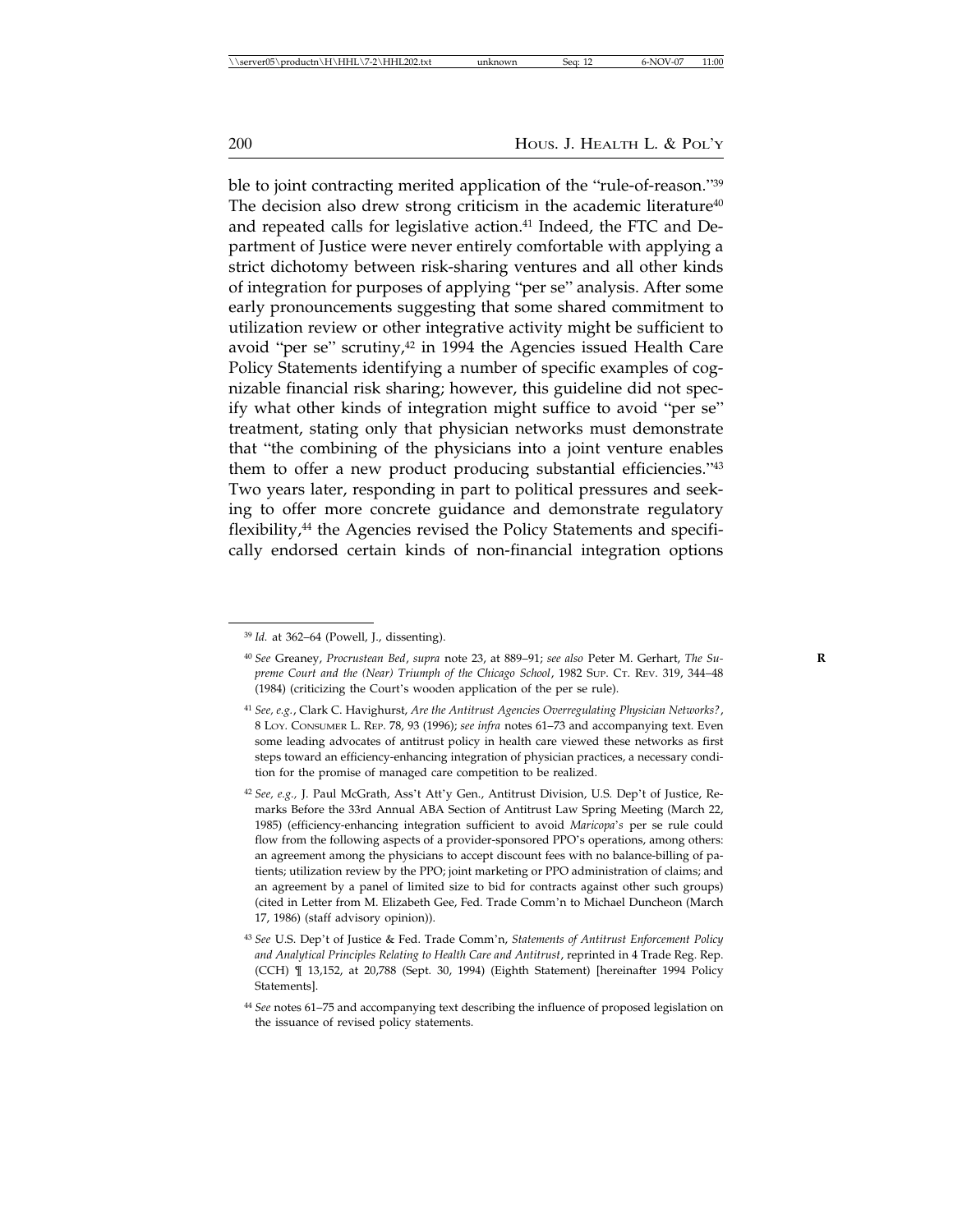| \\server05\productn\H\HHL\7-2\HHL202.txt | unknown | Sea: | 6-NOV-07 | 11:00 |
|------------------------------------------|---------|------|----------|-------|
|------------------------------------------|---------|------|----------|-------|

open to networks.45 They also outlined so-called "messenger model" arrangements that would avoid antitrust problems altogether.<sup>46</sup>

Under "messenger model" network agreements endorsed in the Health Care Policy Statements, physicians may use a common agent to convey information to and from payors about the prices and price-related terms they are willing to accept.<sup>47</sup> In essence, the 1996 Policy Statements establish a presumption that physicians complying with the model's parameters have not collectively agreed upon prices, but instead have determined their prices individually. Central to the concept is the integrity of the messenger he must function solely as a conduit for offers and exchanges between payors and individual providers.<sup>48</sup> The Agencies found themselves elaborating or conceding endless refinements to the "messenger model" concept and proposing various other arrangements by which parties could escape "per se" condemnation. The data presented earlier demonstrate that the "messenger model" has been the subject of abuse, as many networks challenged by the Agencies were operating under a messenger model structure that seemed designed to disguise collective decision-making rather than facilitate individual negotiations between physicians and payors.<sup>49</sup>

<sup>45</sup> *See* U.S. Dep't of Justice & Fed. Trade Comm'n, *Statements of Antitrust Enforcement Policy in Health Care*, Statement 9.C (1996) [hereinafter Policy Statements], *available at* http://www. usdoj.gov/atr/public/guidelines/1791.pdf. For analysis of the messenger model see *infra* notes 82–97 and accompanying text; for clinical integration see *infra* notes 98–111 and accompanying text.

<sup>46</sup> *See* Policy Statements, *supra* note 45.

<sup>47</sup> *Id*.

<sup>&</sup>lt;sup>48</sup> The Statements identify conduct that would not satisfy the requirements of the model: [T]he Agencies will examine whether the agent coordinates the providers' responses to a particular proposal, disseminates to network providers the views or intentions of other network providers as to the proposal, expresses an opinion on the terms offered, collectively negotiates for the providers, or decides whether or not to convey an offer based on the agent's judgment about the attractiveness of the prices or price-related terms.

*Id.*

<sup>&</sup>lt;sup>49</sup> The FTC summarized the instances of abuse it has witnessed in connection with the messenger model:

Many physicians and physician networks that label themselves "messenger models" have created or facilitated agreements among members of the network not to compete with one another on price terms. Some networks, for example, have aggressively negotiated for higher prices, and transmitted payer offers to the physicians only after achieving a price offer that the organization's agent or committee deemed acceptable. Others have transmitted only offers that meet a predetermined price. In such situations, network members sometimes have agreed in advance to demand that price, many times with the assistance of an agent to help forge consensus. Other times, an agent has solicited member physicians' individ-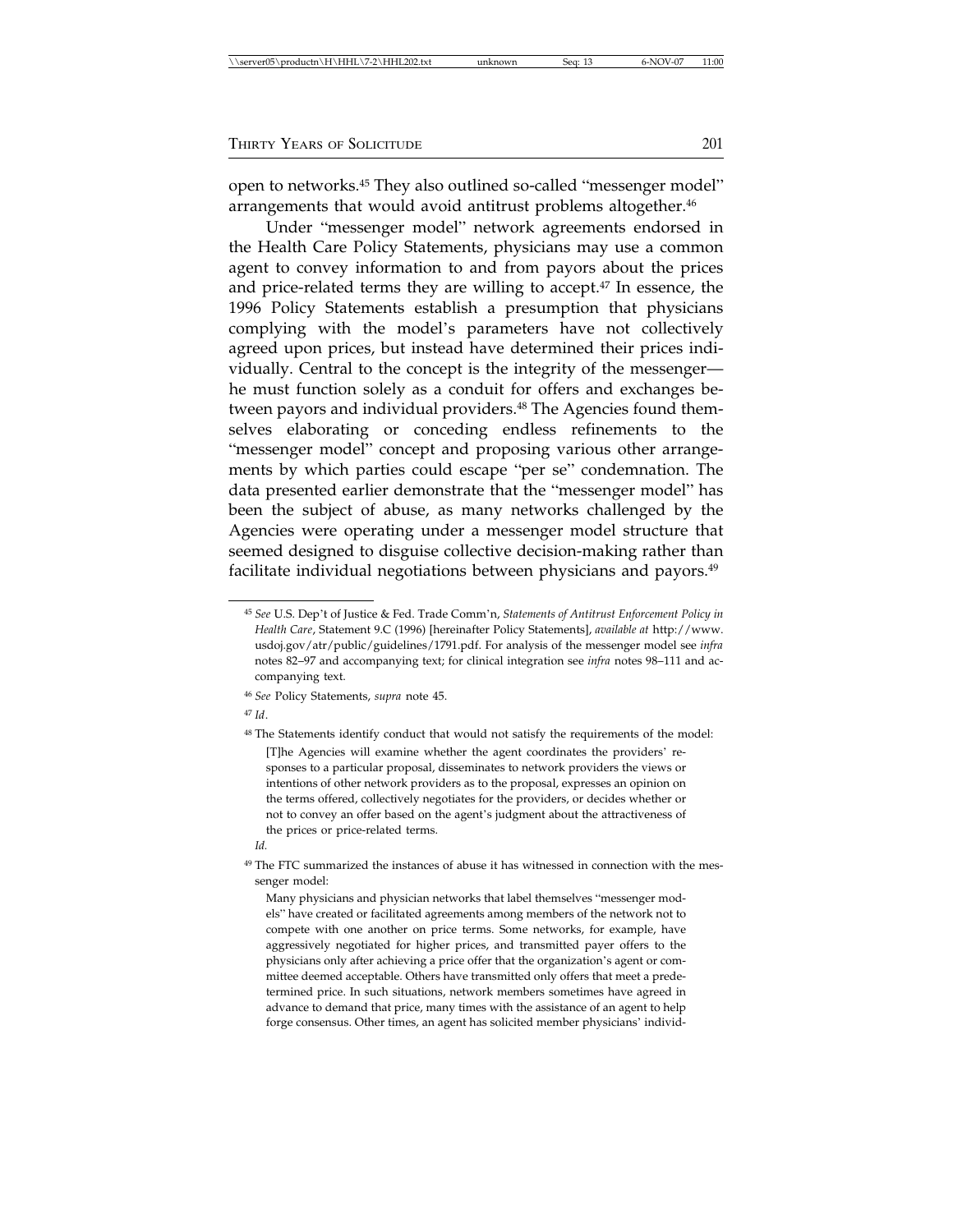A further source of uncertainty in the Agencies' analysis of physician-controlled networks has been the kind of integration that will suffice to avoid price-fixing characterization. As noted earlier, Maricopa was widely interpreted to suggest that physician networks needed to share financial risk in order to have their pricesetting agreements deemed ancillary and hence not subject to "per se" condemnation.<sup>50</sup> Although the government had long taken the position that financial risk sharing was necessary to satisfy the ancillary restraints doctrine,<sup>51</sup> it reversed its course in the 1996 Policy Statements, stating that "clinically integrated" entities might escape summary condemnation.<sup>52</sup> While this change afforded long-sought leeway for networks that undertake meaningful non-financial integration and adopt measures to assure implementation, it has not found widespread adoption in the market.<sup>53</sup> The implications of the lack of take-up are not obvious: it may be due to uncertainty about the parameters of the clinical integration rule, to practical and finan-

ual price demands, then used an average or other calculation from the submitted information to determine a collective price to demand from payers.

In other instances, networks have prompted coordinated pricing by encouraging physician members to deal with payers only through the organization, thereby bolstering the physicians' collective leverage. Some networks have prohibited members from contracting independently—either permanently or for some period while the network negotiates with the payer, or while a network contract with that payer is in effect. Other networks have acted as their member physicians' agent, by collectively terminating the physicians' existing individual payer contracts, or have exhorted members to terminate such contracts on a coordinated basis and to contract only through the network.

BAPP Advisory Opinion, *supra* note 9. **R**

<sup>50</sup> *See supra* notes 36–41 and accompanying text. **R**

<sup>51</sup> *See, e.g.*, Letter from Robert F. Leibenluft, Ass't Dir., Bureau of Competition, FTC, to Robert C. Norton (Aug. 13, 1998) (FTC Staff Advisory Opinion to Associates in Neurology); Letter from Robert F. Leibenluft, Ass't Dir., Bureau of Competition, FTC, to David V. Meany (May 14, 1997) (FTC Staff Advisory Opinion to Yellowstone Physicians, L.L.C.). *See* J. Paul McGrath, Ass't Att'y Gen., Antitrust Division, U.S. Dep't of Justice, Remarks Before the 33rd Annual ABA Section of Antitrust Law Spring Meeting (Mar. 22, 1985); Charles F. Rule, Ass't Att'y Gen., Antitrust Division, U.S. Dep't of Justice, Remarks to Connecticut Health Lawyers Ass'n (Mar. 11, 1988).

<sup>52</sup> *See* Policy Statements, *supra* note 45, at Statement 8.C; *see also* MedSouth Advisory Opinion, *supra* note 9; SHO Advisory Opinion, *supra* note 9. **R**

<sup>53</sup> Lawrence Casalino, *The Federal Trade Commission, Clinical Integration, and the Organization of Physician Practice*, 31 J. HEALTH POL. POL'Y & L. 569, 573 (2006) ("[S]ince the FTC identified clinical integration as a safety zone for joint negotiations, there has been very little overt "take-up" by physicians of this safety zone.").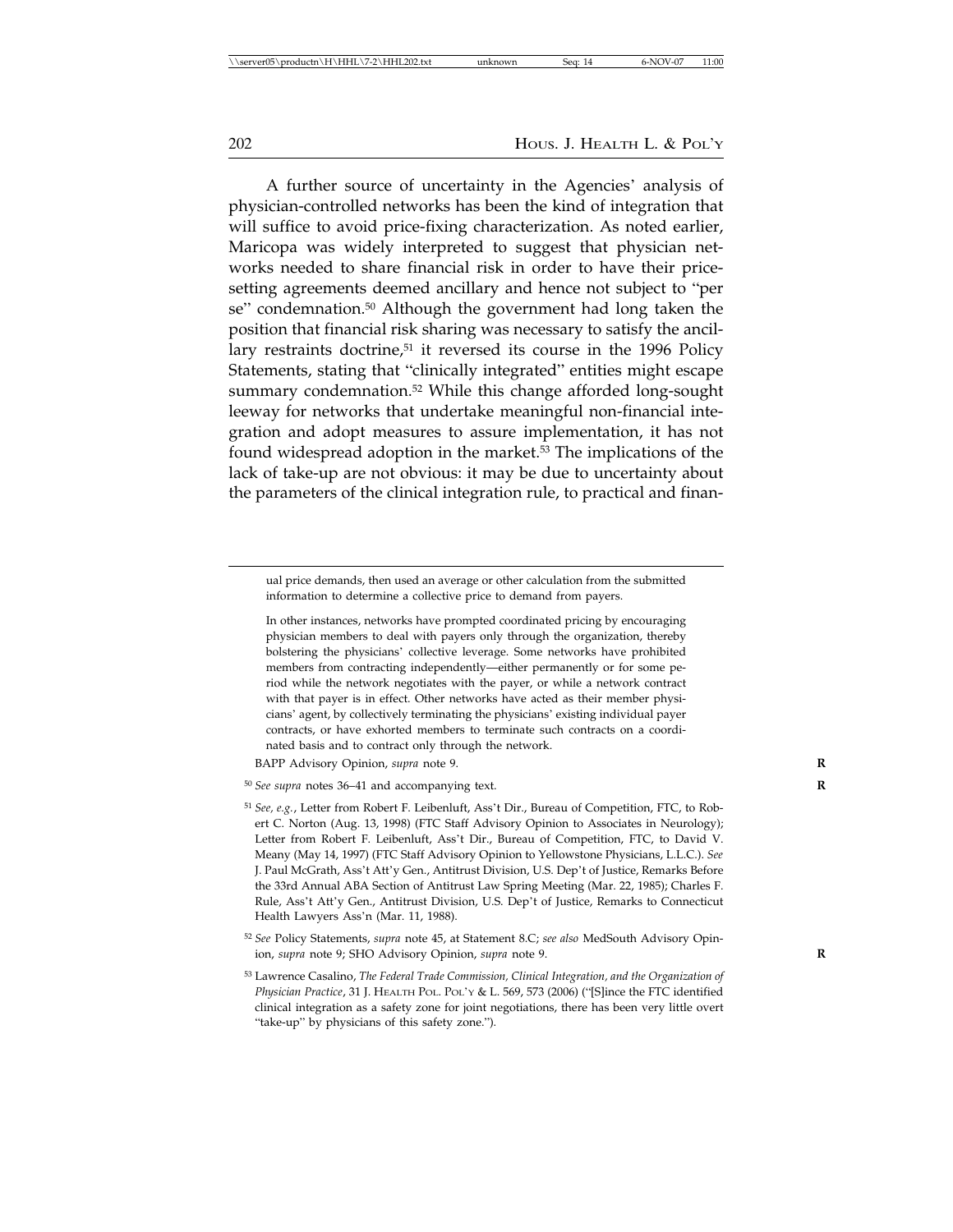| \\server05\productn\H\HHL\7-2\HHL202.txt | unknown | Sea: 15 | 6-NOV-07 | 11:00 |
|------------------------------------------|---------|---------|----------|-------|
|                                          |         |         |          |       |

cial obstacles to implementation,<sup>54</sup> or to a belief that even more lenient policies could be expected in the future.<sup>55</sup>

### **Assessment**

Although the long-running debate over physician-controlled networks has undoubtedly engendered much confusion and numerous contested legal boundaries still exist, it would be a mistake to attribute the widespread incidence of antitrust violations by physicians to a mere misunderstanding of the law. Simply put, the violations are so blatant they do not come close to any of the grey areas of doctrine. With virtually all of the cases involving unvarnished attempts to collectively negotiate prices and no meaningful efforts to integrate financially or clinically, there can be little question that their purpose was to obtain bargaining leverage for their members.<sup>56</sup> While it is true that the Supreme Court has not been clear or consistent in delineating boundaries between presumptively illegal conduct and cooperation requiring more exacting proof of harm,<sup>57</sup> it has

<sup>54</sup> *Id*. at 573–76. A particularly important, and as yet unresolved, question concerns the required showing of a nexus between the parties' clinical integration and the price-setting function of the network. *See* Greaney, *Procrustean Bed, supra* note 23, at 902–05. For further **R** discussion, see *infra* notes 98–110 and accompanying text.

<sup>55</sup> *See* Casalino, *supra* note 53, at 573 ("Initially, many articles, from a variety of perspectives, claimed that the 1996 statements were a 'breakthrough' for physicians.").

<sup>56</sup> *See, e.g.*, In the matter of Piedmont Health Alliance, Inc., No. 9314 (Analysis of Agreement containing Consent Order to Aid Public Comment) (internal report stating member physicians "stated a need to form the group to negotiate with group clout and power" and "maintain their income" in anticipation of managed care negotiations). Indeed, in the only case initiated by the FTC that has been litigated, the parties offered only hollow claims that cognizable procompetitive justifications flowed from their arrangement. N. Tex. Specialty Physicians, 2005-2 Trade Cas. (CCH) ¶ 75,032 at 103,477 (FTC 2005), *available at* http:// www.ftc.gov/os/adjpro/d9312/051201opinion.pdf. *See supra* notes 19–21 and accompanying text. *See also* Jeff Miles, *Analyzing the Federal Trade Commission*'*s* North Texas Specialty Physicians Decision, THE HEALTH LAWYER, Apr. 2006, at 1.

<sup>57</sup> Beginning with *National Society of Professional Engineers v. United States*, 435 U.S. 679 (1978), the Supreme Court initiated a series of cases that sought to move away from a rigid, bipolar methodology that branded conduct as per se illegal or required extensive examination under the rule of reason. However, subsequent cases, many of which involved the health care industry, failed to clarify the requisite standards and often employed confusing and inconsistent formulations. *See, e.g.,* Broadcast Music, Inc. v. Columbia Broadcasting, Inc., 441 U.S. 1, 19–20 (1979) (rule of reason to be generally applied where efficiency justifications proferred); Arizona v. Maricopa Med. Soc'y, 457 U.S. 332 (1982) (per se rule applied despite claimed efficiencies); Nat'l Collegiate Athletic Ass'n v. Bd. of Regents of Univ. of Oklahoma, 468 U.S. 85 (1984) (depth of scrutiny should be regarded as occurring across a "continuum" rather than in discrete categories); FTC v. Indiana Fed. of Dentists, 476 U.S. 447 (1986) (highly truncated analysis appropriate where conduct is plainly anticompetitive); Cal. Dental Ass'n v. FTC, 526 U.S. 756, 770 (1999) (requiring "an enquiry meet for the case*,* looking to a restraint's circumstances, details, and logic."). See discussion of legal doctrine *infra* notes 111–22 and accompanying text.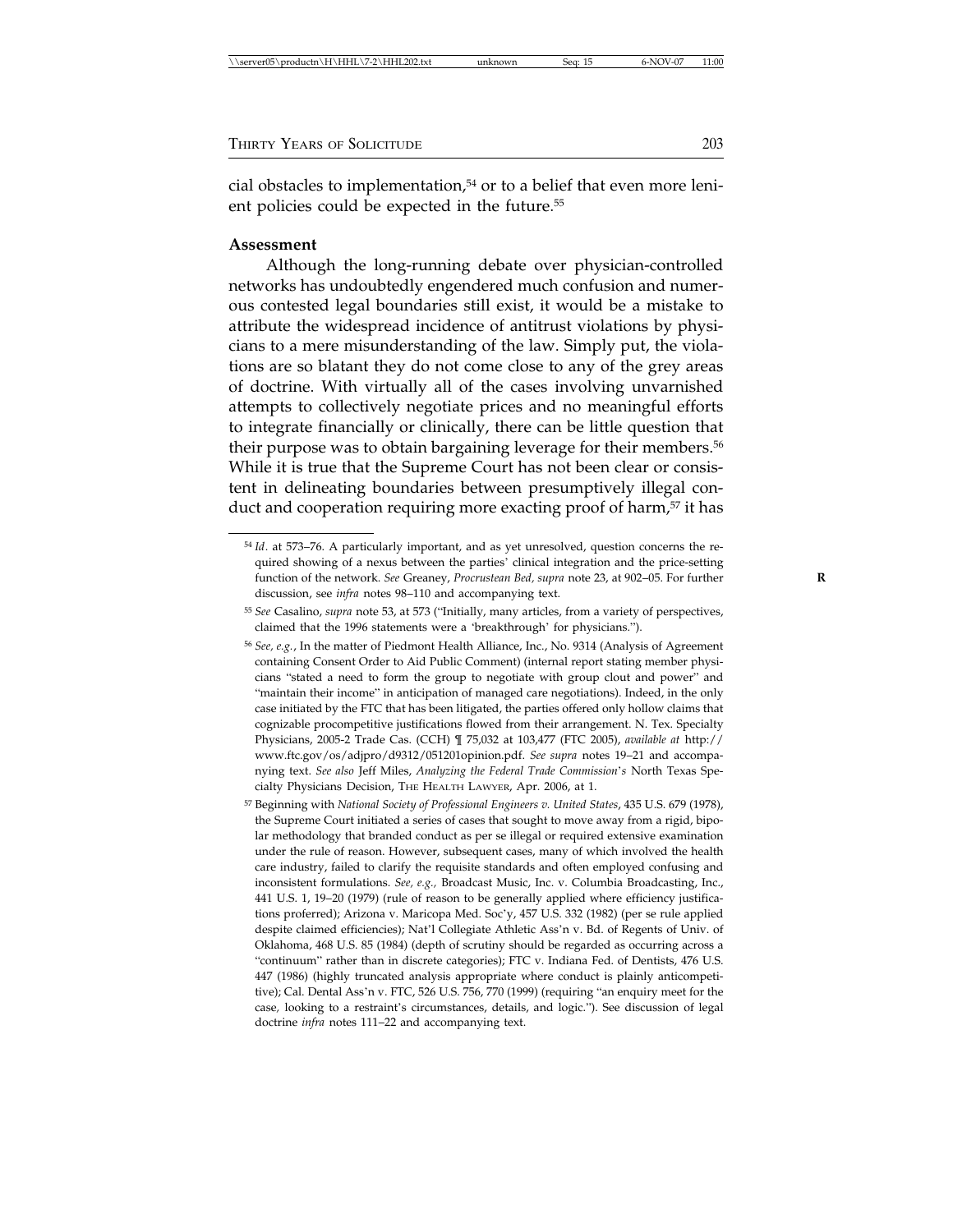never signaled that price setting lacking some procompetitive justification can be excused. Moreover, given that putting together these networks required advice from consultants and attorneys familiar with the health care industry, it is highly improbable that these individuals were in the dark about their legal obligations under antitrust law. In sum, whatever uncertainties existed about the boundaries of the "messenger model" and the meaning of clinical integration, the cases brought by the government did not present such issues.

The under-enforcement hypothesis also finds substantial support in the mismatch between the rewards and penalties facing physicians and their advisers. A utility-maximizing medicus economicus would confront the following calculus: substantial upside financial gains from collective bargaining (plus psychic rewards from preserving professional autonomy and resisting managed care) weighed against relatively small costs and risks even if the government took action and prevailed (e.g., an injunction against continuing the practice in the future). Of course other factors enter into the calculus. The probability of detection is high, as network arrangements are in the open and payors are acutely aware of their operations. On the other hand, the risks of private treble damages litigation appear attenuated and there is little reason to believe physicians suffer from reputational harms from participating in challenged networks. Indeed, professional norms seem to have promoted, rather than discouraged, efforts to pose a collective counterforce to managed care.58

Scholarship on law enforcement strategies suggests that many unrefined deterrence-focused approaches fail to assure compliance because they do not address business perceptions of the morality of regulated behavior. An approach that simply exacts a price for noncompliance succeeds in deterring illegality only if the price is not too low; if too high on the other hand, the resulting over-deterrence produces inefficiency and punishes the innocent. Theorists advocating "responsive regulation" argue that in order to secure moral commitment to compliance with the law regulation strategies should be structured to progress from cooperative to punitive approaches as needed when the former prove inadequate.<sup>59</sup> By this account, norms

<sup>58</sup> *See infra* notes 69–75 and accompanying text.

<sup>59</sup> *See* IAN AYRES & JOHN BRAITHWAITE, RESPONSIVE REGULATION: TRANSCENDING THE DEREGU-LATION DEBATE (1992); Christine Parker, *The* "*Compliance*" *Trap: The Moral Message in Responsive Regulatory Enforcement*, 40 L. & SOC. REV. 591, 592 (2006) (responsive regulation suggests that strategies should be "arranged in a regulatory pyramid, with more coopera-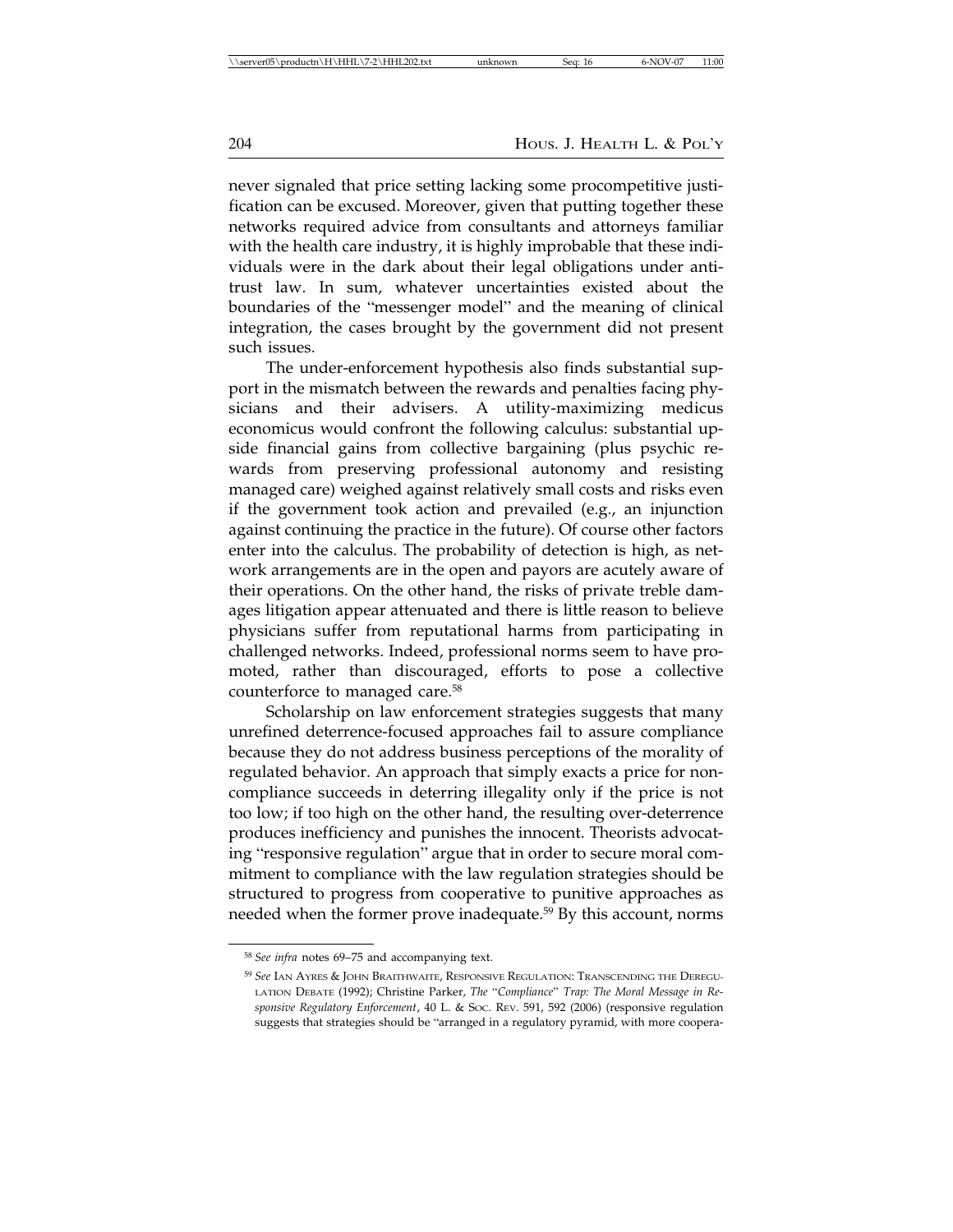and informal pressures can secure compliance without enforcement actions. On the other hand, the failure to accelerate punishments when initial strategies fail—for example by increasing penalties, broadening the scope of culpable parties or expanding the scope of enforcement—can exacerbate noncompliance. While responsive regulation is itself subject to risks of being undermined in the absence of strong political support, $60$  its underlying thesis is an important one. Effective regulation requires a nuanced approach that seeks to achieve deterrence through tactics that respond to changing conditions and counterstrategies and that promotes social norms to help achieve its goals. The outcome of the Agencies' approach to physician cartels confirms the predictions of responsive regulation theorists. Weak sanctions and a failure to adjust tactics in the face of blatant violations appear to have contributed to a lack of moral commitment to compliance with antitrust law by physician leaders and their advisors.

While the foregoing analysis exposes the incentive and opportunity for unlawful conduct, it does not afford an entirely satisfactory account of the government's enforcement failure. There remain a number of questions that are important for future antitrust policy: What are the underlying causes of prosecutorial failure? What accounts for the persistence of the problem? Why has the government not changed its enforcement strategy over time? The following section addresses some features of federal antitrust enforcement in the health care area that help answer these questions.

# **III. ANTITRUST ENFORCEMENT IN THE SHADOW OF POLITICS, REGULATORY GOALS AND UNCERTAIN LEGAL DOCTRINE**

### **The Political Context**

Physician networks have long been the subject of intense interest in Congress and neither the FTC nor the Antitrust Division of the Department of Justice has been immune from political pressures. Within a few years of the Supreme Court's decision in *Maricopa*, the American Medical Society began lobbying efforts to require that the rule of reason apply to physician networks.<sup>61</sup> From their

tive strategies deployed at the base of the pyramid and progressively more punitive approaches utilized if and when more cooperative strategies fail.").

<sup>60</sup> Parker, *supra* note 59, at 593.

<sup>61</sup> In the wake of the FTC's challenge to its ethical rules banning physicians engaging in contract medicine, the AMA almost prevailed in obtaining a special exemption from FTC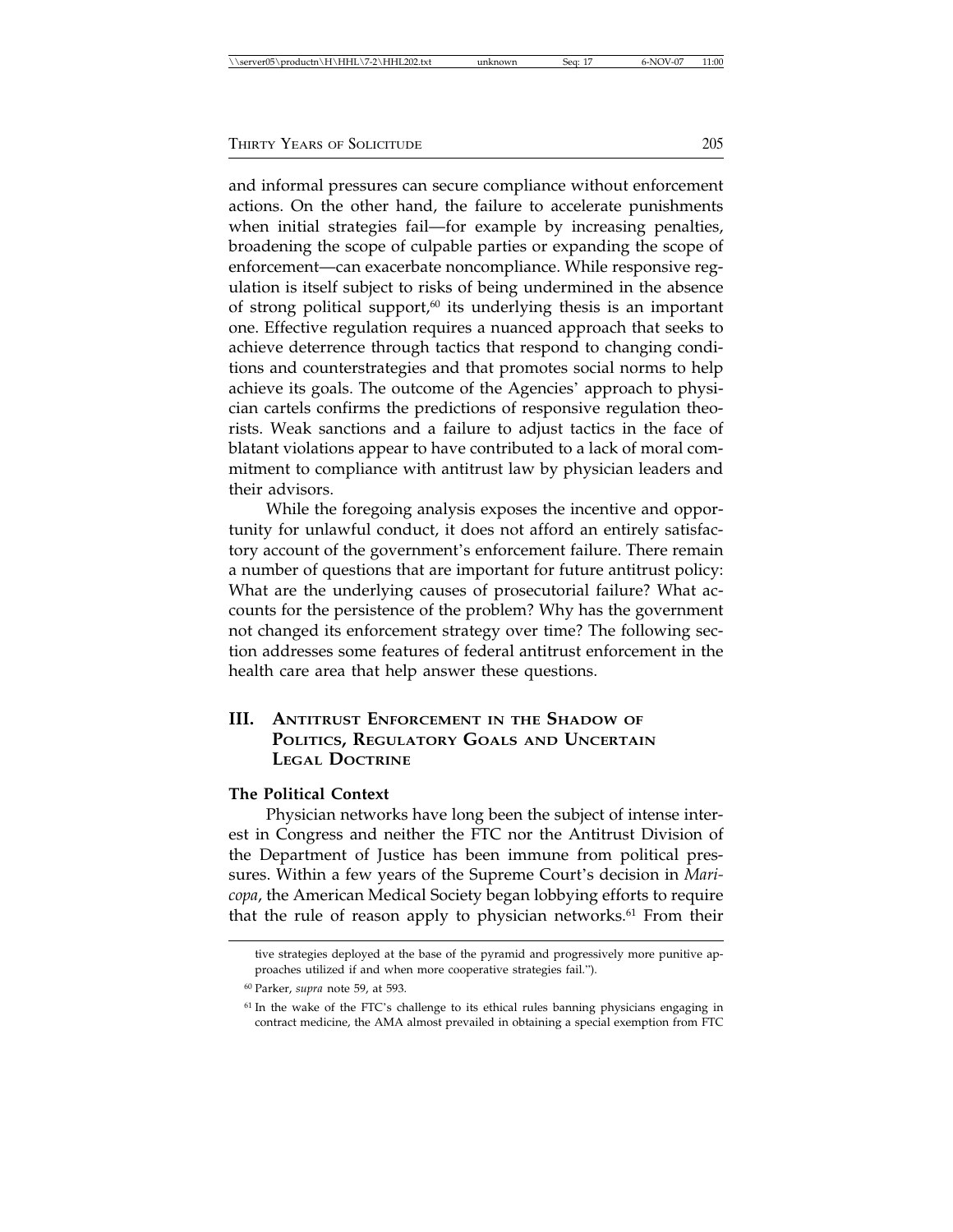inception, the Health Care Policy Statements issued by the Agencies had an overtly political dimension. Issued one day after the unveiling of the Clinton Health Plan, the 1994 Policy Statements were designed to demonstrate that antitrust law would not impede the nation's switch to managed care and that legislative relief for providers was therefore unnecessary.<sup>62</sup> Throughout the debate over health reform, and over the ensuing three years, organized medicine vigorously proclaimed that the law was unacceptably opaque with respect to the circumstances under which physicians could join together to form their own networks and bid collectively for managed care contracts.63 So much so, it was asserted, that antitrust was having the perverse effect of inhibiting the development of an important competitive alternative in the marketplace.64 In fact, the Agencies had issued numerous advisory opinions approving virtually every provider-controlled network that sought clearance, including several in which the providers represented a significant portion of the practitioners in their markets.<sup>65</sup>

Nevertheless, following extensive lobbying, Congress responded in March 1996 when the House Judiciary Committee reported the Antitrust Health Care Advancement Act of 1996 (the

jurisdiction in Congress. The House passed a bill placing a moratorium on FTC investigations and lawsuits against the professions until Congress expressly approved such activity; a bill was defeated in the Senate by a vote of fifty-nine to thirty-seven. Carl Ameringer, *Federal Antitrust Policy and Physician Discontent: Defining Moments in the Struggle for Congressional Relief*, 27 J. HEALTH POL. POL'Y & L. 543, 552 (2002); *see also* Carl Ameringer, *Organized Medicine on Trial: The Federal Trade Commission vs. the American Medical Association*, 12 J. POL. HIST. 445 (2000).

<sup>62</sup> 1994 Policy Statements, *supra* note 43. For a discussion of the political context of the Policy Statements, see Thomas L. Greaney, *A Critique: The Department of Justice/FTC Health Care Policy Statements,* 8 ANTITRUST 20 (1994).

<sup>63</sup> Catherine Hanson, Remarks Before the Federal Trade Commission Workshop on Health Care Competition Law and Policy, "On Integration, Physician Joint Contracting and Quality: Taking a Fresh Look at Some 'Settled' Questions," (Sept. 9, 2002).

<sup>64</sup> Rebutting this assertion, the FTC argued that its policies allow for flexibility in the development of innovative, procompetitive organizational forms. *See* Pitofsky Testimony, *supra* note 18. **R**

<sup>&</sup>lt;sup>65</sup> Id. (stating that the FTC issued eleven, and the Antitrust Division issued eighteen, favorable opinions subsequent to the 1993 Guidelines). For an example of a favorable advisory opinion in which the providers had a significant market share, see Letter from Robert F. Leibenluft, Ass't Dir., Bureau of Competition, FTC, to David V. Meany (May 14, 1997) (FTC Staff Advisory Opinion Concerning Yellowstone Physicians, L.L.C.), *available at* http://www.ftc.gov/bc/healthcare/industryguide/advisory.htm#1994. The Yellowstone Physicians joint venture represented thirty-nine percent of the overall market in Billings, Montana. *Id.* Market shares were further pronounced in some sub-specialties: radiation oncologists (sixty-seven percent); general surgeons (sixty-four percent); obstetrician/gynecologists (fifty-three percent); and cardiovascular surgeons (fifty percent). *Id.*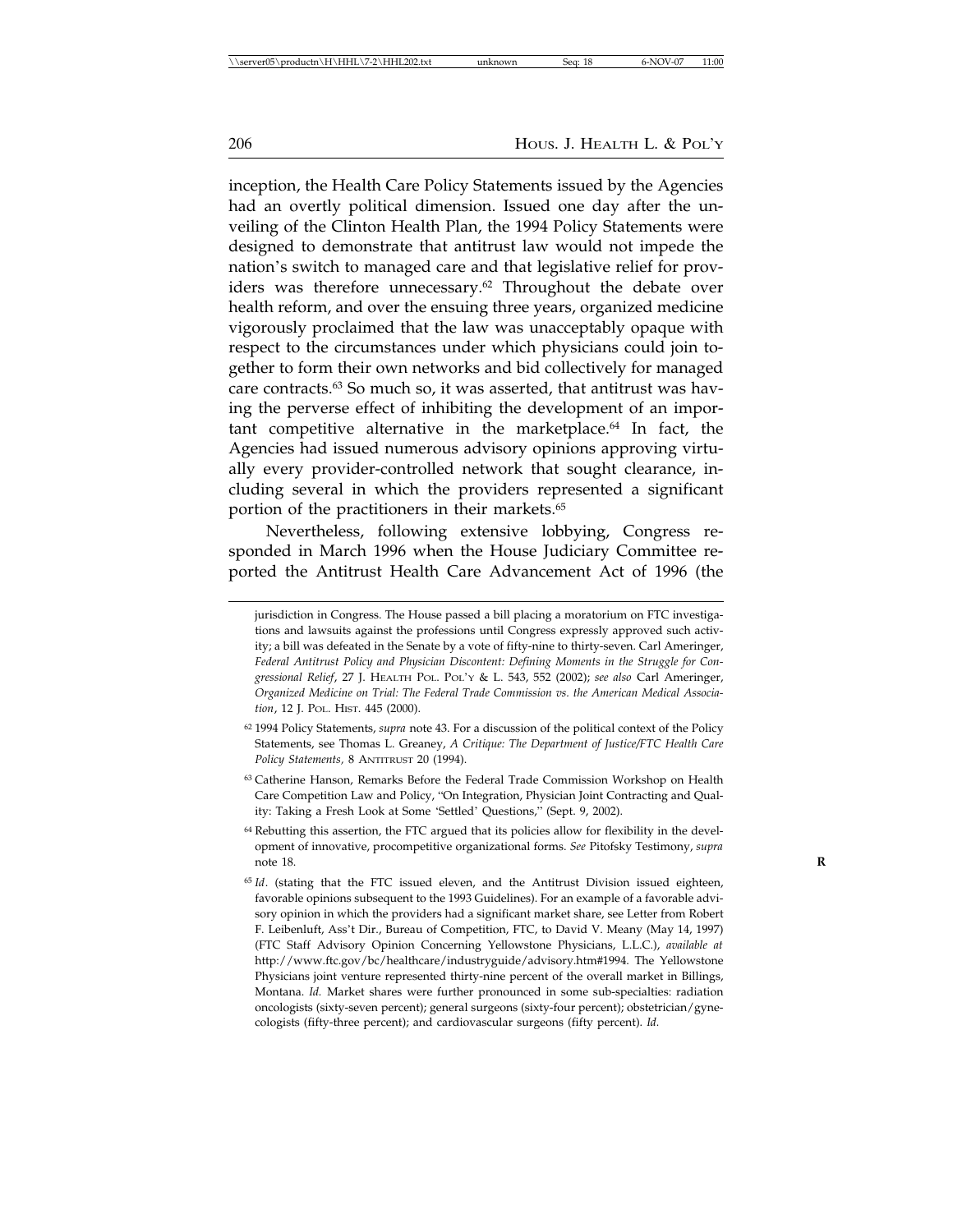"Hyde bill").<sup>66</sup> The Hyde bill required that courts examine provider networks under the broader "rule of reason" analytic methodology rather than the presumptive "per se" approach, even when the networks were not characterized by any significant clinical or financial integration.<sup>67</sup> Alarmed by the prospect that mandating "rule of reason" treatment would ossify the development of the law and impede effective enforcement in this area, Robert Pitofsky, the Chairman of the Federal Trade Commission, told the House Judiciary Committee that the initial policy statements might be "eased" a bit to satisfy Congressional concerns.<sup>68</sup> Bringing along a somewhat reluctant FTC staff and an even more skeptical Antitrust Division, the Chairman managed to forge agreement on numerous revisions to those portions of the Statements dealing with provider-sponsored networks.

Although the revisions succeeded in heading off the Hyde bill, their promulgation was viewed by the AMA as a triumph and interpreted by some as a signal that only those networks with obvious indicia of anticompetitive intent will be at risk in the future.<sup>69</sup> An AMA editorial summed up (and took credit for) the changes:

These landmark reforms are the direct result of a diligent five-year campaign by the AMA. No other organization could have taken on this fight anywhere near as effectively.

The journey began in 1991. It was clear to AMA analysts then that large, well-organized and profit-oriented managed care plans were gaining strong positions in many local markets . . . .

. . . . The AMA embarked on a broad campaign to challenge [the government's] faulty reasoning. AMA staff researched and developed alternatives. AMA attorneys wrote numerous articles and made more than 100 speeches before meetings of lawyers and physicians to explain the AMA's position and garner support. The AMA gathered actual case histories to prove the need for reform, and flew some of the individuals involved to Washington as part of an extensive lobbying effort among both regulators and lawmakers. A key element of the AMA's strategy was to push for antitrust reform in every manner possible. It promoted antitrust changes in national health system reform legislation, and AMA ideas ultimately appeared in both Democratic and Republican proposals.

<sup>66</sup> H.R. 2925, 104th Cong. (1996).

<sup>67</sup> *Id.* at § 2(a).

<sup>68</sup> *See* Pitofsky Testimony, *supra* note 18. **R**

<sup>69</sup> *See* Ronald M. Harris, *New Antitrust Guidelines for Physician Networks, Part 1*, 276 JAMA 1450–51 (Nov. 6, 1996) (noting that the Statements were issued to circumvent pending legislation and deeming the five year campaign a success); *see also Antitrust Guidelines Could Shift Power from Hospitals to Physicians,* 5 HEALTH L. REP., Oct. 31, 1996, at 43 (citing remarks of prominent antitrust attorney stating that Statements shift the balance of power from hospitals to physicians).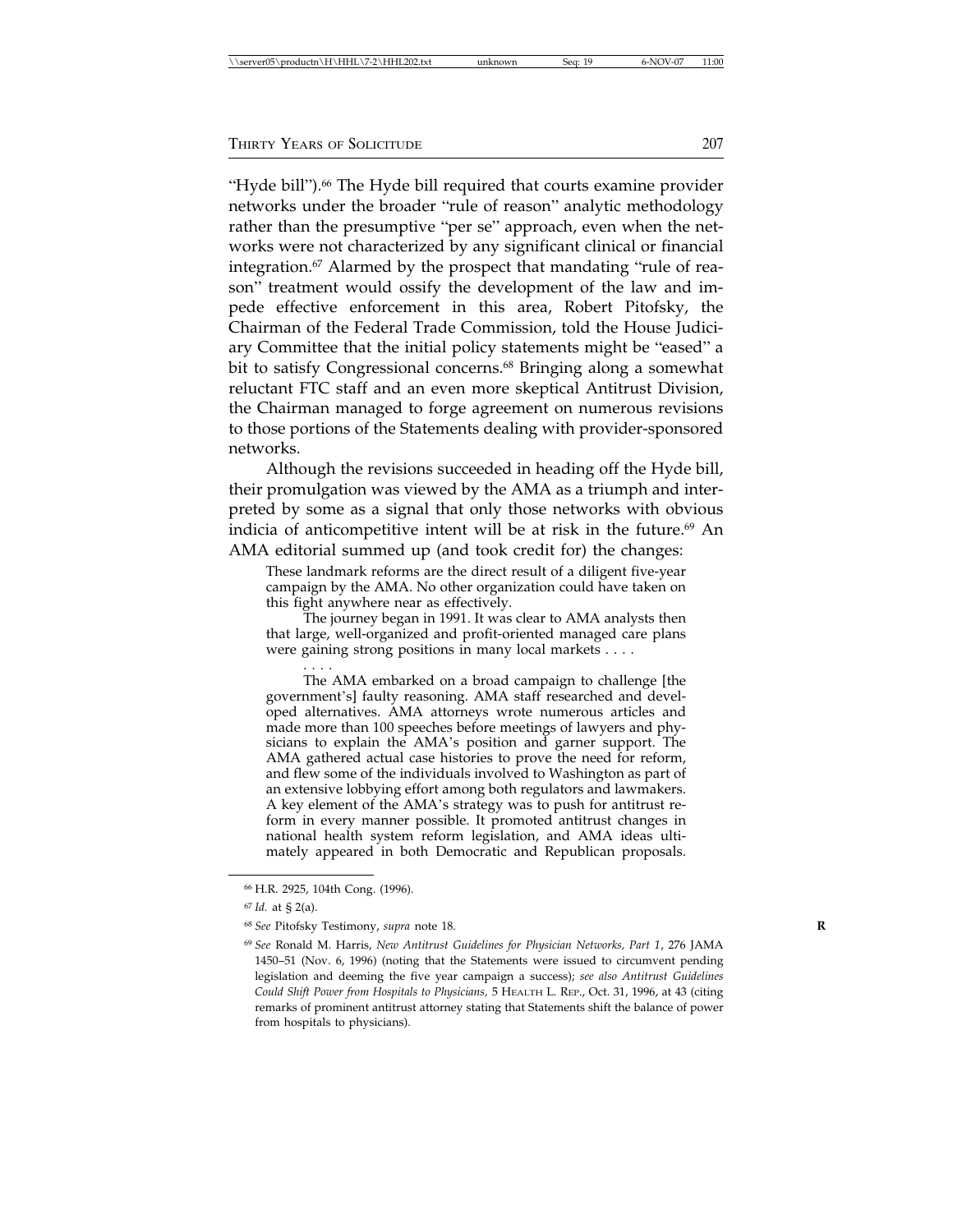The AMA helped enact reforms in a number of states. The Association's work with regulators resulted in incremental antitrust reforms in 1993 and 1994.

Most recently, the AMA pressed for a national legislative solution in the stand-alone Hyde bill, which attracted 153 co-sponsors in the House of Representatives. The prospect of congressional legislation was fundamental to regulators' change of heart . . . .

The new guidelines, released in August in a joint statement by the Federal Trade Commission and Justice Dept., are an about face from past enforcement policy . . . . Physicians shouldn't expect a free ride, but the new guidelines offer an enormous opportunity that did not exist before.<sup>7</sup>

A few years later, however, with managed care continuing to flourish, the AMA's House of Delegates grew restive and voted to reverse the organization's longstanding policy opposing physician union activity and established an AMA-affiliated bargaining arm.<sup>71</sup> Following extensive lobbying, the AMA and other physician organizations returned to Congress and secured passage in the House of Representatives of H.R. 1304, sponsored by Representative Tom Campbell, which would have effectively granted independent physicians antitrust immunity when engaged in collective bargaining.<sup>72</sup> Although the legislation never reached the Senate floor, it was the subject of intense concern to antitrust officials who vehemently opposed its passage.73

The foregoing reveals that federal enforcers have been operating for more than twenty years under the threat of a legislative override of their antitrust enforcement authority over physician net-

<sup>70</sup> *See* Editorial, *Antitrust Relief,* AM. MED. NEWS, Sept. 23, 1996, *available at* http://www.amaassn.org/amednews/1996/amn\_96/edit0923.htm.

<sup>71</sup> Sarah A. Klein, *AMA bargaining unit: From concept to reality*, AM. MED. NEWS, July 26, 1999, *available at* http://www.ama-assn.org/amednews/1999/pick\_99/gvl10726.htm. In 1999, the AMA approved the formation of Physicians for Responsible Negotiations (PRN), which it described as "an AMA-affiliated labor organization dedicated to representing physicians in collective bargaining with employers." After attracting only a small membership and failing in some advocacy efforts, PRN was separated from the AMA in 2004, and operates as an independent physician labor organization. U.S. Dept. of Justice and Fed. Trade Comm'n, IMPROVING HEALTH CARE: A DOSE OF COMPETITION, Ch. 2 at 20 (July, 2004).

<sup>72</sup> Quality Health-Care Coaltion Act of 1999, H.R. 1304, 106th Cong. (1999).

<sup>73</sup> FTC Chairman Pitofsky and Ass't Att'y Gen. Klein voiced strong opposition to the Campbell bill in testimony before the House Judiciary Committee H.R. Rep. No. 106-625, at 39–40 (statement of Chairman Pitofsky); *id.* at 48–49 (statement of Ass't Atty Gen. Klein). Perhaps not coincidentally, the Department of Justice announced its decision to challenge for the first time a merger of two large managed care companies. United States v. Aetna Inc., No. 3-99CV 1398-H, 1999 U.S. Dist. LEXIS 19691 (N.D. Tex. Dec. 7, 1999); *see also* United States v. Aetna Inc., 64 Fed. Reg. 44946 (Aug. 18, 1999) (competitive impact statement). *See* William Kopit, *White Coats and Blue collars: Physician Collective Bargaining Legislation on the National State Levels,* A.L.I.-A.B.A. Continuing Legal Educ. (Oct. 2000).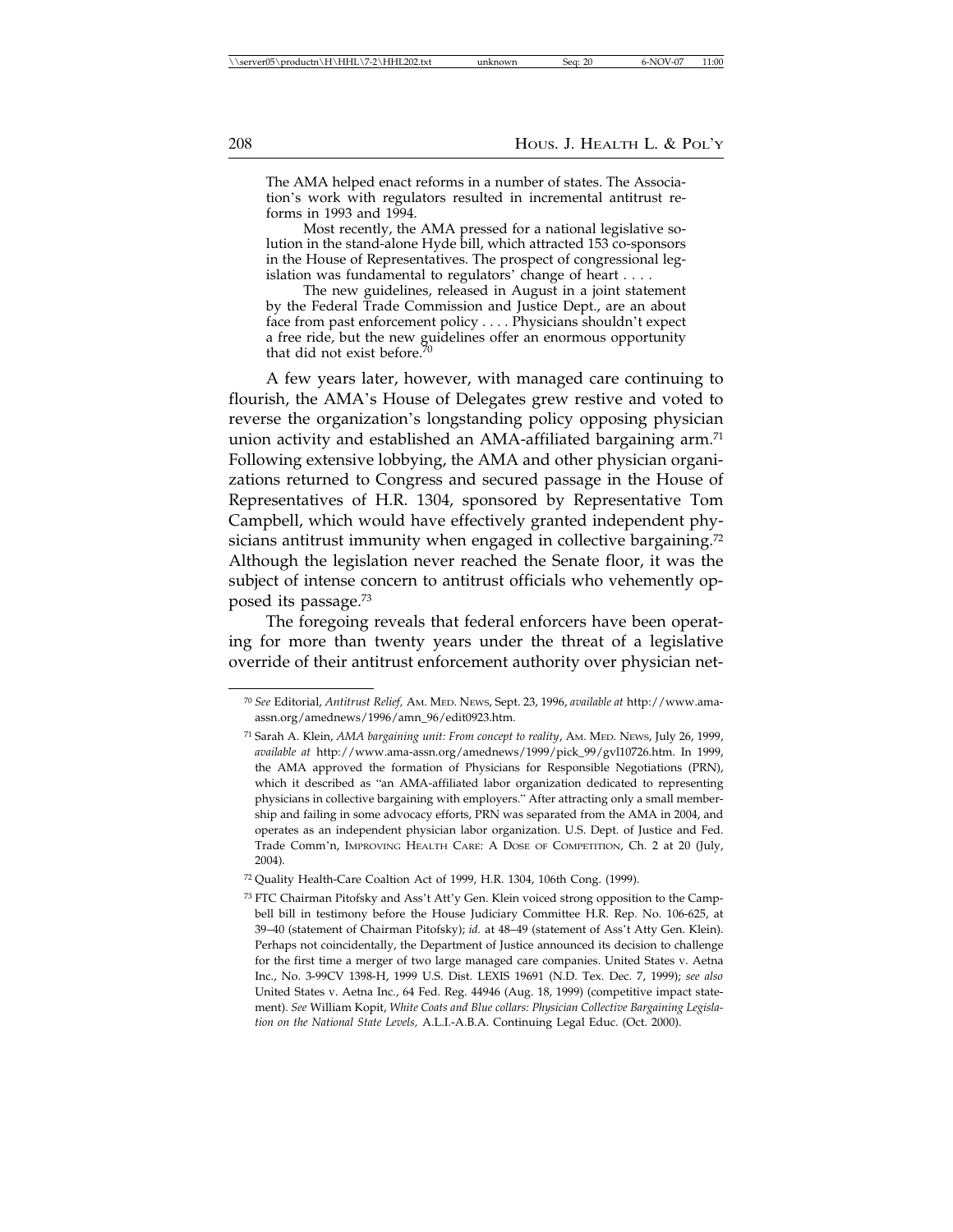works. The Agencies' response—in speeches, advisory opinions, and guidelines—can be read as seeking to reassure Congress that they would apply the law judiciously and that physicians would have sufficient leeway to form and control networks. Their unwillingness to invoke stronger sanctions can be seen as a pragmatic appraisal of the limits Congress would tolerate or perhaps (in some cases) reflecting less than full enthusiasm for the antitrust agenda in health care.<sup>74</sup> While Congress never adopted Representative Campbell's proposed legislative exemption, organized medicine continued its advocacy and three states adopted laws granting a modest protection for collective negotiations by physicians.75 Ultimately, this long running lobbying effort paid dividends, reinforcing the AMA's message that concerns about professionalism, quality of care, and the power of managed care were legitimate concerns. In the minds of some, it may have also served to rationalize conduct violative of the law.

### **Antitrust Enforcement as Regulation**

As a number of commentators have noted, government agencies charged with administering antitrust law have shifted perceptibly over the last twenty-five years from a litigation-oriented "law enforcement model" to one that employs tools associated with economic regulation.76 Nowhere is this change more evident than the health care sector where the FTC and DOJ have undertaken significant efforts to give guidance and specific advice on how to comply with antitrust law. Through formal guidelines, advisory opinions, legislative testimony, and speeches, the Agencies have frequently provided specific advice plainly intended to influence the conduct

<sup>74</sup> Ass't Att'y Gen. Charles James disbanded the DOJ's health care task force and was reputed to be skeptical about the prior enforcement efforts in health care. *See* Thomas L. Greaney, *Whither Antitrust*? *The Uncertain Future of Health Care*, HEALTH AFF., Mar.–Apr. 2002, at 186.

<sup>75</sup> TEX. INS. CODE ANN. art. 29.06(a) (Vernon 2006); s*ee* Brewbaker, *supra* note 16.

<sup>76</sup> Thomas E. Kauper, *The Justice Department and the Antitrust Laws: Law Enforcer or Regulator?* 35 ANTITRUST BULL. 83 (1990); E. Thomas Sullivan, *The Antitrust Divison as a Regulatory Agency: Antitrust Policy in Transition*, 64 WASH U.Q. 997 (1986); Jon Leibowitz, Commissioner, Fed. Trade Comm'n, Health Care and the FTC: The Agency as Prosecutor and Policy Wonk, Remarks at the Antitrust in HealthCare Conference of the American Bar Association/American Health Lawyers Association (May 12, 2005), *available at* http:// www.ftc.gov/speeches/leibowitz/050512healthcare.pdf (discussing FTC's dual roles in health care, specifically regarding the pharmaceutical industry).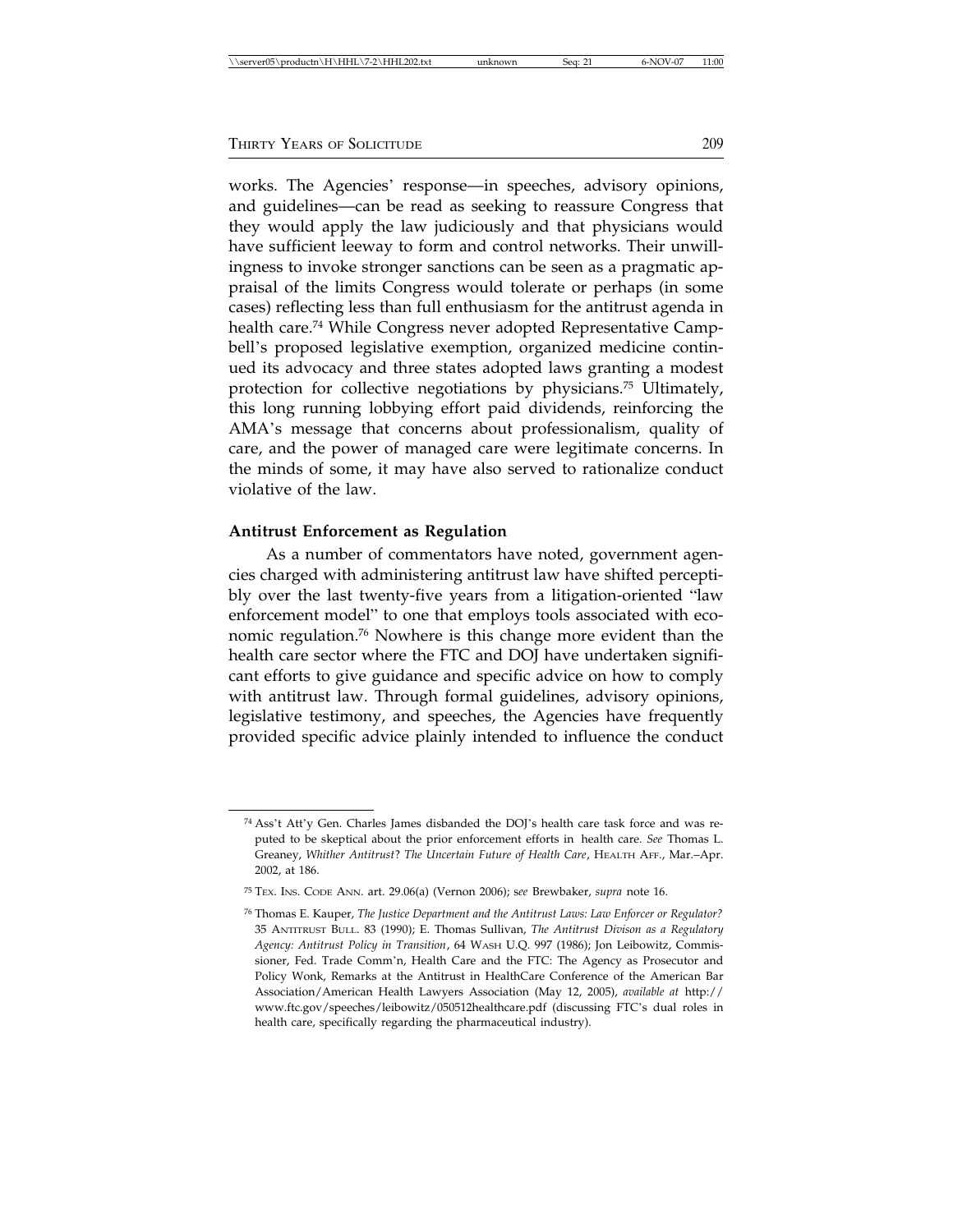210 Hous. J. Health L. & Pol'y

and organizational structure of the health care industry.<sup>77</sup> In testimony and speeches, top officials at both Agencies unabashedly undertook to "advocate competition," reminding legislators and other regulators that health markets would be best served by reducing regulations and promoting competition.78 In addition, in some litigated cases, the government's focus has turned to engineering complex, conduct-oriented settlements rather than seeking structural or criminal remedies.79 The content of those efforts has a distinctly regulatory flavor, as the guidance provided has often extended beyond generalities about enforcement priorities or assessments of the

The Commission, in consultation with the Department of Justice, plans to make further guidance available to the health care industry and to this Committee at the conclusion of our own review which will be within a matter of months.

A key function of the antitrust laws in the operation of health care markets is to keep those markets open and competitive, so that new ways of delivering and financing health care services can compete for acceptance by purchasers. Because the development of these new arrangements depends on vigorous competition among market participants—including providers, insurers, and others—it is important to prevent price fixing and market allocation agreements among competitors that are not reasonably related to cooperative activity that can produce countervailing advantages to consumers.

For a recent speech reiterating the point, see Deborah Platt Majoras, Chairman, Fed. Trade Comm'n, Remarks at the World Congress Leadership Summit: The Federal Trade Commission: Fostering a Competitive Health Care Environment That Benefits Patients (Feb. 28, 2005), *available at* http://www.ftc.gov/speeches/majoras/050301healthcare.pdf:

[L]aw enforcement is not the only procedure we use to cure anticompetitive ailments. The FTC actively engages in advocacy before states and other federal Agencies, urging the adoption of pro-competitive strategies for improving health care quality and bringing costs down . . . . [A]dvocacy can be very effective. Competition advocacy . . . can *prevent* legislation that might unintentionally injure competition—and raise patients' costs—from getting on the books in the first place.

<sup>79</sup> U.S. v. HealthCare Partners, Inc., 1996-1 Trade Cas. (CCH) ¶ 71337 (D. Conn. 1996) (consent decree); U.S. v. Health Choice of Nw. Mo., Inc.*,* 1996-2 Trade Cas. (CCH) ¶ 71605 (consent decree).

<sup>77</sup> *See* Thomas L. Greaney, *Regulating for Efficiency in Health Care Through the Antitrust Laws*, 1995 UTAH L. REV. 465, 475–81 (discussing the Agencies' attempts at regulation through the Policy Statements and advisory opinions).

<sup>78</sup> *See, e.g.*, Pitofsky Testimony, *supra* note 18. **R**

A legislative directive as to what price related conduct deserves per se versus rule of reason treatment would be almost unprecedented, might allow certain clearly anticompetitive behavior to escape per se treatment, and would rigidify the development of physician networks in the sense that organizers would seek to establish networks that fall within the technical requirements of the legislation rather than those networks that insure maximum patient benefit. Indeed, the legislation could create the same chilling effect on new forms of provider networks that some say has resulted from the current guidelines—forcing new provider arrangements into inflexible categories.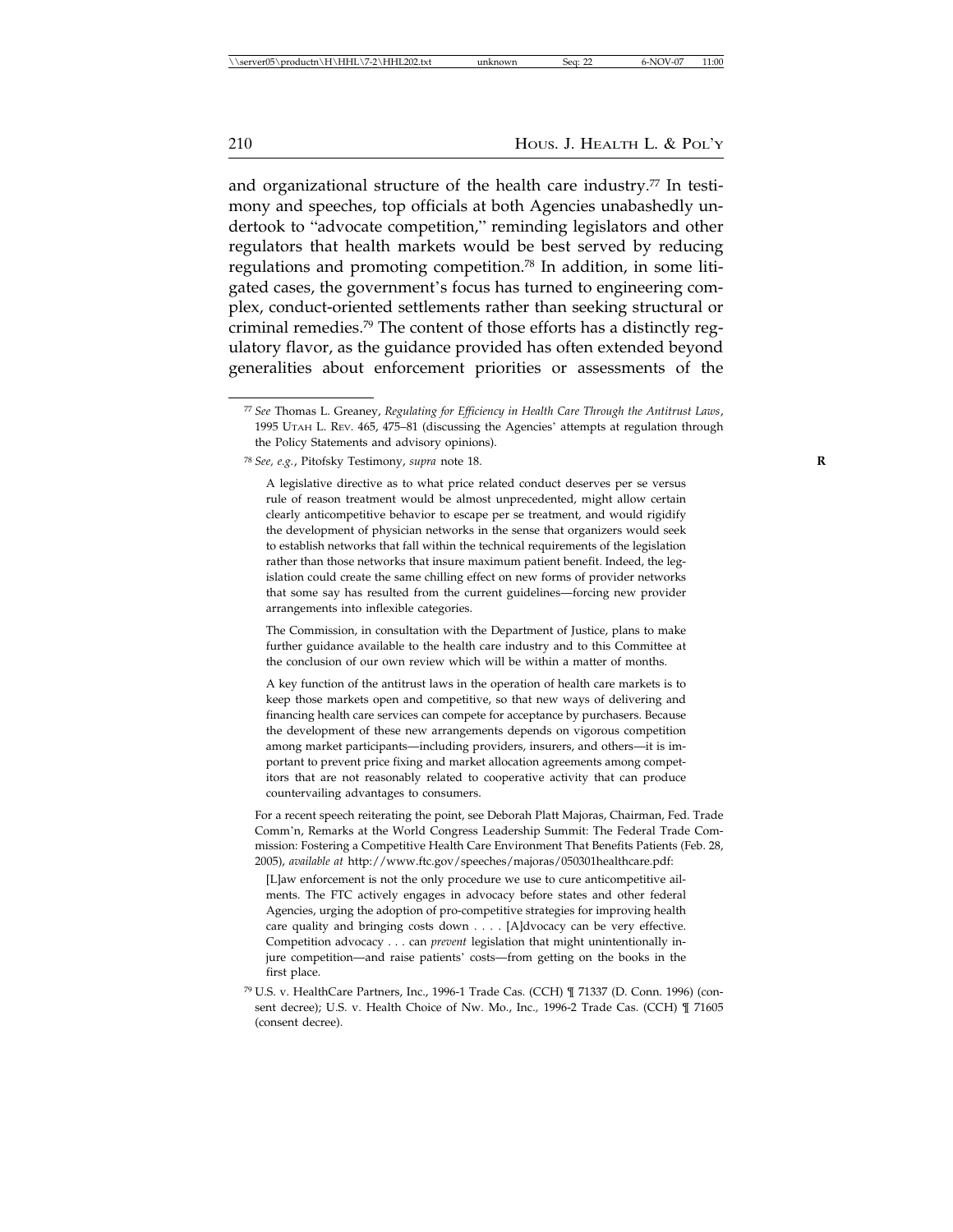| THIRTY YEARS OF SOLICITUDE |  |
|----------------------------|--|
|----------------------------|--|

proper construction of precedent. In the case of physician networks, the guidance regularly commends specific contractual arrangements and network operations that are likely to satisfy the Agencies' interpretation of antitrust law.80

While there are sound arguments for deploying regulatory tools in complex industries, especially those undergoing rapid change, there is no gainsaying the fact that this approach inevitably requires the Agencies to make a host of policy judgments and predictions about the future. Further, applying antitrust law in this dynamic context requires a forward-looking perspective and entails making projections about the trajectory of competition and forming normative judgments about the nature of institutional change. Clark Havighurst has argued that the Agencies' prejudgments about the market influenced their adoption of legal standards regarding physician networks.<sup>81</sup> The perspective of most competition advocates over the past several decades has led them to believe that the inevitable spread of competitive bargaining in health markets would lead providers to undertake increasing integration, most likely in firms that help manage the financial risks assumed by risk contracting.

Wearing their regulatory hats, the FTC and DOJ may therefore have been inclined to be somewhat tolerant of loose physician networks because they felt confident that more complete integration would follow. By this view, physicians, long unaccustomed to participating in firms or even joint enterprises with others, needed to put a toe in the water by joining associations which might begin a process of moving toward financial integration and risk sharing. This perspective would reject an enforcement policy that closed the door on "intermediate" integration and views insistence on criminal or other rigorous relief as draconian and counterproductive. While not undermining the enforcement role of the Agencies—at least with respect to pursuing cases of clear-cut abuse—the regulatory perspective militated in favor of a cooperative, advisory approach to foster development of competitive institutions and norms in the long term. Examples of these policies are discussed next.

<sup>80</sup> *See* Policy Statements, *supra* note 45, at Statement 8 (describing risk-sharing arrangements and clinical integration); BAPP Advisory Opinion, *supra* note 9. **R**

<sup>81</sup> Clark C. Havighurst, *Are the Antitrust Agencies Overregulating Physician Networks?*, 8 LOY. CONSUMER L. REP. 78, 89 (1996).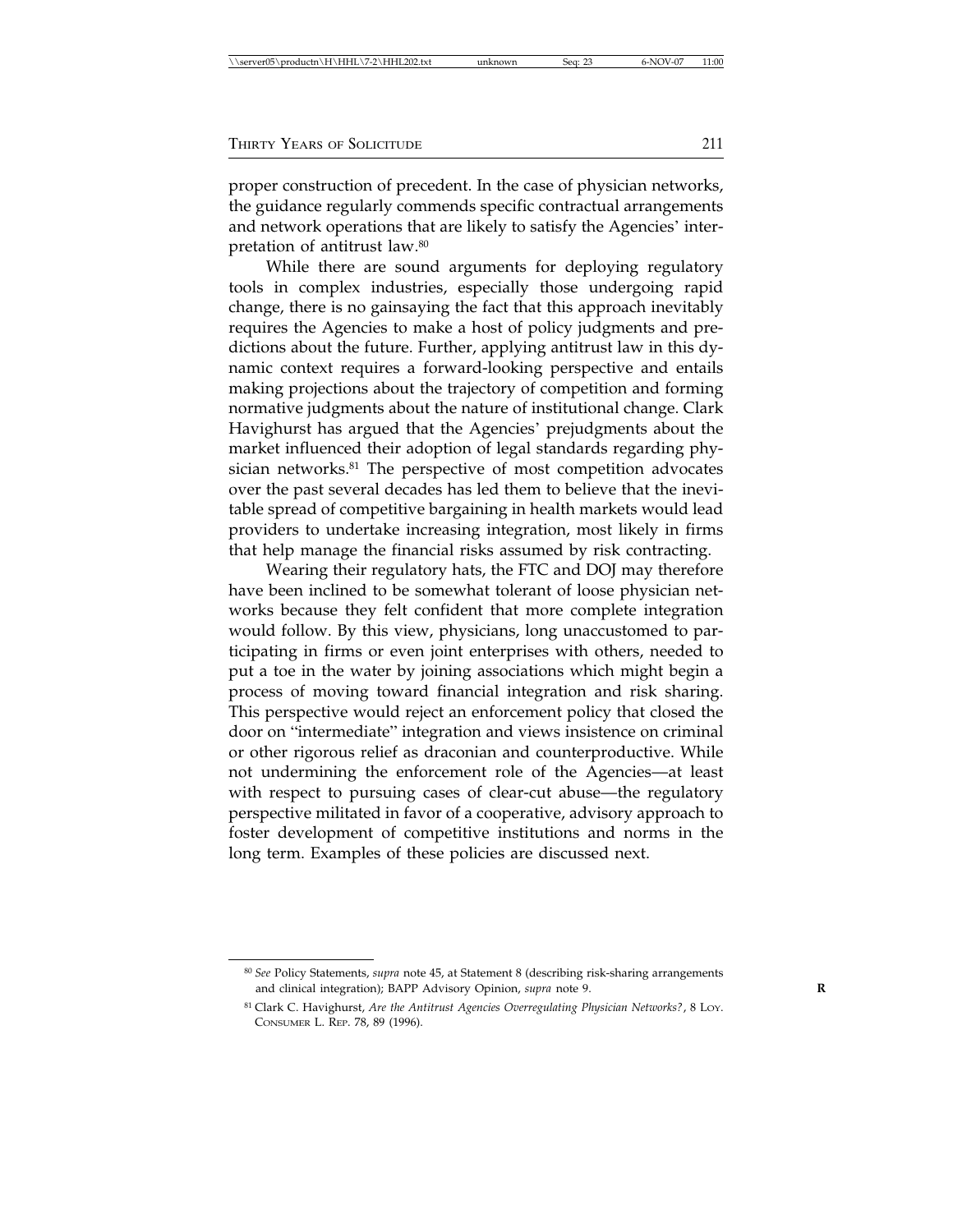### **Regulating While Litigating: Conundrums Arising From the Messenger Model and Clinical Integration**

Adopting "enforcement polices" that are highly prescriptive, the Agencies have detailed specific arrangements that physicians may adopt to avoid charges of price-fixing. While their literal terms are sound from a doctrinal standpoint, two of these options, the messenger model and clinical integration, have proved controversial. Both entail subtle and somewhat elusive distinctions that in practice do not yield bright-line rules; consequently complying with these arrangements has generated significant confusion and dispute. The problem identified here is that the Agencies may have bent too far in seeking to be flexible and the resulting gray areas of compliance may have inadvertently precipitated some of the patently illegal conduct discussed above.

### **The Messenger Model**

As described earlier, messenger model network agreements endorsed in the Health Care Policy Statements enable physicians using a common agent to convey information to and from payors about the prices and price-related terms they are willing to accept to escape charges of price-fixing.<sup>82</sup> When undertaken in strict compliance with the parameters set forth in the Statements, there can be no claim that physicians have collectively agreed upon prices, thus precluding application of Section 1 of the Sherman Act, even though the physicians may control other aspects of the network's operation.<sup>83</sup> Central to the concept, of course, is the integrity of the messenger—he must function solely as a conduit for offers and exchanges between payors and individual providers.<sup>84</sup> But as demonstrated by the cases cited at the outset of this essay, a large number of physician networks claiming to adhere to the messenger model were in blatant noncompliance with the letter and spirit of

*Id.*

<sup>82</sup> *See* Policy Statements, *supra* note 465, at Statement 9. **R**

<sup>83</sup> *Id.*

<sup>84</sup> The Health Care Policy Statements identify conduct that would *not* satisfy the requirements of the model:

<sup>[</sup>T]he Agencies will examine whether the agent coordinates the providers' responses to a particular proposal, disseminates to network providers the views or intentions of other network providers as to the proposal, expresses an opinion on the terms offered, collectively negotiates for the providers, or decides whether or not to convey an offer based on the agent's judgment about the attractiveness of the prices or price-related terms.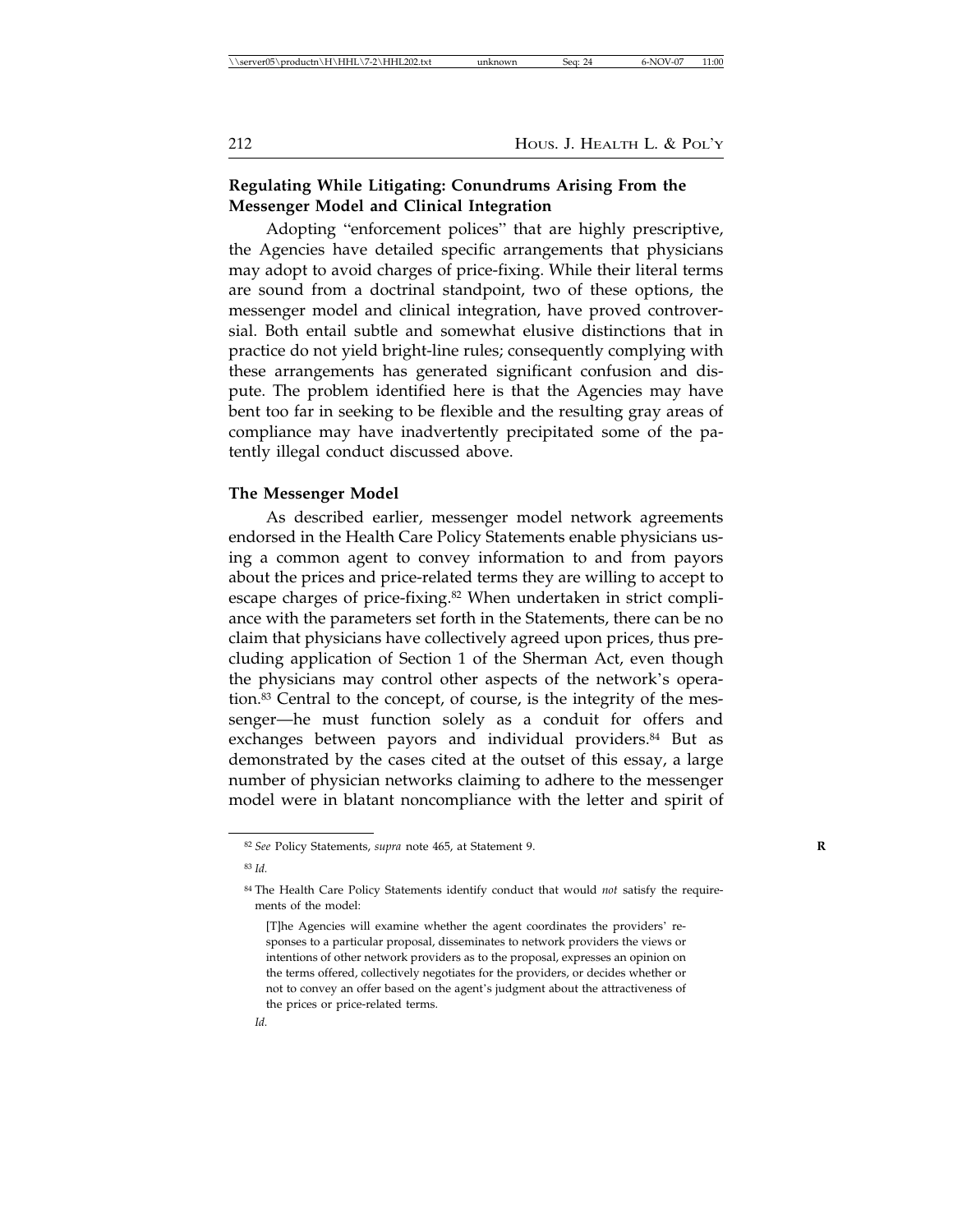| \\server05\productn\H\HHL\7-2\HHL202.txt<br>Sea: 25<br>unknown | 6-NOV-07 | 11:00 |
|----------------------------------------------------------------|----------|-------|
|----------------------------------------------------------------|----------|-------|

the model.<sup>85</sup> One implication of the remarkable dissonance between the government's roadmap and the path taken by a large number of networks is that the model itself inadvertently conveyed the wrong message.

To be sure, the complexity of the model engendered considerable confusion. For example, in the only reported decision dealing with the issue, the Eleventh Circuit mistakenly concluded that a PPO in which the physicians did not themselves decide on price terms, but allowed the PPO's board (which included four physician members) to negotiate fees with insurers, constituted a purported messenger model arrangement.<sup>86</sup> The model also generated numerous requests for business review letters and advisory opinions regarding many subtle variations on the theme.<sup>87</sup> However, as previously discussed, the complexity and variability of options does not excuse the conduct in the administrative cases filed. Given the nature of the conduct involved (e.g., boycott threats directed at payors, overt "polling" and reporting of results to physicians), there is little doubt that someone knowingly orchestrated a violation of the antitrust laws. The extent to which physicians were duped by their messengers or by leaders of their organizations will never be known. However, as discussed below, messengers were imperfect agents in that their incentives were not completely aligned with the interests of their physician principals or, for that matter, of payors. It seems quite likely that some messengers would conceive (perhaps correctly) that their usefulness to physicians would be measured not by efficient delivery of unilateral messages, but by the overall profitability of the network, which most logically entailed achieving favorable terms in dealings with payors.

The government's detailed discussion of the conditions necessary to avoid prosecution goes beyond explaining the law of hori-

<sup>85</sup> *See supra* notes 17–19 and accompanying text; s*ee also In re* N. Tex. Specialty Physicians, **R** No. 9312, slip op. (FTC Nov. 29, 2005) (opinion of the commission), *available at* http:// www.ftc.gov/os/adjpro/d9312/051201opinion.pdf.

<sup>86</sup> Levine v. Central Fla. Med. Affiliates, Inc., 72 F.3d 1538, 1539 (11th Cir. 1996). The court incorrectly assumed that the absence of formal control refuted the claim of conspiracy; however the central issue for Sherman Act purposes is whether there has been a meeting of the minds of the parties, something likely accomplished through the purported messenger arrangement at issue in that case. *See* Greaney, *Procrustean Bed, supra* note 23, at 898. **R**

<sup>87</sup> *See, e.g*., Letter from Robert F. Leibenluft, Ass't Dir., Bureau of Competition, Fed. Trade Comm'n to Timothy C. Cashmore (Dec. 22, 1997) (FTC Staff Advisory Opinion); Letter from Mark J. Horoschak, Ass't Dir., Bureau of Competition, Fed. Trade Comm'n, to Jacqueline C. Cox (Jul. 11, 1995); Letter from Mark J. Horoschak, Ass't Dir., Bureau of Competition, Fed. Trade Comm'n, to John A. Cook (Mar. 28, 1995). For more recent examples, see *supra* note 9. **R**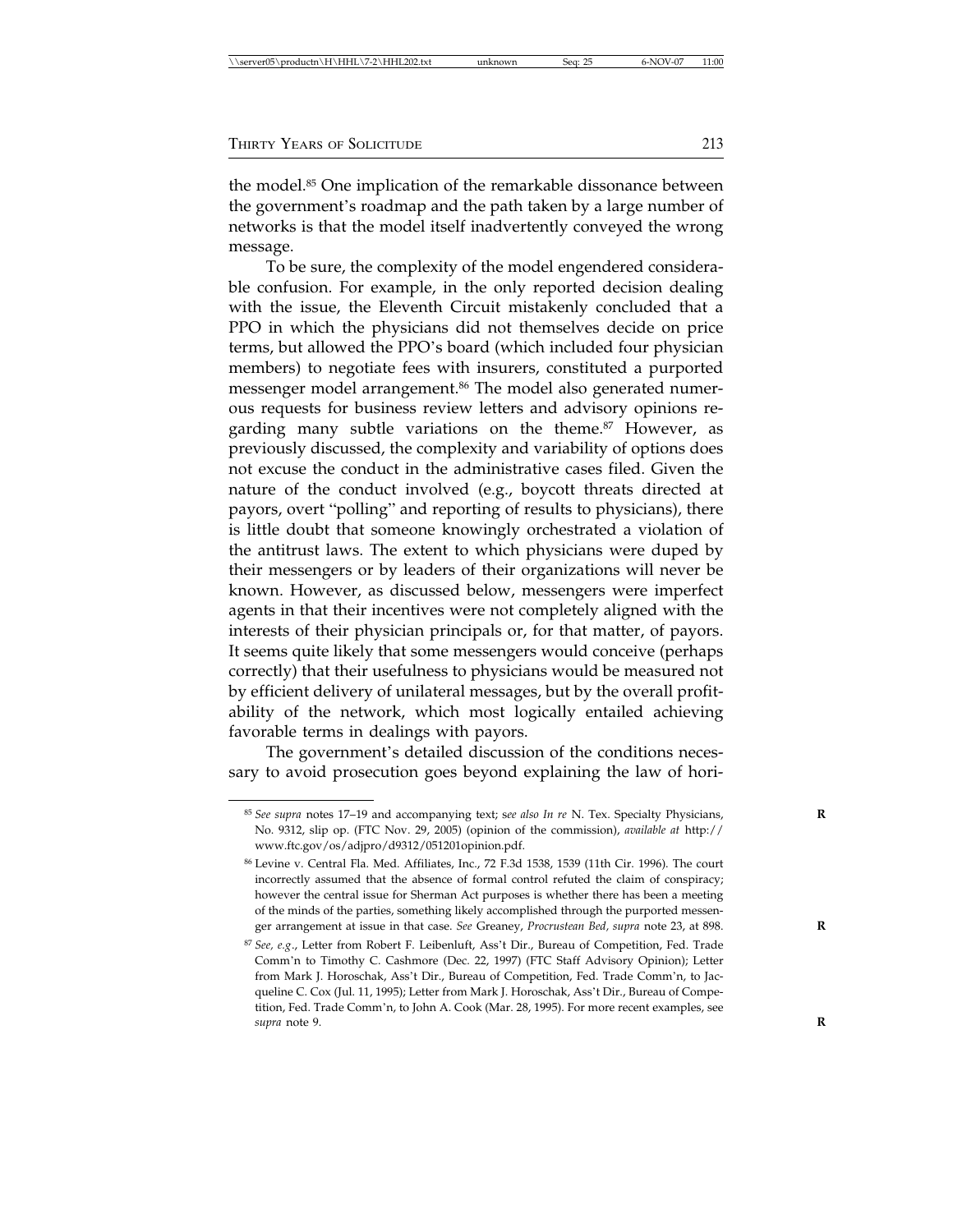zontal agreements. Indeed, as Professor Harrison has put it, the Statement "reads like an effort to describe an ex ante settlement agreement in which there is something for both buyers and sellers."88 When its provisions are held up against real-world relationships among physicians, their agents and payors, Statement 9 can be read to countenance, perhaps sub rasa, some degree of coordination among physicians on price or price-related matters. For example, while the model strictly forbids collective negotiation by or through the messenger and warns against other conduct such as "coordinat[ing of] providers' responses" and "disseminat[ing] to network providers the views or intentions of other network providers," the process specifically countenances a role for the messenger that far exceeds the mere transmittal of offers and acceptances or rejections.89 Further, the Statement forbids the dissemination of information regarding "prices or price-related terms" but fails to delineate the boundary of those words.<sup>90</sup> This oversight is particularly troubling because of the peculiar economics of health care financing in which controls over intensity of care and broader quality-related issues are key elements in shaping the net cost of services to payors.<sup>91</sup> Likewise, the model is replete with other ambiguities such as the degree to which a messenger may present information about past offers or contracts or disseminate data that is not "competitively sensitive."<sup>92</sup>

Other flaws in the model are more palpable. One is the assumption that messenger-agents will operate free of transaction costs, conflicts of interest, or opportunistic motives.<sup>93</sup> As several cases dramatically illustrate, messengers, who are often professional negotiators, labor organizers, or serve other functions for the physician network, do not enter their role free of such influences.94 Indeed, the model places the messenger in a position of divided loyalty. It assumes that an agent chosen and paid by the sellers (physicians) will faithfully represent the interests of the buyers

<sup>90</sup> *Id*.

<sup>88</sup> Jeffrey L. Harrison*, The Messenger Model: Don*'*t Ask, Don*'*t Tell?*, 71 ANTITRUST L.J. 1017, 1017 (2004).

<sup>89</sup> Policy Statements, *supra* note 465, at Statement 9.C. **R**

<sup>91</sup> As the earlier discussion of *Indiana Federation of Dentists*, *Alston*, and *Hawaii Coalition* suggests, courts have failed to give helpful guidance in this area despite its central importance in health care. *See supra* notes 24, 51, and 113 and accompanying text.

<sup>92</sup> *See* Harrison, *supra* note 88, at 1029–30.

<sup>93</sup> *See* Greaney, *Procrustean Bed*, *supra* note 23, at 899. **R**

<sup>94</sup> *See* Harrison, *supra* note 88 (discussing the dual roles played by many messengers).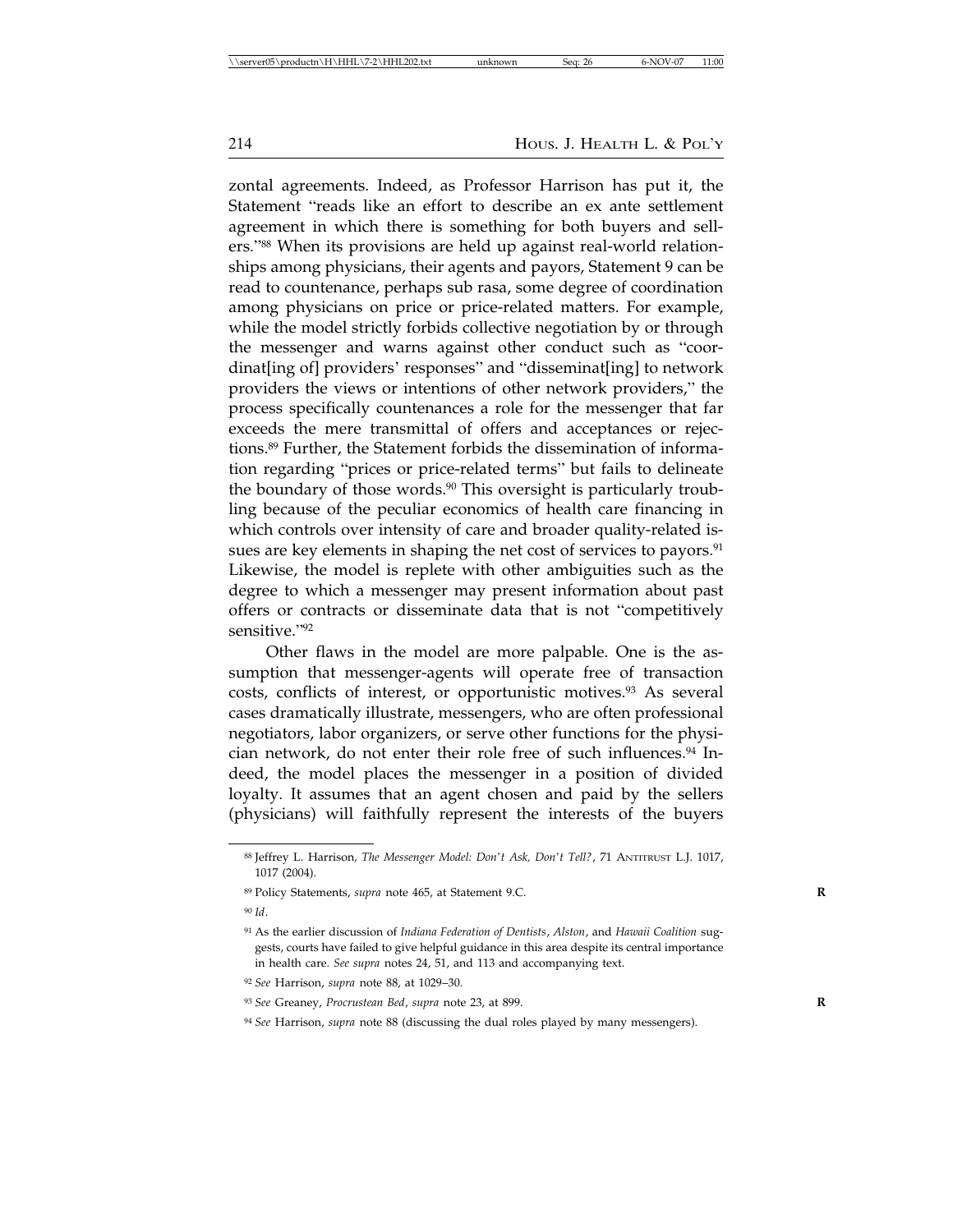(third-party payors) in abiding by the various limitations on disclosure and tacit signaling discussed above. In other contexts, it is customary to rely on bonding, professional norms, or other extralegal devices to reduce risks inherent in situations of divided loyalty.95 Yet the model insists on no such provisions. A further difficulty that the model fails to account for is the possibility that physicians will use the selection and retention of the agent or limit his authority in a manner that would convey price signals. In a multi-period negotiation, the physicians can (through dismissal, threats, or other actions in connection with the retention of the messenger) coordinate their acceptance of terms.96

In sum, it is plausible to read the government's decision to permit (perhaps encourage) agents to conduct sensitive discussions with competitors on price offers as amounting to a "wink and nod" approval that some degree of tacit coordination may occur.<sup>97</sup> With antitrust's fine line between tacit agreements (impermissible under Section 1) and conscious parallelism (not a "contract, combination or agreement") still perplexing courts, the endorsement of the communications permitted by the messenger model countenances a degree of coordination in some circumstances. More problematically, this solicitude could have signaled continued willingness to refrain from seeking punitive remedies. Finally, as evidenced by the North Texas Specialty Physicians case discussed below, the messenger model's most pernicious effect may have been in encouraging some network managers to devise complex mechanisms to disguise their effect.

#### **Clinical Integration**

Following extensive debate and controversy, the government's endorsement of clinical integration in the 1996 Policy Statements was heralded as a major victory for organized medicine and a potential sea change that would encourage the formation of physician

<sup>95</sup> *See* Eugene F. Fama & Michael C. Jensen, *Separation of Ownership and Control*, 26 J.L. & ECON. 301, 304 (1983) (discussing the role of monitoring and bonding in limiting agency costs).

<sup>96</sup> *See* Greaney, *Procrustean Bed*, *supra* note 23, at 900 (describing the need to consider strate- **R** gic behavior in negotiations over time). *See generally* BAPP Advisory Opinion, *supra* note 9. **R**

<sup>97</sup> Professor Harrison offers an economic model that explains the government's willingness to permit a degree of price-fixing via the messenger model. Under certain conditions, he argues, it is necessary to allow physicians to share in the rewards of undertaking the costs of the model in order for consumers to realize benefits from the transaction cost savings. Harrison, *supra* note 88, at 1028 (arguing that the Agencies "purposefully created [a] gray area of enforcement").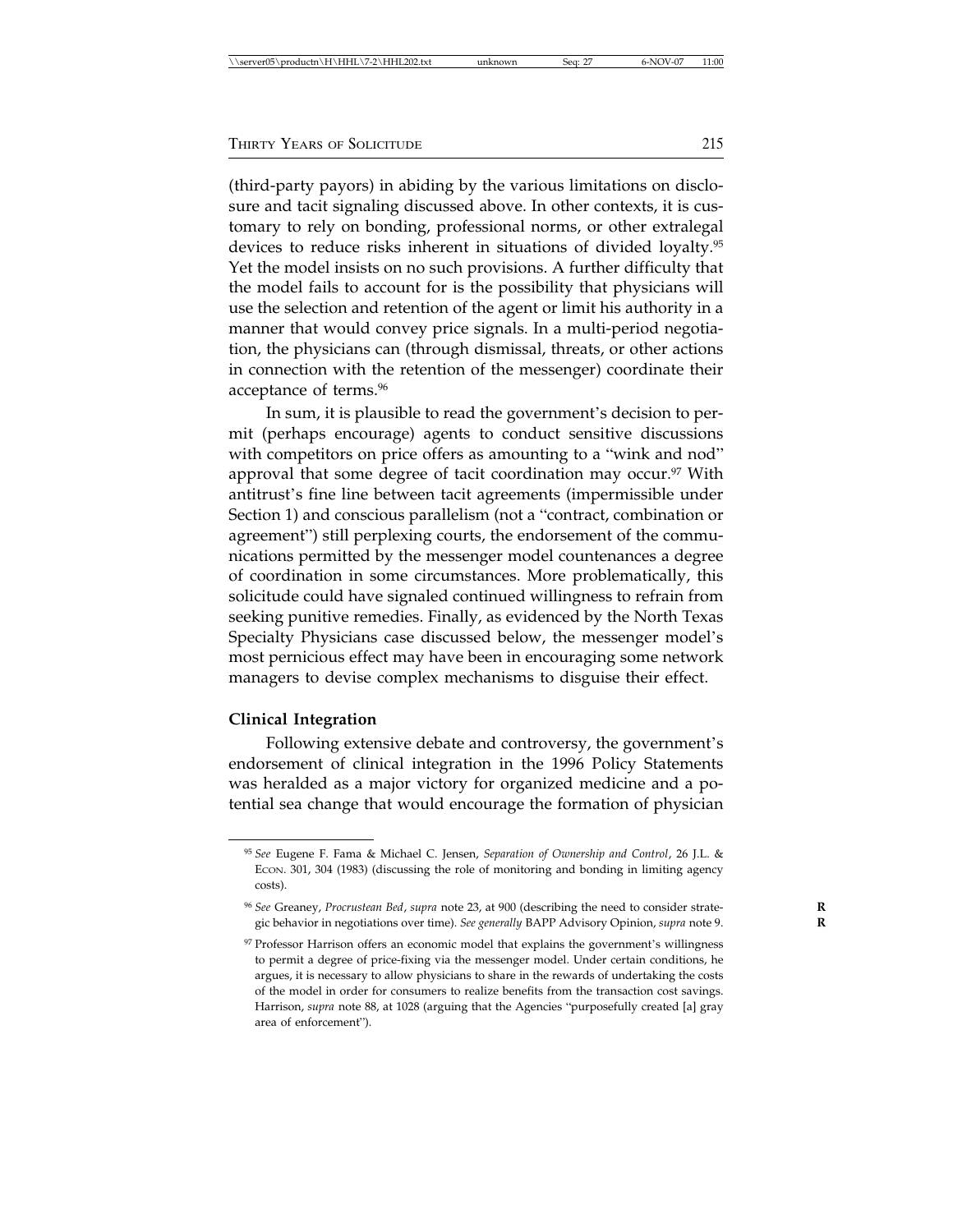networks.98 The revised statements for the first time allowed that a network that did not share financial risk would pass antitrust muster, *Maricopa* notwithstanding, if it qualified as "clinically integrated" and met other requirements. Noting that the key issue, even under the financial risk sharing standard, was whether there was a "clear and reliable indicator that a physician network involves sufficient integration . . . to achieve significant efficiencies,"99 the Statements offer a number of detailed elements that would suffice to satisfy this standard without requiring financial risk sharing. In general, the clinical integration protocol looks for evidence of processes, standards and controls that would limit costs and improve quality in the provision of network services.100

The problem with the clinical integration policy lies in the imprecision of the standard and the danger that it may signal a far more lenient standard than was intended by the government. The central concept, clinical integration, defies clear definition and may include a wide variety of processes, protocols, and understandings.101 As several commentators have observed, this ambiguity has generated considerable uncertainty and there has been little additional guidance forthcoming from the Agencies.<sup>102</sup> In addition, no

<sup>98</sup> *See* Editorial, *Antitrust Relief,* AM. MED. NEWS, *supra* note 70.

<sup>99</sup> Policy Statements, *supra* note 465, at Statement 8.A. **R**

<sup>100</sup> *See* Casalino, *supra* note 53; Miles, *Ticking Antitrust Time Bombs*, *supra* note 23. **R**

<sup>101</sup> Without using the term "clinical integration" the Policy Statements give a broad definition of what may qualify under this framework that would include cost saving efficiencies that go beyond "clinical" savings:

Physician network joint ventures that do not involve the sharing of substantial financial risk may also involve sufficient integration to demonstrate that the venture is likely to produce significant efficiencies. Such integration can be evidenced by the network implementing an active and ongoing program to evaluate and modify practice patterns by the network's physician participants and create a high degree of cooperation among the physicians to control costs and ensure quality. This program may include (1) establishing mechanisms to monitor and control utilization of health care services that are designed to control costs and assure quality of care; (2) selectively choosing network physicians who are likely to further these efficiency objectives; and (3) the significant investment of capital, both monetary and human, in the necessary infrastructure and capability to realize the claimed efficiencies . . . . The foregoing are not, however the only types of arrangements that can evidence sufficient integration to warrant rule of reason analysis and the Agencies will consider other arrangements that also evidence such integration.

Policy Statements, *supra* note 45, at Statement 8. Some specific examples are set forth in the Statements discussion of a hypothetical arrangement. *See id.* at Example 1.

<sup>102</sup> *See* Casalino, *supra* note 53; JOHN J. MILES, 2 HEALTH CARE AND ANTITRUST LAW §15A: 7 (2005) (describing the "yellow light" given to the MedSouth proposal); *see also* Thomas B. Leary, *Special Challenges for Antitrust in Health Care*, ANTITRUST, Spring 2004, at 23, 26 ("Be-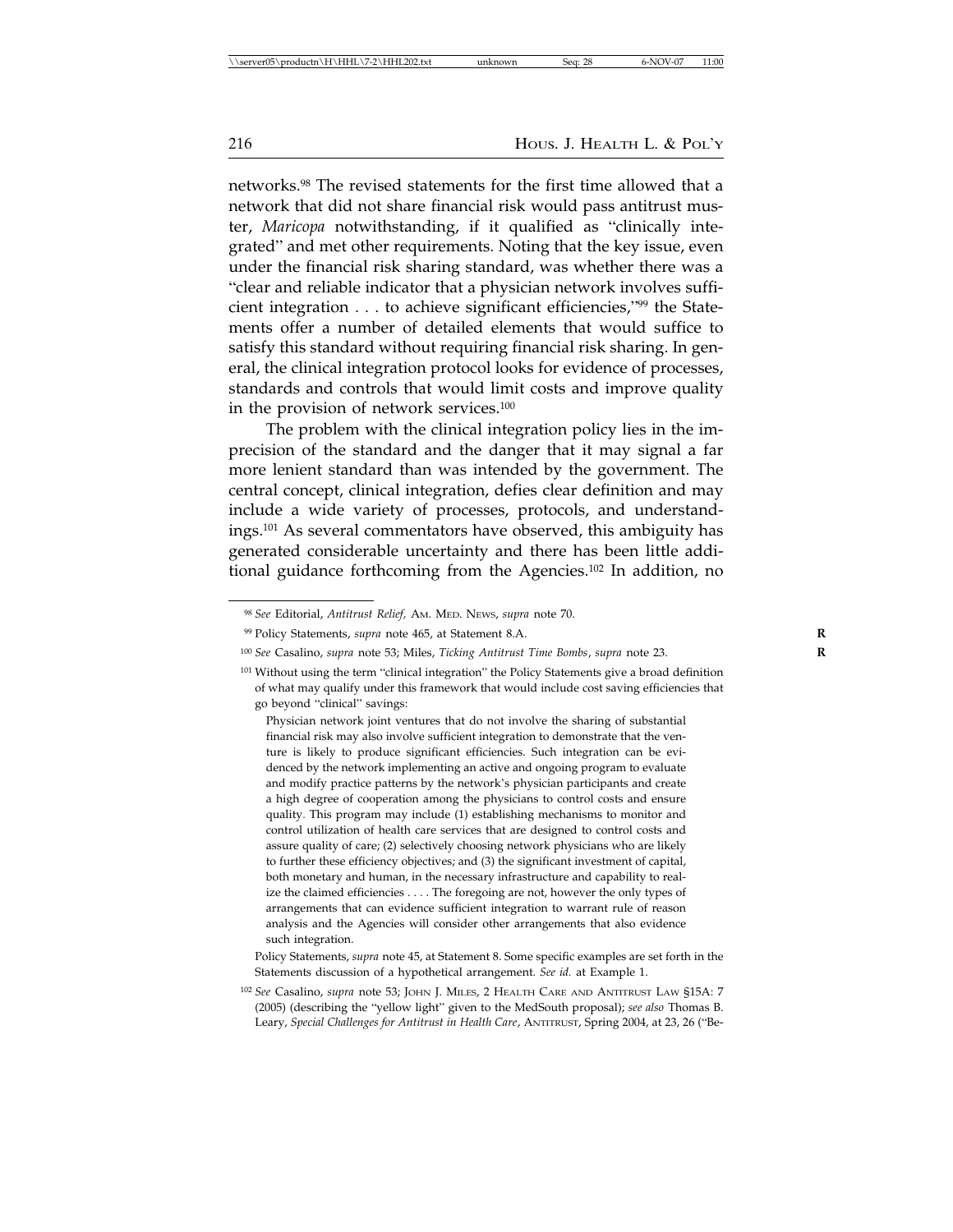one is entirely certain "how much" integration (or modification of physician practice) is sufficient.103 Perhaps most problematic is the lack of agreement on the circumstances in which price agreements are "reasonably necessary" to achieve the claimed efficiencies.<sup>104</sup> Thus, for some the take away message of the government's endorsement of physician collaboration under such an amorphous standard could well have been that evolution toward a more "flexible" or relaxed view of networks was underway. Contributing to the view that antitrust norms may be weakening at this time was the government's string of litigation losses in antitrust challenges to hospital mergers, which had a deterrent effect on the government's willingness to challenge mergers in court.<sup>105</sup>

While some degree of uncertainty is inevitable in drafting guidelines in these matters, the Agencies' failure to more sharply delineate the differences between clinical and financial integration contributed to the blurred picture that emerged. As I have argued elsewhere, the underlying economics of health markets requires that antitrust enforcers make a close appraisal of market imperfections in evaluating physician conduct. Because providers are paid for services, rather than outcomes, "pricing" in health care is a function of both per-service fees and the volume of services rendered. The social costs of the overprovision of care resulting from the passive supervisory role of fee for service medicine is recognized by virtually all economists as central to the market failures of health systems.106 Albeit imperfect, risk sharing can alter the group's incentives in a

<sup>104</sup> SHO Advisory Opinion, *supra* note 9 (reasonable necessity not shown); Greaney, *Procrus-* **R** *tean Bed*, *supra* note 23, at 904 (discussing confusion over "free rider" analysis in analyzing **R** whether price agreements are reasonably necessary).

cause we have encountered so few examples of genuine efforts to achieve clinical integration, and there are no litigated cases, it is not yet possible to provide a blueprint.").

<sup>103</sup> *See* MILES, HEALTH CARE AND ANTITRUST LAW, *supra* note 102: **R**

Too frequently, physicians and other providers forming networks are more interested in increasing reimbursement than they are in creating a network that will deliver health-care services more efficiently. As the "how much integration is enough" question suggests, they make the mistake of trying to determine how little integration they can get away with and still fix prices.

*Id.*

<sup>105</sup> *See* Greaney, *Whither Antitrust?*, *supra* note 74.

<sup>106</sup> *See* Peter J. Hammer, *Medical Antitrust Reform: Arrow, Coase, and the Changing Structure of the Firm* 3 (Univ. of Mich. Ctr. for Law and Econ., Working Paper No. 00-012, 2000) [hereinafter Hammer, Arrow, Coase, and the Changing Structure of the Firm]. *See generally* David Dranove & Mark A. Satterthwaite, *The Industrial Organization of Health Care Markets*, in HANDBOOK OF HEALTH ECONOMICS 1093, 1095 (Anthony J. Culyer & Joseph P. Newhouse eds., 2000).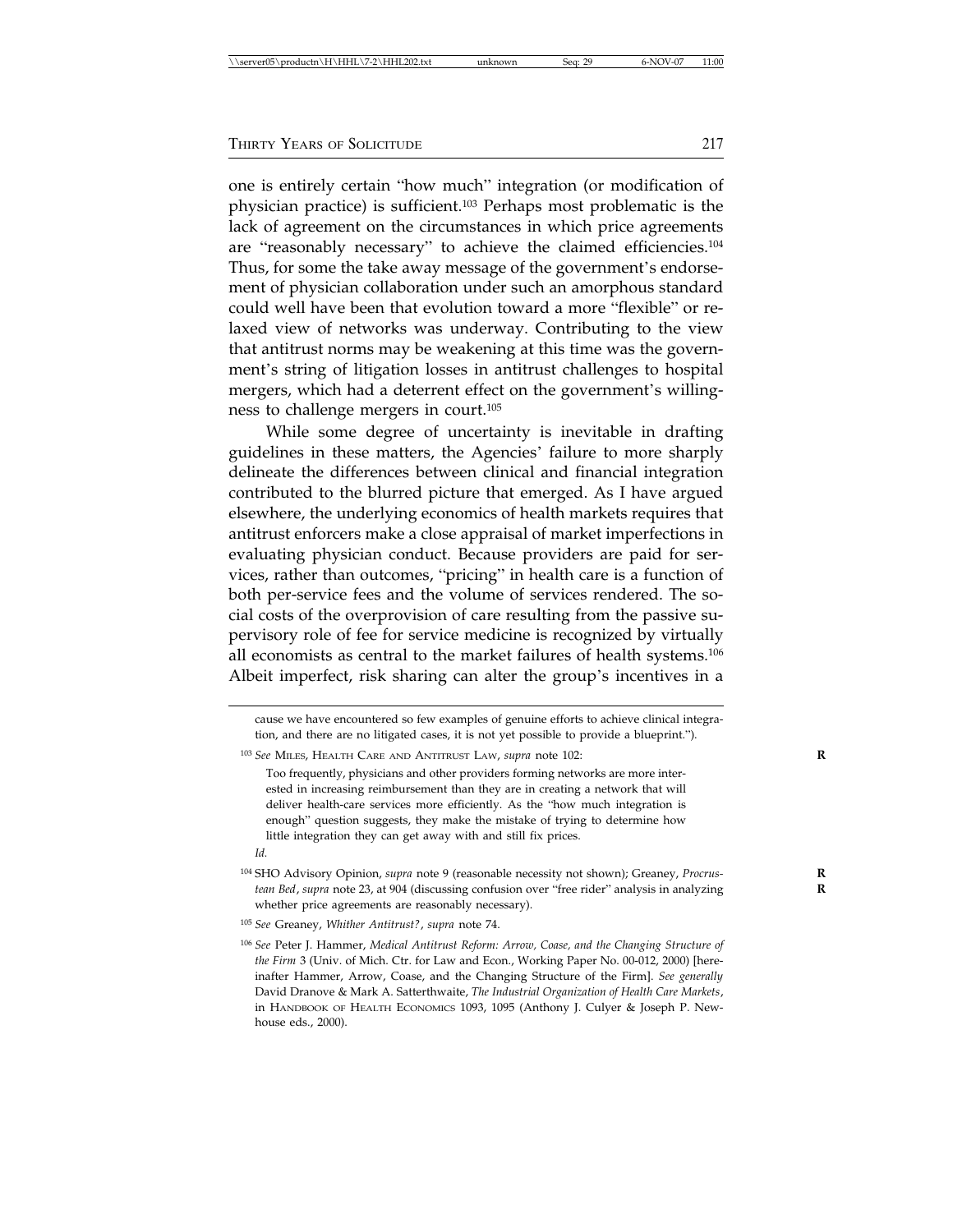manner that focuses providers' efforts on volume as well as price.<sup>107</sup> For this reason, the strong presumption the government's guidelines attached to financial risk sharing was an appropriate doctrinal tool grounded firmly on an understanding of the economics of health payment systems.<sup>108</sup> "Clinical integration," on the other hand, merits a much weaker presumption that it will result in integrative benefits. When clinically integrated networks are left unconstrained by financial incentives, the mere existence of clinical norms and protocols does not itself give much assurance of influencing physician behavior.109 Their efficacy, of course, depends on whether a variety of factors such as investments in the network and whether the threat of de-selection from the network will approximate the effect of financial incentives.<sup>110</sup>

Although organized medicine had argued strenuously prior to the revision of the government's policy in 1996 that antitrust law was chilling the adoption of protocols and other forms of clinical integration that would promote quality of care, the new standard did not lead to widespread adoption of that option by physician networks. There may be several reasons, financial and practical, underlying the lack of uptake including uncertainty surrounding the precise boundaries of the government's policy.<sup>111</sup> However, one possible explanation is that the existing policies and legal precedent,

<sup>107</sup> Greaney, *Procrustean Bed*, *supra* note 23, at 903: **R**

It should be noted that merely sharing risk through capitation arrangements or fee withholds does not by itself ensure that individual providers will face incentives to alter practice styles and internalize costs. For example, capitation payments to a broad risk pool of HMO physicians do not place strong cost penalties on each physician for the consequences of her treatment decisions.

*Id.*

<sup>108</sup> *See* Hammer, Arrow, Coase, and the Changing Structure of the Firm, *supra* note 106.

<sup>109</sup> Michael D. Cabana et al., *Why Don*'*t Physicians Follow Clinical Practice Guidelines? A Framework for Improvement*, 282 JAMA 1458, 1458 (1999) ("Despite wide promulgation, guidelines have had limited effect on changing physician behavior.").

<sup>&</sup>lt;sup>110</sup> Thus, in its Suburban Hospital advisory opinion, the FTC correctly noted that a multihospital "super PHO" run by hospitals and consisting largely of primary care physicians who were employees of the hospitals was an unlikely setting for realizing the kind of interdependent physician cooperation that ancillary restraint analysis would require. SHO Advisory Opinion, *supra* note 9. *See generally* Scott D. Danzis, *Revising the Revised Guidelines: Incentives, Clinically Integrated Physician Networks, and the Antitrust Laws*, 87 VA. L. REV. 531, 537 (2001) (changes in Policy Statements favoring clinical integration "will allow physicians to entrench themselves in fee-for-service reimbursement systems that retard progress toward cost-effective medicine"); *id.* at 562 (physician deselection is "an extremely clumsy and ineffective tool for changing behavior patterns.").

<sup>111</sup> *See* Casalino, *supra* note 53.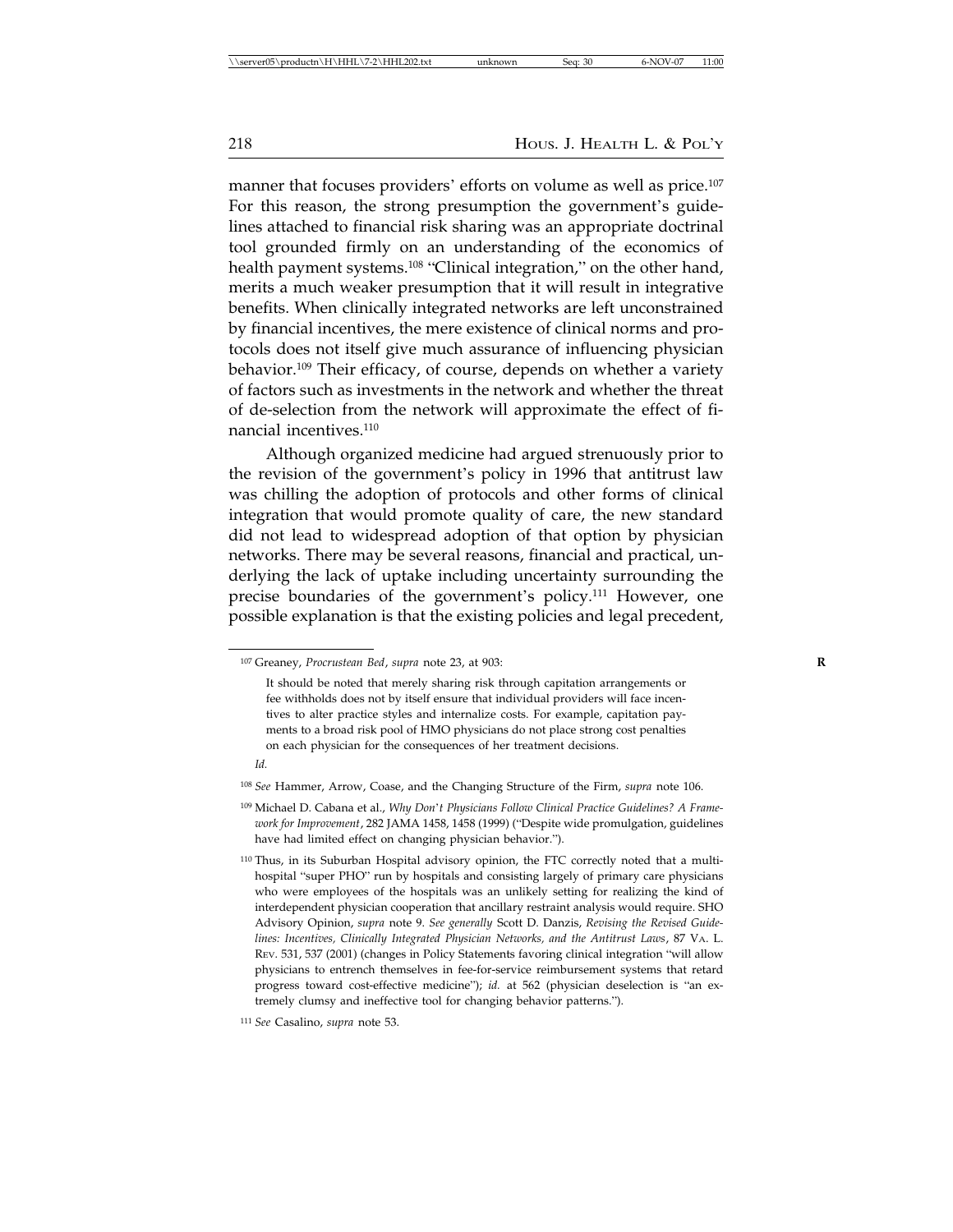| \\server05\productn\H\HHL\7-2\HHL202.txt<br>$6-NOV-07$<br>Sea: 31<br>unknown | 11:00 |
|------------------------------------------------------------------------------|-------|
|------------------------------------------------------------------------------|-------|

albeit muddled, give ample elbowroom for networks to operate with minimal risk of legal challenge.

## **The Doctrinal Context: Adapting to the Supreme Court**'**s Shifting Treatments of Horizontal Restraints**

A final factor creating background noise for antirust enforcers is the Supreme Court's opaque and shifting treatment of the appropriate methodology for assessing competitor collaboration. While steadfastly adhering to the rule that "naked restraints"—those utterly lacking in any procompetitive justification—should be condemned summarily, the Court's several attempts to explain how to treat other kinds of restraints—those that are "ancillary" to legitimate cooperation among rivals—has been less clear. While it has moved away over the last two decades from a sharp dichotomy between horizontal restraints that are per se illegal and those that warrant a "full blown" rule of reason inquiry, the Court has dispensed rather muddled directions on how to evaluate proffered justifications short of conducting the broadest inquiry. Although not entirely consistent in its articulation of the standard, the Court suggested on several occasions that a "structured rule of reason" was possible. In *NCAA*112 and *Indiana Federation of Dentists*, 113 the Court seemed willing to truncate analysis where appropriate and suggested that the appropriate depth of scrutiny should be regarded as occurring across a "continuum" rather than in discrete categories.

It was not until 1999 in *California Dental* that the Court addressed the methodology for this review using the term "quick look" to characterize the truncated review process.<sup>114</sup> Unfortunately, Justice Souter's opinion did little to clarify the standard to be applied by lower courts. Holding that the FTC had applied the quick look analysis too quickly in striking down the dentists' restraints on price and non-price advertising, $115$  the Court offered some singularly unhelpful guidelines. Henceforth, "inherently suspect" or quick-look analysis would be appropriate only when "an observer with even a rudimentary understanding of economics could conclude that the arrangements in question would have an anticompetitive effect."116 While reaffirming that truncated analysis was still

<sup>112</sup> Nat'l Collegiate Athletic Ass'n v. Bd. of Regents of Univ. of Okla., 468 U.S. 85 (1984).

<sup>113</sup> FTC v. Indiana Fed'n of Dentists, 476 U.S. 447 (1986).

<sup>114</sup> Cal. Dental Ass'n v. FTC, 526 U.S. 756, 770 (1999).

<sup>115</sup> *Id.* at 779 ("[T]he Court of Appeals's conclusion at least required a more extended examination of the possible factual underpinnings than it received . . . .").

<sup>116</sup> *Id.* at 770.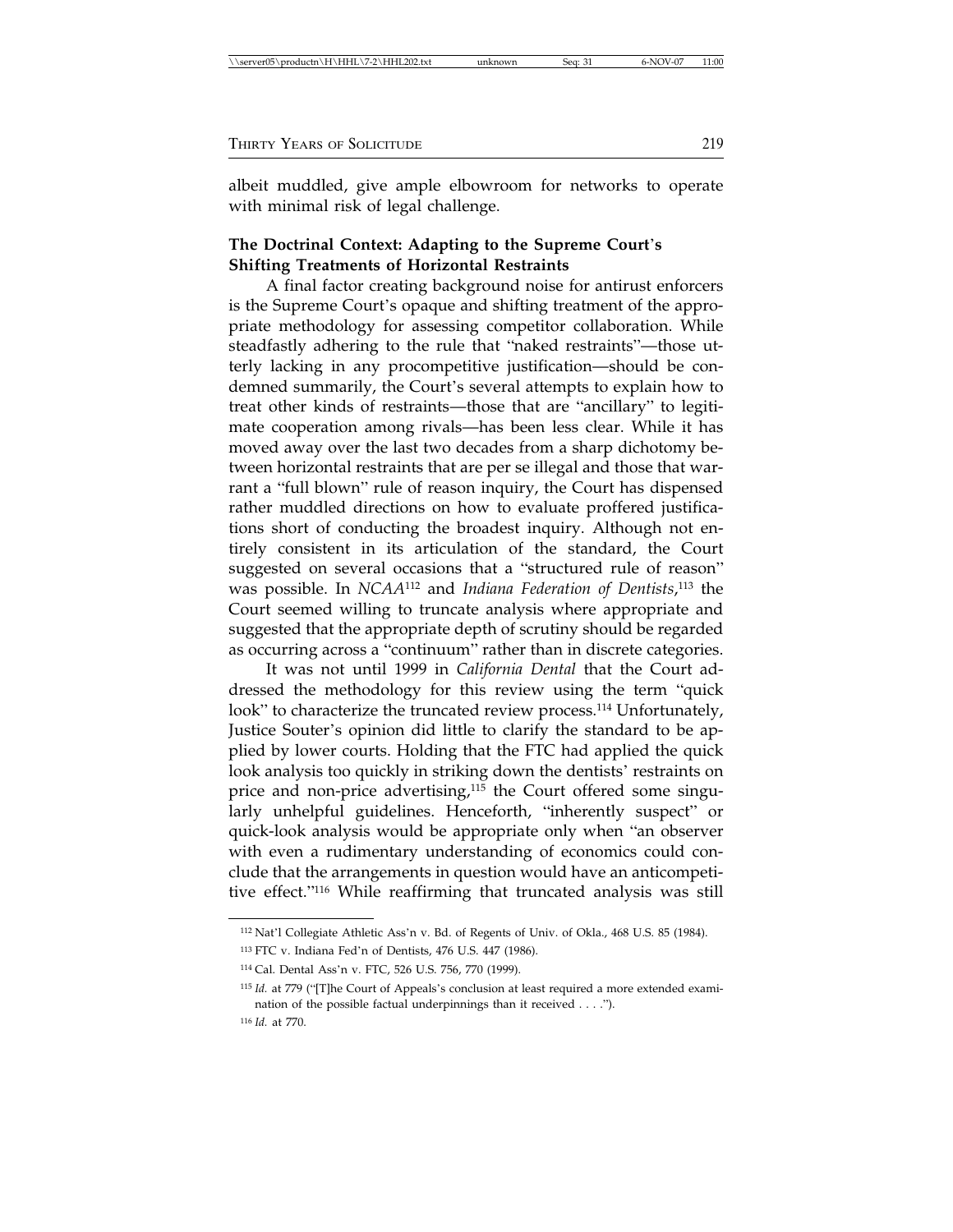possible, it gave what may politely be called less than precise guidance as to the scope of inquiry needed: "What is required . . . is an enquiry meet for the case, looking to the circumstances, details, and logic of a restraint."117 Thus, the *California Dental* majority seemed to endorse a rule under which the scope of the fact-finder's analysis would be determined case by case depending on its evaluation of the seriousness of the restraint in the particular circumstances before it. In contrast to Justice Breyer's dissent, which offered a roadmap for quick look analysis and attached presumptive significance to certain prescribed findings,<sup>118</sup> the majority's approach left most key methodological issues for truncated analysis unresolved. The problem seemed especially difficult in health care cases because the Court's holding stressed that claims that market imperfections justified a horizontal restraint had to be given some attention by the finder of fact.

Seeking to accommodate the limited teachings of *California Dental* with its prior administrative decisions that had assayed a formula for truncated review,119 the FTC undertook, in *PolyGram*, 120 to clarify the substantive questions under review and cabin the factual inquiries required by a process of categorizing conduct and shifting presumptions. Under this approach, conduct deemed "inherently suspect" ("behavior that past judicial experience and current economic learning have shown to warrant summary condemnation" because of a "likely tendency to suppress competition") may be condemned without further analysis unless defendants proffer a procompetitive justification.121 Defendants' justifications (e.g., "plausible reasons why [the] practices . . . may not be expected to have adverse consequences") must satisfy a standard of proof ("cognizable," i.e., limited to those claims consistent

<sup>117</sup> *Id.* at 780 (emphasis added).

<sup>118</sup> *Id.* at 782 (Breyer, J., dissenting). Justice Breyer distinguishes his approach from that of the majority:

I would not simply ask whether the restraints at issue are anticompetitive overall. Rather, like the Court of Appeals (and the Commission), I would break that question down into four classical, subsidiary antitrust questions: (1) What is the specific restraint at issue? (2) What are its likely anticompetitive effects? (3) Are there offsetting procompetitive justifications? (4) Do the parties have sufficient market power to make a difference?

*Id.*

<sup>119</sup> *See* Mass. Bd. of Optometry, 110 F.T.C. 549 (1988).

<sup>120</sup> PolyGram Holding, Inc., Docket No. 9298, slip op. at 29–35 (FTC July 21, 2003) (final order), *available at* http://www.ftc.gov/os/adjpro/d9298/030724commoppinionandfinalorder.pdf.

<sup>121</sup> *Id.* at 29.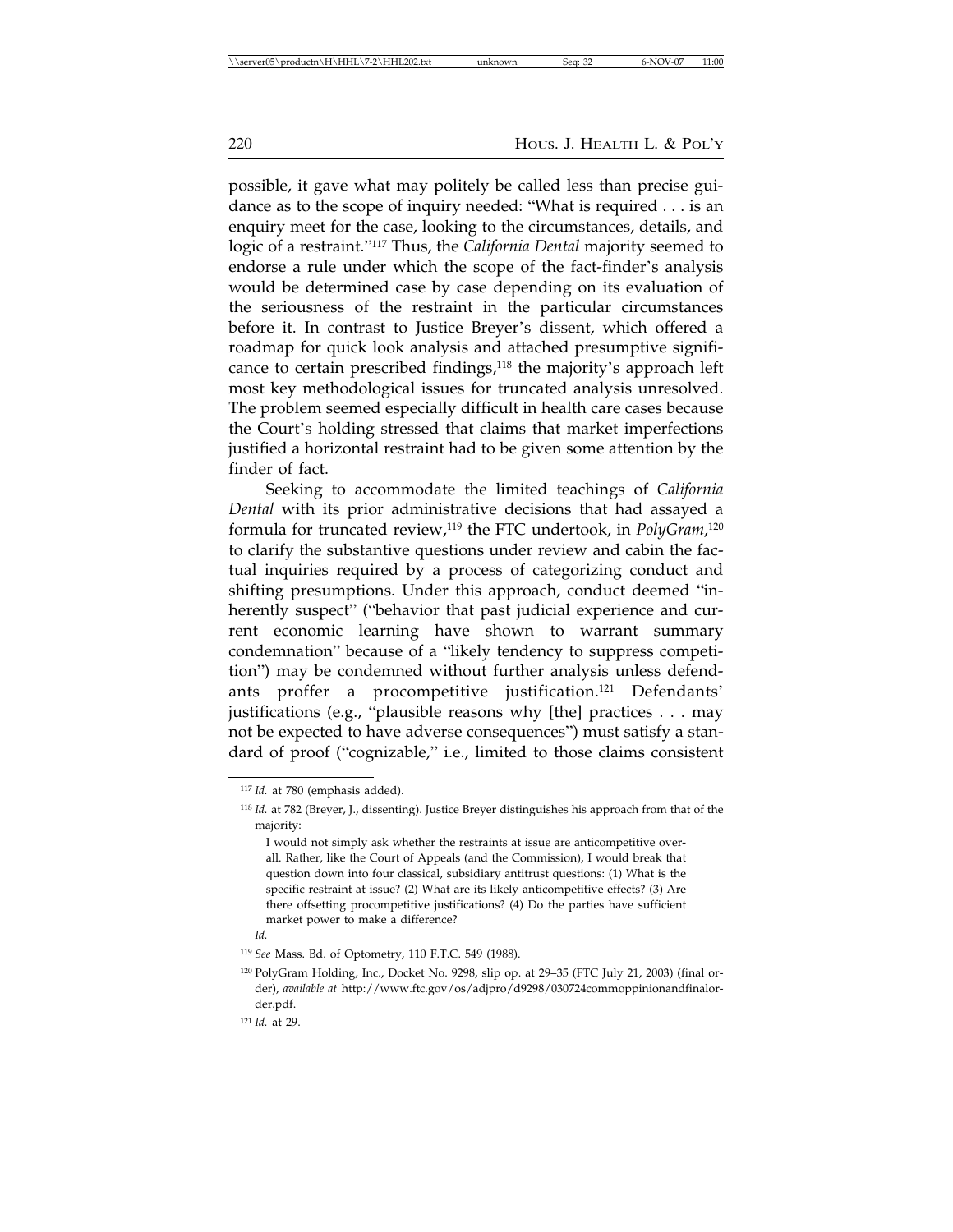with antirust law's goals of furthering competition; and "facially plausible," i.e., one that cannot be rejected without an extensive factual inquiry and specifically linking the restraint to the purported justification).122 In an important decision written by Judge Douglas Ginsburg (a former Assistant Attorney General of the Antitrust Division), the D.C. Circuit affirmed the Commission's holding and employed its methodology.<sup>123</sup> Because of its potential to clear up the methodological muddle left by *California Dental*, *PolyGram* is of enormous significance from both a doctrinal and pragmatic standpoint. It clarifies the steps antitrust tribunals may undertake in attempting to sort out facts underlying claimed justifications for horizontal restraints and makes these cases more administrable. At the same time, it invokes standards consonant with the ancillary restraint foundations of Section 1 Sherman Act jurisprudence that lend economic rationality to these inquiries. As the following section suggests, one of *PolyGram*'s most significant contributions may be to clear a path for courts to deal summarily with "easy" cases and thereby perhaps encourage prosecutors to take a firmer hand.

#### **North Texas Specialty Physicians**

In the North Texas Specialty Physicians ("NTSP") case,<sup>124</sup> the first FTC administrative complaint involving a physician network to be litigated, the Commission confronted a number of the issues discussed in this article. Finding that NTSP closely paralleled the consent order cases discussed in this article (which it characterized as having a "common theme [of] coordinated bargaining by groups of competing physicians, in order to increase their reimbursement rate"),<sup>125</sup> the Commission concluded that the organization had engaged in price-fixing and imposed its customary injunctive remedies. However, the Commission did not require dissolution or impose sanctions on individuals.126 Although the facts of NTSP seemed to present a relatively straightforward case of price-fixing, the FTC's opinion had to sidestep a number of landmines, several of which may have been of its own creation.

<sup>122</sup> *Id.* at 29–30.

<sup>123</sup> PolyGram Holding, Inc. v. FTC, 416 F.3d 29 (D.C. Cir. 2005).

<sup>124</sup> *In re* N. Tex. Specialty Physicians, No. 9312 slip op. (FTC Nov. 29, 2005) (opinion of the Commission) [hereinafter *NTSP*], *available at* http://www.ftc.gov/os/adjpro/d9312/ 051201opinion.pdf.

<sup>125</sup> *Id.* at 1–3.

<sup>126</sup> *Id.* at 37–40. On the scope of FTC remedies, see *supra* note 25.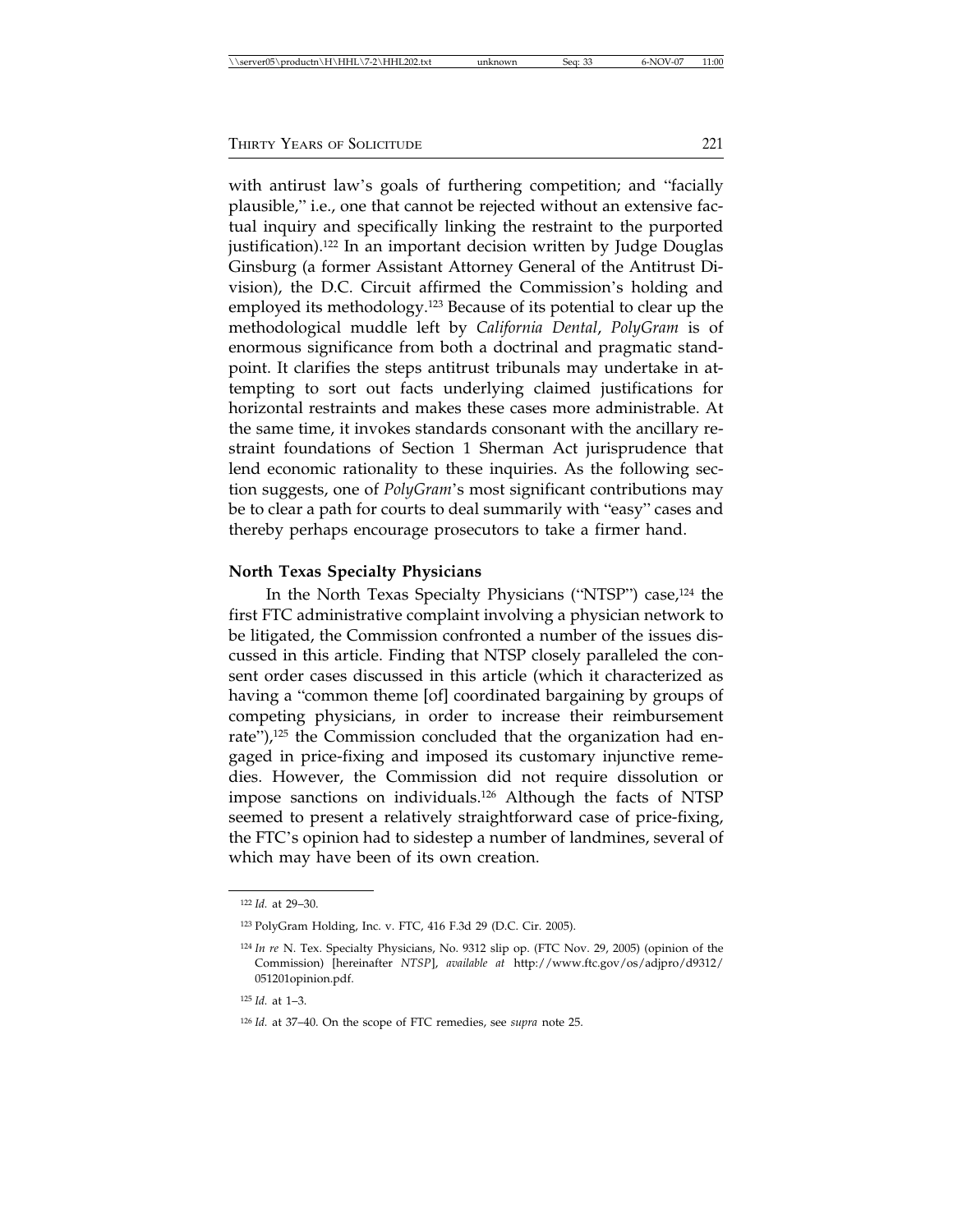The FTC charged that NTSP, an independent practice association controlled by nearly six hundred specialists and primary care physicians engaged in price-fixing with regard to non-risk contracts.127 The practices giving rise to this allegation left little doubt that there was a price-related agreement among the physicians to use NTSP as an agent to effect collective negotiations with payors. This conduct included NTSP conducting an annual individual poll of its physicians as to the minimum fees each physician was willing to accept. NTSP then disseminated the mean, median, and mode of those responses to the physicians and used the data to generate a minimum-fee schedule that it used to negotiate contract offers with payors. Without negotiating specific prices above the threshold, it informed payors that it would not enter into contracts at prices below its minimum fees and in practice sent back to physicians only those offers that met or exceeded its minimum-fee schedule.128 While physicians then were left to make independent decisions whether to participate in the contract, the governing documents provided that NTSP would enter into the contract only if fifty percent or more of its physicians accepted the offer.<sup>129</sup> Further, while maintaining that physicians were free to contract with payors independent of NTSP's decision, NTSP required reporting of negotiations.130 Occasionally, NTSP would then obtain powers of attorney from the physicians authorizing NTSP to negotiate on the physicians' behalf, which it sometimes used to threaten termination of physicians' contracts.131

NTSP's defense was something of a bouillabaisse, mixing together contentions based on the messenger model, clinical integration and the legal standard to be applied to physician collaboration. First, it sought to exploit the ambiguities of the messenger model by contending there was no horizontal agreement among physician members, asserting its internal arrangements and contracting procedures were really nothing more than a hyper-efficient and sophisti-

<sup>&</sup>lt;sup>127</sup> NTSP had initially been formed to enable physicians to enter into contracts involving capitation or other forms of risk sharing. Following *Maricopa* and the government Policy Statements, Policy Statements, *supra* note 45, at Statement 8, price agreements among network physicians contracting under such arrangements would not incur per se treatment. The conduct challenged by the FTC involved price agreements through NTSP in recent years concerning fee-for-service contracts with third party payors. At the time period examined in the litigation, NTSP was involved in only one risk contract. *NTSP*, *supra* note 124, at 4.

<sup>128</sup> *NTSP*, *supra* note 124, at 3–4.

<sup>129</sup> *Id*.

<sup>130</sup> *Id.* at 4.

<sup>131</sup> *Id.*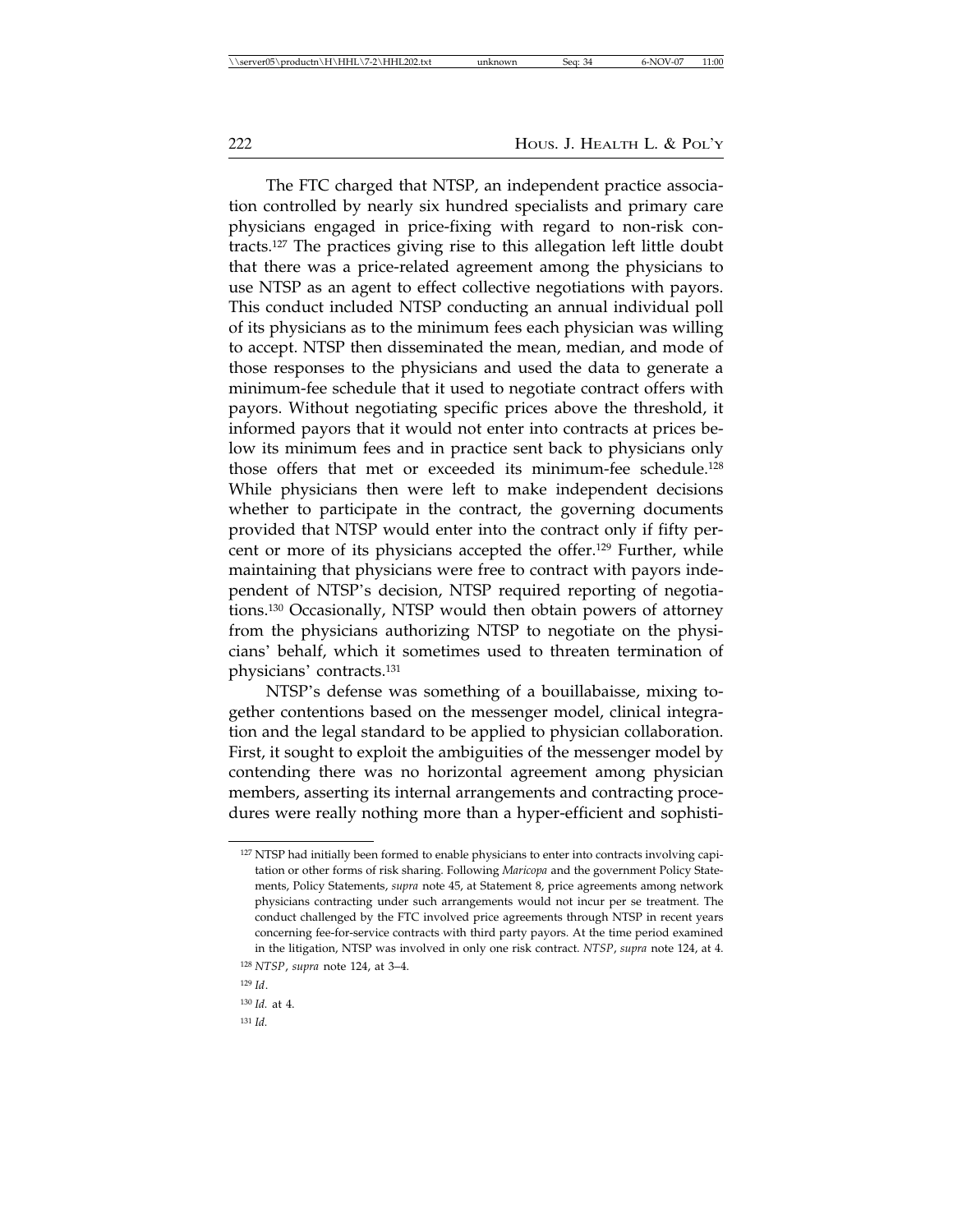cated mechanism for messengering, and obtaining approvals of unilateral offers. As such, NTSP claimed, it amounted in substance to nothing different than what the FTC had accepted as a legitimate messenger arrangement.132 Second, NTSP invoked the Commission's pronouncements on efficiencies flowing from clinical integration to assert that its activities were of the same ilk and that efficiencies from risk contracting would "spill over" to physicians under non-risk contracts.<sup>133</sup> Further, NTSP argued that clinical integration is only one form of efficiency recognized under the rule of reason and that its various rules and operations serve to spread information, realize the benefits of teamwork, and reduce transactional costs involved in managed care contracting.134 Thus, NTSP argued, it was incumbent upon the Commission to evaluate the efficiency benefits of each aspect of its messenger arrangement before condemning it as a restraint of trade. Finally, relying on *California Dental*, NTSP claimed that the Commission was required to undertake a full-blown rule of reason analysis (requiring proof of a relevant market, a showing of market power, and proof of actual anticompetitive effect) whenever a defendant asserts plausible procompetitive justifications, as NTSP claimed it had done.

What is notable about these defenses is their reliance on an expanded conception of justification for price-fixing that is at least in part traceable to the Agencies' own efforts at clarification and guidance. As has been seen, the messenger model and clinical integration guidance left considerable room for interpretation and elaboration with physicians contending that efficiency and quality of care concerns militated in favor of a more expansive view. Further, the messenger model seemed to imply that some degree of coordination would be tolerated from an enforcement standpoint even if it was not strictly permissible under antitrust doctrine. Likewise, in leaving the parameters of clinical integration unspecified, the Agencies may have inadvertently encouraged physician networks to assert efficiencies from transactions cost savings that are at best loosely related to care improvements. Thus, the NTSP case provided a vehicle for the FTC to bring some doctrinal order to these issues, which it did in a lucid opinion authored by Commissioner Thomas Leary.

<sup>132</sup> Brief of Respondent at 46–49, *In re* N. Tex. Specialty Physicians, No. 9312 (FTC 2005) [hereinafter *Brief of Respondent*], *available at* http://www.ftc.gov/os/adjpro/d9312/050113 respappealbrief.pdf.

<sup>133</sup> *Id.* at 49–51.

<sup>134</sup> *Id.* at 51.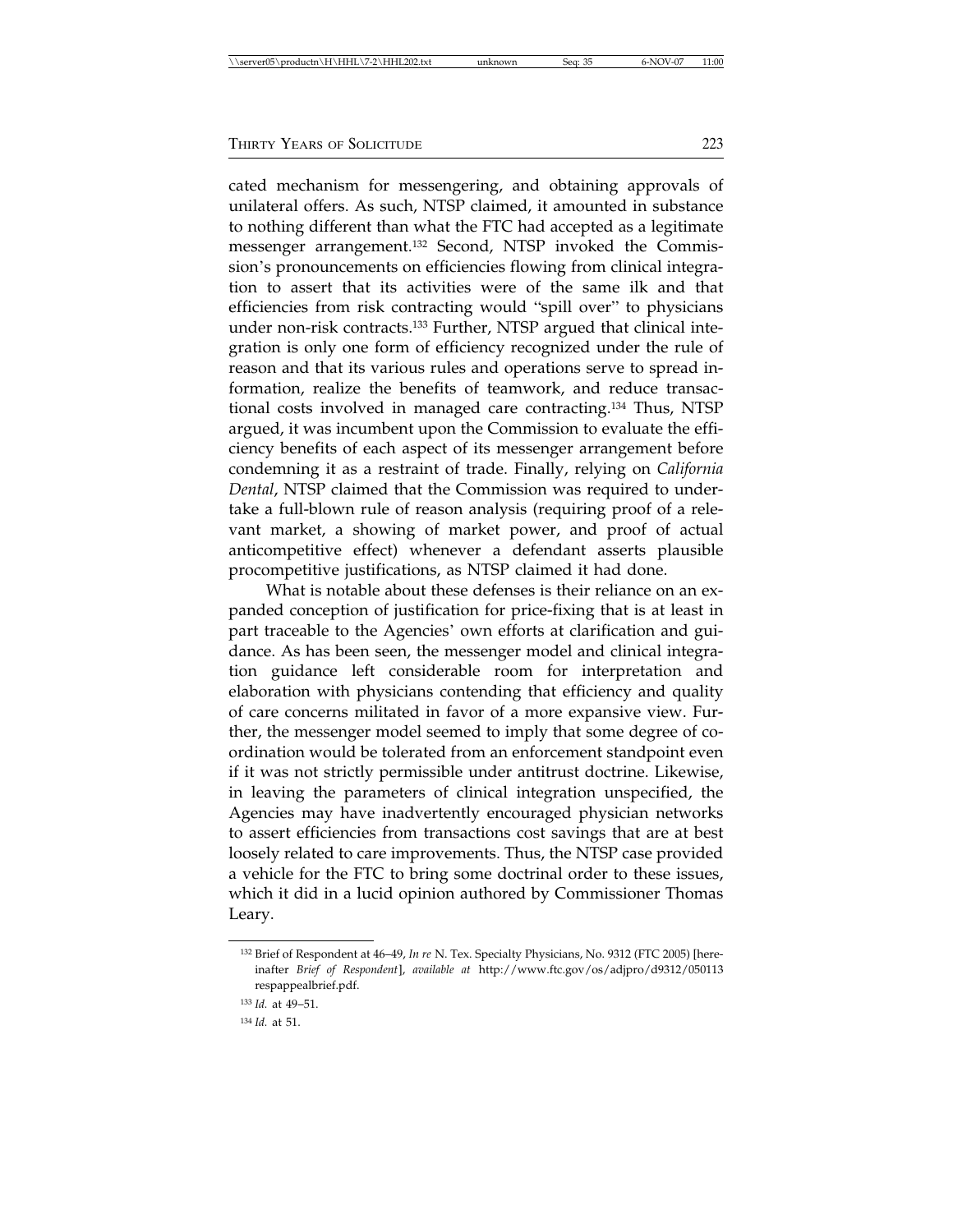As to the claim that the NTSP's arrangement complied, at least in principle, with the messenger model standard, the Commission made it clear that the framework did not alter longstanding antitrust precedent that organizations controlled by competitors are considered a combination of the organization's members and that its price setting actions constitute concerted action within the meaning of Section 1 of the Sherman Act.135 In demonstrating that the agreement was an agreement on price, notwithstanding the fact that members were not bound to adhere to contract terms negotiated in the first instance by NTSP, the Commission reviewed the nature and effect of each element of the respondent's operations described above and evaluated whether they were "designed to facilitate communications or, instead, to enhance the bargaining power of the providers."136 Significantly, the FTC avoided the trap of fragmenting its review of the evidence, $137$  treating the several parts of the arrangement as an integrated operation whose likely effect was to elevate price. An unfortunate shortcoming of the opinion is that it missed the opportunity to make absolutely clear that the details of its messenger model were not safe harbors for conduct, but merely examples of conduct that could be pursued if not part of an agreement or understanding to affect price or price related terms in contract negotiations.138 For example, the opinion recited the potential benefits of the model in reducing transactions costs and included a discussion entitled "Deviations from the 'Messenger Model'" in analyzing challenged restraints. The danger here being that a reviewing court might treat conformance with "government approved" features of the model as excusing conduct that contributes to pricefixing when considered in context.

Next, the FTC dealt with claimed justifications. As mentioned above, the opinion addressed the likely effect of each part of the

<sup>135</sup> *Id.* at 15.

<sup>136</sup> *NTSP*, *supra* note 124, at 26; *Brief of Respondent*, *supra* note 132, at 17.

<sup>137</sup> *Brief of Respondent*, *supra* note 132, at 17 ("We want to make clear, however, that our ultimate conclusions in this case do not stand or fall on our assessment of separate actions; the ultimate conclusions are rather predicated on the likely effects of the actions taken together.").

<sup>138</sup> The opinion gave several examples of actions permissible under the messenger model: [T]he agent may receive authority from individual providers to accept contract offers that meet certain criteria . . . assist providers to understand the contracts offered, by supplying objective or empirical information about the terms of an offer . . . [or] provide a comparison of the offered terms with other contracts agreed to by network participants.

*NTSP*, *supra* note 124, at 25.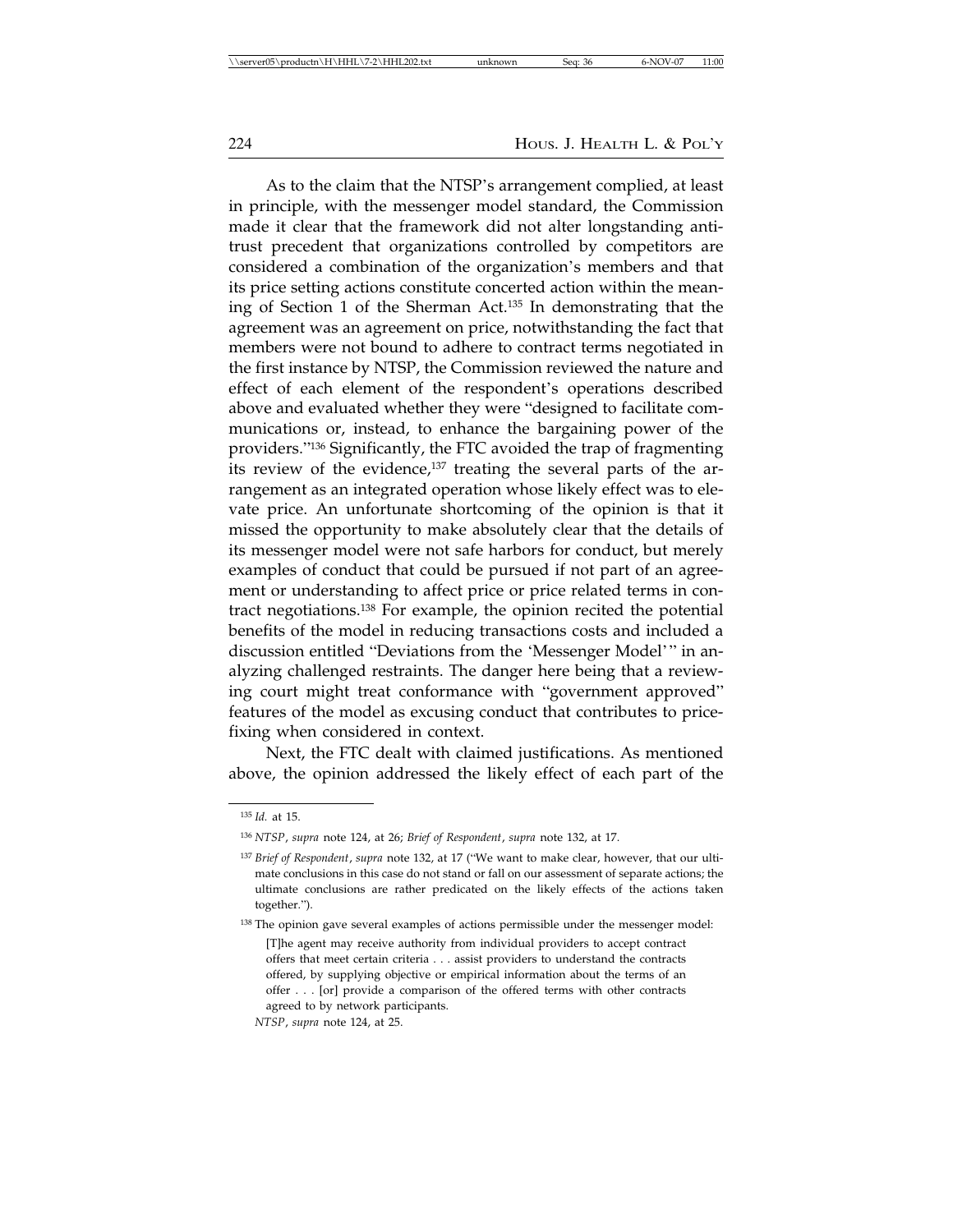NTSP's contracting role but evaluated the net impact on price of the arrangement taken as a whole. Significantly, the Commission downplayed justifications premised on potential reductions of the transaction costs of negotiating contracts. As the Commission pointed out, such savings are common in most cartels. More persuasive is a point not stressed by the Commission: the underlying economics of the market for health care provider services reveals that transaction cost savings are not analogous to the efficiencies accruing from clinical integration, which correct for market failures and therefore should be afforded less deference in making tradeoffs under a quick look analysis.139 The opinion also successfully walked the narrow line of relying on complaint counsel's evidence that the activities in question had the propensity to raise price—based on the nature of the actions, the parties' own assessments, and expert opinion without shouldering the burden of proving an actual effect on price.

The FTC's approach here illustrates the importance of the *PolyGram* analysis discussed earlier. Not only does it set forth a sensible and administrable methodology for assessing restraints of trade, but it also enables a fact finder to adjust the quantum of proof required to the circumstances before it, including prior experience, with the restraint in question and the relative strength of the plaintiff's prima facie showing. Indeed, a legitimate question can be raised as to why per se analysis was not invoked, as the Commission's Complaint counsel had urged. While acknowledging that the record before the Commission would merit summary condemnation under *Maricopa* as a per se price-fixing arrangement given the extraordinary conduct involved and the fact that (after thirty years!) the FTC was sufficiently experienced in these matters to justify a per se approach, the FTC offered a rather unconvincing excuse. It explained that it was concerned about chilling efforts to develop new forms of health care delivery and hence "wants to encourage providers to engage in efficiency-enhancing collaborative activity."140 But the lesson of the past thirty years seems to point in the opposite direction. One might plausibly argue that the lack of take up on clinical integration options and physicians' willingness to misuse the messenger model was evidence that underenforcement is responsible for the lack of innovation in this area. Finally, one may speculate that this excess of caution once again spilled over to the

<sup>139</sup> See earlier discussion of clinical integration, *supra* notes 105–09.

<sup>140</sup> *NTSP*, *supra* note 124, at 11.